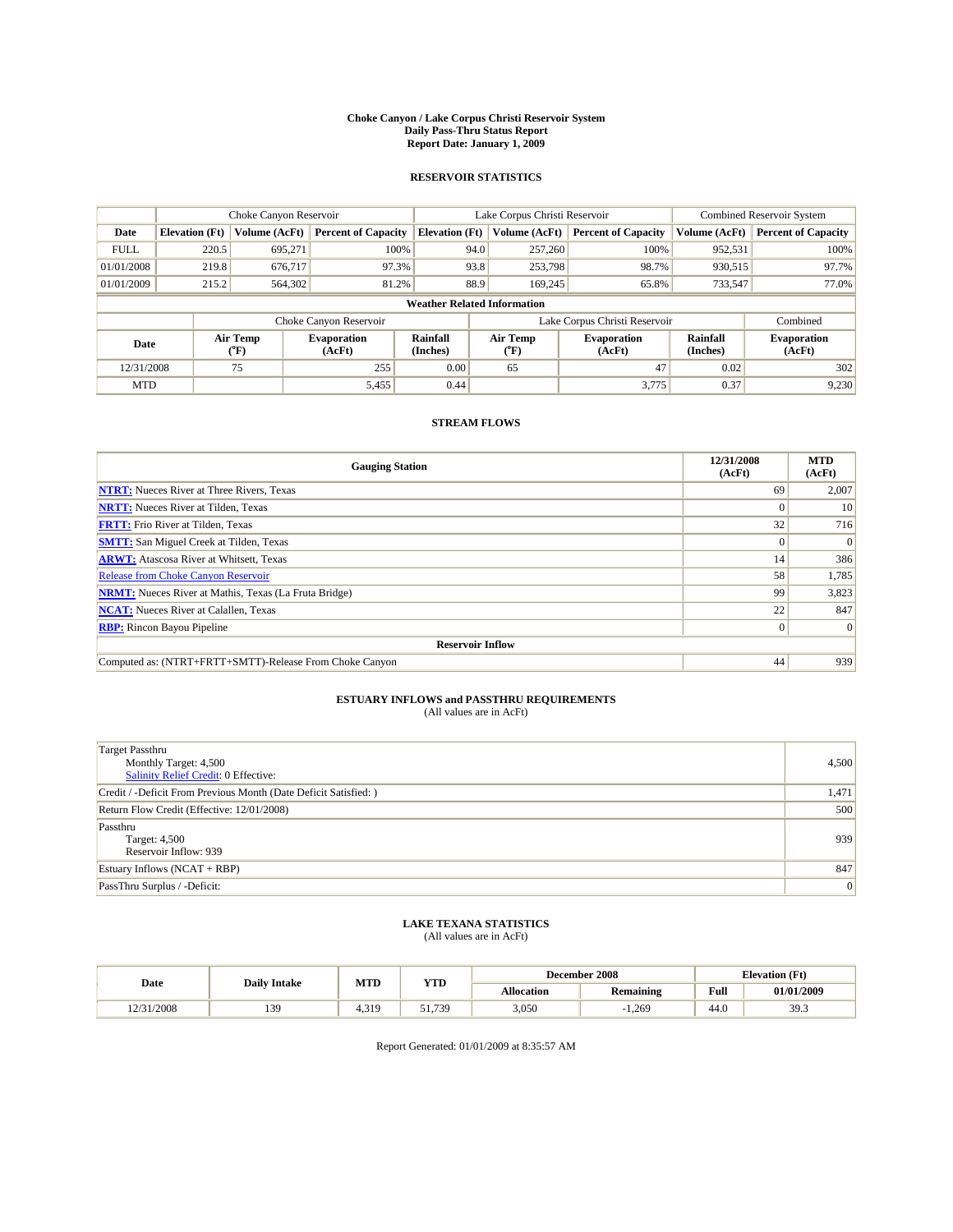#### **Choke Canyon / Lake Corpus Christi Reservoir System Daily Pass-Thru Status Report Report Date: January 2, 2009**

#### **RESERVOIR STATISTICS**

|             | Choke Canyon Reservoir             |                  |                              |                       | Lake Corpus Christi Reservoir | <b>Combined Reservoir System</b> |                      |                              |  |
|-------------|------------------------------------|------------------|------------------------------|-----------------------|-------------------------------|----------------------------------|----------------------|------------------------------|--|
| Date        | <b>Elevation</b> (Ft)              | Volume (AcFt)    | <b>Percent of Capacity</b>   | <b>Elevation</b> (Ft) | Volume (AcFt)                 | <b>Percent of Capacity</b>       | Volume (AcFt)        | <b>Percent of Capacity</b>   |  |
| <b>FULL</b> | 220.5                              | 695,271          | 100%                         |                       | 257,260<br>94.0               | 100%                             | 952,531              | 100%                         |  |
| 01/02/2008  | 219.8                              | 675,953          | 97.2%                        |                       | 93.8<br>253,435               | 98.5%                            | 929,388              | 97.6%                        |  |
| 01/02/2009  | 215.2                              | 564,302          | 81.2%                        |                       | 88.9<br>168,602               | 65.5%                            | 732,904              | 76.9%                        |  |
|             | <b>Weather Related Information</b> |                  |                              |                       |                               |                                  |                      |                              |  |
|             |                                    |                  | Choke Canyon Reservoir       |                       |                               | Lake Corpus Christi Reservoir    |                      | Combined                     |  |
| Date        |                                    | Air Temp<br>(°F) | <b>Evaporation</b><br>(AcFt) | Rainfall<br>(Inches)  | Air Temp<br>(°F)              | <b>Evaporation</b><br>(AcFt)     | Rainfall<br>(Inches) | <b>Evaporation</b><br>(AcFt) |  |
| 01/01/2009  |                                    | 70               | 81                           | 0.00                  | 77                            | 94                               | 0.00                 | 175                          |  |
| <b>MTD</b>  |                                    |                  | 81                           | 0.00                  |                               | 94                               | 0.00                 | 175                          |  |

#### **STREAM FLOWS**

| <b>Gauging Station</b>                                       | 01/01/2009<br>(AcFt) | <b>MTD</b><br>(AcFt) |  |  |  |  |  |
|--------------------------------------------------------------|----------------------|----------------------|--|--|--|--|--|
| <b>NTRT:</b> Nueces River at Three Rivers, Texas             | 71                   | 71                   |  |  |  |  |  |
| <b>NRTT:</b> Nueces River at Tilden, Texas                   |                      | $\Omega$             |  |  |  |  |  |
| <b>FRTT:</b> Frio River at Tilden, Texas                     | 32                   | 32                   |  |  |  |  |  |
| <b>SMTT:</b> San Miguel Creek at Tilden, Texas               | $\theta$             | $\vert 0 \vert$      |  |  |  |  |  |
| <b>ARWT:</b> Atascosa River at Whitsett, Texas               | 14                   | 14                   |  |  |  |  |  |
| <b>Release from Choke Canyon Reservoir</b>                   | 58                   | 58                   |  |  |  |  |  |
| <b>NRMT:</b> Nueces River at Mathis, Texas (La Fruta Bridge) | 99                   | 99                   |  |  |  |  |  |
| <b>NCAT:</b> Nueces River at Calallen, Texas                 | 40                   | 40                   |  |  |  |  |  |
| <b>RBP:</b> Rincon Bayou Pipeline                            | $\overline{0}$       | $\Omega$             |  |  |  |  |  |
| <b>Reservoir Inflow</b>                                      |                      |                      |  |  |  |  |  |
| Computed as: (NTRT+FRTT+SMTT)-Release From Choke Canyon      | 46                   | 46                   |  |  |  |  |  |

# **ESTUARY INFLOWS and PASSTHRU REQUIREMENTS**<br>(All values are in AcFt)

| <b>Target Passthru</b><br>Monthly Target: 2,500<br>Salinity Relief Credit: 0 Effective: | 2,500    |
|-----------------------------------------------------------------------------------------|----------|
| Credit / -Deficit From Previous Month (Date Deficit Satisfied: )                        | $\Omega$ |
| Return Flow Credit (Effective: 01/01/2009)                                              | 500      |
| Passthru<br>Target: 2,500<br>Reservoir Inflow: 46                                       | 46       |
| Estuary Inflows (NCAT + RBP)                                                            | 40       |
| PassThru Surplus / -Deficit:                                                            | 0        |

# **LAKE TEXANA STATISTICS** (All values are in AcFt)

|           | <b>Daily Intake</b> | MTD | VTD   | <b>January 2009</b> |                |                                         | <b>Elevation</b> (Ft) |
|-----------|---------------------|-----|-------|---------------------|----------------|-----------------------------------------|-----------------------|
| Date      |                     |     | 1 I.D | Allocation          | Remaining      | Full<br>the contract of the contract of | 01/02/2009            |
| 1/01/2009 | 20<br>13,           | 139 | 139   | 3,050               | ን 011<br>$-11$ | 44.0                                    | 39.3                  |

Report Generated: 01/02/2009 at 9:02:47 AM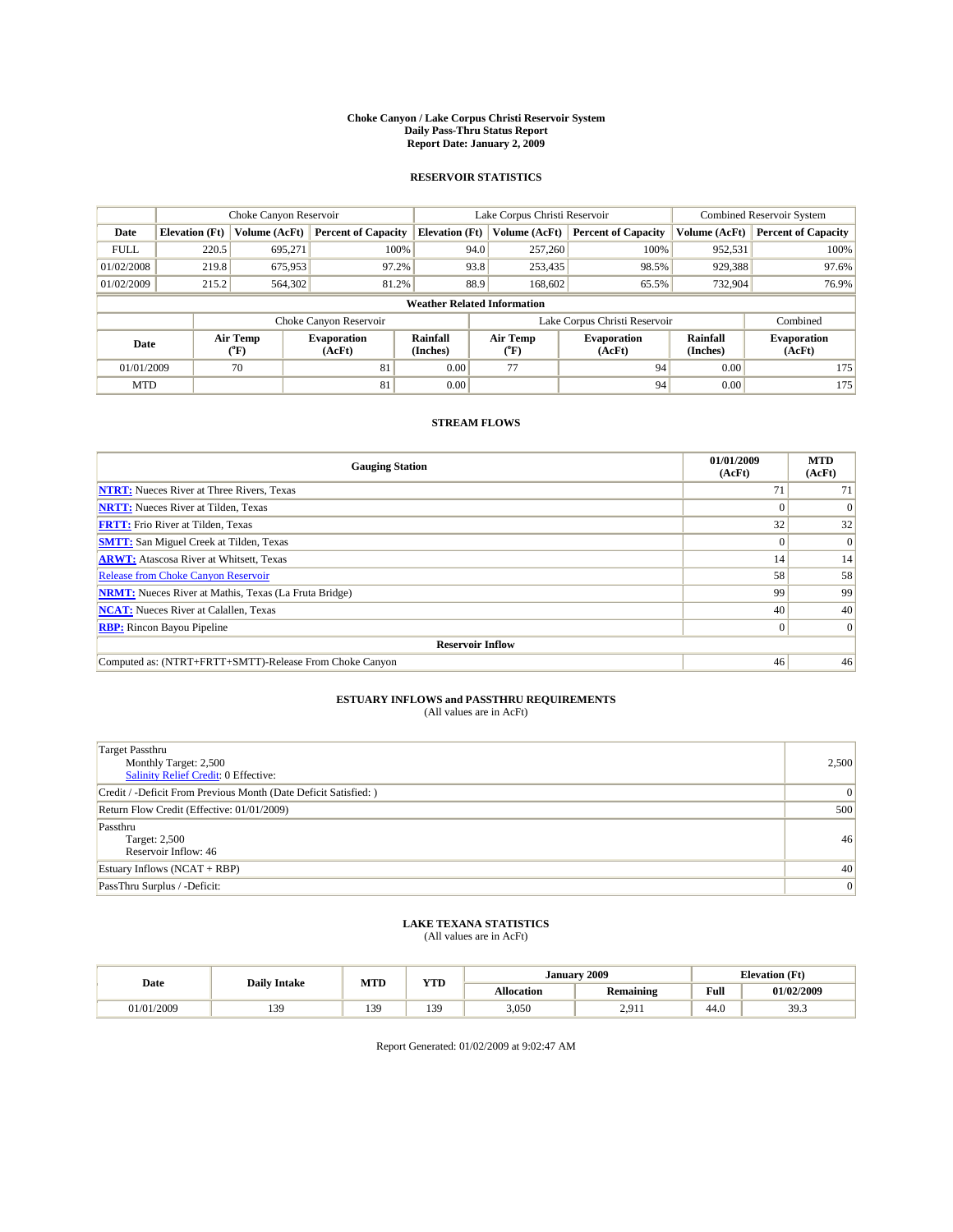#### **Choke Canyon / Lake Corpus Christi Reservoir System Daily Pass-Thru Status Report Report Date: January 3, 2009**

#### **RESERVOIR STATISTICS**

|             | Choke Canyon Reservoir             |                  | Lake Corpus Christi Reservoir |                       |      |                  | <b>Combined Reservoir System</b> |                      |                              |
|-------------|------------------------------------|------------------|-------------------------------|-----------------------|------|------------------|----------------------------------|----------------------|------------------------------|
| Date        | <b>Elevation</b> (Ft)              | Volume (AcFt)    | <b>Percent of Capacity</b>    | <b>Elevation</b> (Ft) |      | Volume (AcFt)    | <b>Percent of Capacity</b>       | Volume (AcFt)        | <b>Percent of Capacity</b>   |
| <b>FULL</b> | 220.5                              | 695,271          | 100%                          |                       | 94.0 | 257,260          | 100%                             | 952,531              | 100%                         |
| 01/03/2008  | 219.7                              | 675,443          | 97.1%                         |                       | 93.7 | 252,345          | 98.1%                            | 927,788              | 97.4%                        |
| 01/03/2009  | 215.2                              | 564,073          | 81.1%                         |                       | 88.9 | 168,923          | 65.7%                            | 732,996              | 77.0%                        |
|             | <b>Weather Related Information</b> |                  |                               |                       |      |                  |                                  |                      |                              |
|             |                                    |                  | Choke Canyon Reservoir        |                       |      |                  | Lake Corpus Christi Reservoir    |                      | Combined                     |
| Date        |                                    | Air Temp<br>(°F) | <b>Evaporation</b><br>(AcFt)  | Rainfall<br>(Inches)  |      | Air Temp<br>(°F) | <b>Evaporation</b><br>(AcFt)     | Rainfall<br>(Inches) | <b>Evaporation</b><br>(AcFt) |
| 01/02/2009  |                                    | 83               | 148                           | 0.00                  |      | 83               | 169                              | 0.00                 | 317                          |
| <b>MTD</b>  |                                    |                  | 229                           | 0.00                  |      |                  | 263                              | 0.00                 | 492                          |

#### **STREAM FLOWS**

| <b>Gauging Station</b>                                       | 01/02/2009<br>(AcFt) | <b>MTD</b><br>(AcFt) |  |  |  |  |  |
|--------------------------------------------------------------|----------------------|----------------------|--|--|--|--|--|
| <b>NTRT:</b> Nueces River at Three Rivers, Texas             | 69                   | 141                  |  |  |  |  |  |
| <b>NRTT:</b> Nueces River at Tilden, Texas                   | $\Omega$             |                      |  |  |  |  |  |
| <b>FRTT:</b> Frio River at Tilden, Texas                     | 34                   | 66                   |  |  |  |  |  |
| <b>SMTT:</b> San Miguel Creek at Tilden, Texas               | $\Omega$             | $\Omega$             |  |  |  |  |  |
| <b>ARWT:</b> Atascosa River at Whitsett, Texas               | 14                   | 28                   |  |  |  |  |  |
| <b>Release from Choke Canyon Reservoir</b>                   | 58                   | 115                  |  |  |  |  |  |
| <b>NRMT:</b> Nueces River at Mathis, Texas (La Fruta Bridge) | 91                   | 191                  |  |  |  |  |  |
| <b>NCAT:</b> Nueces River at Calallen, Texas                 | 9                    | 48                   |  |  |  |  |  |
| <b>RBP:</b> Rincon Bayou Pipeline                            | $\overline{0}$       | $\Omega$             |  |  |  |  |  |
| <b>Reservoir Inflow</b>                                      |                      |                      |  |  |  |  |  |
| Computed as: (NTRT+FRTT+SMTT)-Release From Choke Canyon      | 46                   | 91                   |  |  |  |  |  |

# **ESTUARY INFLOWS and PASSTHRU REQUIREMENTS**<br>(All values are in AcFt)

| <b>Target Passthru</b><br>Monthly Target: 2,500<br>Salinity Relief Credit: 0 Effective: | 2,500 |
|-----------------------------------------------------------------------------------------|-------|
| Credit / -Deficit From Previous Month (Date Deficit Satisfied: )                        | 847   |
| Return Flow Credit (Effective: 01/01/2009)                                              | 500   |
| Passthru<br>Target: 2,500<br>Reservoir Inflow: 91                                       | 91    |
| Estuary Inflows $(NCAT + RBP)$                                                          | 48    |
| PassThru Surplus / -Deficit:                                                            | 0     |

## **LAKE TEXANA STATISTICS** (All values are in AcFt)

|            | <b>Daily Intake</b>   | MTD | <b>WITH</b> | 2009<br><b>January</b> |                                                           |      | <b>Elevation</b> (Ft) |
|------------|-----------------------|-----|-------------|------------------------|-----------------------------------------------------------|------|-----------------------|
| Date       |                       |     | .           | <b>Allocation</b>      | Remaining                                                 | Full | 01/03/2009            |
| -1/02/2009 | 120<br>$\overline{ }$ | 278 | 270<br>210  | 3,050                  | $\overline{a}$<br>$\sim\cdot$<br>$\overline{\phantom{0}}$ | 44.0 | 39.2                  |

Report Generated: 01/03/2009 at 8:23:44 AM

**Choke Canyon / Lake Corpus Christi Reservoir System Daily Pass-Thru Status Report Report Date: January 4, 2009**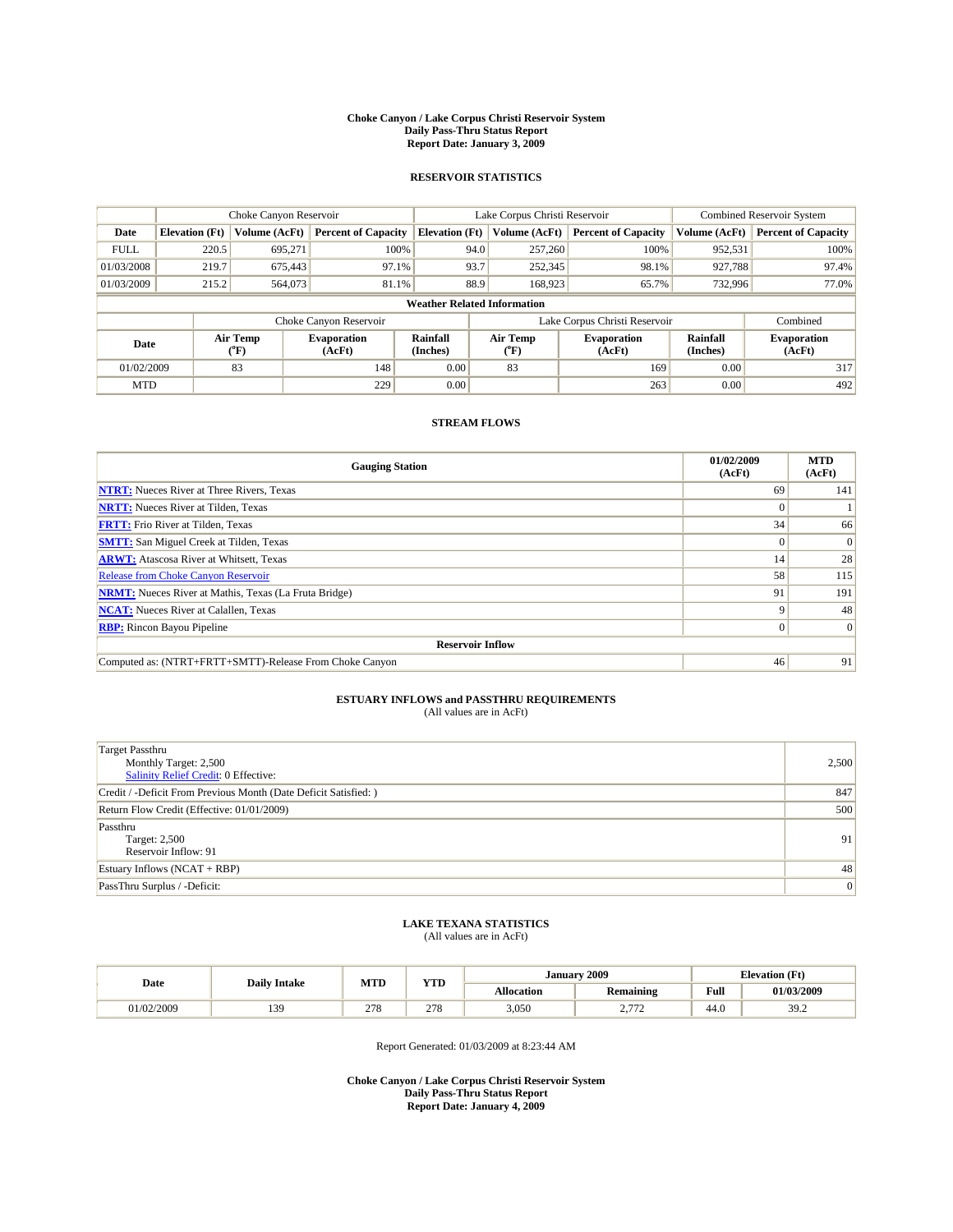#### **RESERVOIR STATISTICS**

|             |                       | Choke Canyon Reservoir |                              | Lake Corpus Christi Reservoir      |                                         |         |                               | <b>Combined Reservoir System</b> |                              |
|-------------|-----------------------|------------------------|------------------------------|------------------------------------|-----------------------------------------|---------|-------------------------------|----------------------------------|------------------------------|
| Date        | <b>Elevation</b> (Ft) | Volume (AcFt)          | <b>Percent of Capacity</b>   | <b>Elevation</b> (Ft)              | Volume (AcFt)                           |         | <b>Percent of Capacity</b>    | Volume (AcFt)                    | <b>Percent of Capacity</b>   |
| <b>FULL</b> | 220.5                 | 695,271                | 100%                         |                                    | 94.0                                    | 257,260 | 100%                          | 952,531                          | 100%                         |
| 01/04/2008  | 219.7                 | 675,689                | 97.2%                        | 93.7                               |                                         | 252,345 | 98.1%                         | 928,034                          | 97.4%                        |
| 01/04/2009  | 215.2                 | 564,991                | 81.3%                        | 88.9                               |                                         | 169,084 | 65.7%                         | 734,075                          | 77.1%                        |
|             |                       |                        |                              | <b>Weather Related Information</b> |                                         |         |                               |                                  |                              |
|             |                       |                        | Choke Canyon Reservoir       |                                    |                                         |         | Lake Corpus Christi Reservoir |                                  | Combined                     |
| Date        |                       | Air Temp<br>(°F)       | <b>Evaporation</b><br>(AcFt) | Rainfall<br>(Inches)               | Air Temp<br>$(^{\mathrm{o}}\mathrm{F})$ |         | <b>Evaporation</b><br>(AcFt)  | Rainfall<br>(Inches)             | <b>Evaporation</b><br>(AcFt) |
| 01/03/2009  |                       | 83                     | 175                          | 0.00                               | 82                                      |         | 112                           | 0.00                             | 287                          |
| <b>MTD</b>  |                       |                        | 404                          | 0.00                               |                                         |         | 375                           | 0.00                             | 779                          |

### **STREAM FLOWS**

| <b>Gauging Station</b>                                       | 01/03/2009<br>(AcFt) | <b>MTD</b><br>(AcFt) |  |  |  |  |
|--------------------------------------------------------------|----------------------|----------------------|--|--|--|--|
| <b>NTRT:</b> Nueces River at Three Rivers, Texas             | 67                   | 208                  |  |  |  |  |
| <b>NRTT:</b> Nueces River at Tilden, Texas                   |                      |                      |  |  |  |  |
| <b>FRTT:</b> Frio River at Tilden, Texas                     | 34                   | 99                   |  |  |  |  |
| <b>SMTT:</b> San Miguel Creek at Tilden, Texas               |                      | $\mathbf{0}$         |  |  |  |  |
| <b>ARWT:</b> Atascosa River at Whitsett, Texas               | 15                   | 43                   |  |  |  |  |
| <b>Release from Choke Canyon Reservoir</b>                   | 58                   | 173                  |  |  |  |  |
| <b>NRMT:</b> Nueces River at Mathis, Texas (La Fruta Bridge) | 89                   | 280                  |  |  |  |  |
| <b>NCAT:</b> Nueces River at Calallen, Texas                 | 22                   | 70                   |  |  |  |  |
| <b>RBP:</b> Rincon Bayou Pipeline                            | $\overline{0}$       | $\overline{0}$       |  |  |  |  |
| <b>Reservoir Inflow</b>                                      |                      |                      |  |  |  |  |
| Computed as: (NTRT+FRTT+SMTT)-Release From Choke Canyon      | 44                   | 135                  |  |  |  |  |

#### **ESTUARY INFLOWS and PASSTHRU REQUIREMENTS**

(All values are in AcFt)

| <b>Target Passthru</b><br>Monthly Target: 2,500<br><b>Salinity Relief Credit: 0 Effective:</b> | 2,500 |
|------------------------------------------------------------------------------------------------|-------|
| Credit / -Deficit From Previous Month (Date Deficit Satisfied: )                               | 847   |
| Return Flow Credit (Effective: 01/01/2009)                                                     | 500   |
| Passthru<br>Target: 2,500<br>Reservoir Inflow: 135                                             | 135   |
| Estuary Inflows (NCAT + RBP)                                                                   | 70    |
| PassThru Surplus / -Deficit:                                                                   | 0     |

### **LAKE TEXANA STATISTICS**

(All values are in AcFt)

|            | <b>Daily Intake</b> | <b>MTD</b>   | <b>YTD</b> | Januarv    | 2009             | <b>Elevation</b> (Ft) |                       |
|------------|---------------------|--------------|------------|------------|------------------|-----------------------|-----------------------|
| Date       |                     |              |            | Allocation | <b>Remaining</b> | Full                  | 01/04/2009            |
| 01/03/2009 | 130                 | 117<br>- 41. | - 41.      | 3,050      | 2,633            | 44.0                  | $30^{\circ}$<br>ے ۔ ر |

Report Generated: 01/04/2009 at 8:17:14 AM

**Choke Canyon / Lake Corpus Christi Reservoir System Daily Pass-Thru Status Report Report Date: January 5, 2009**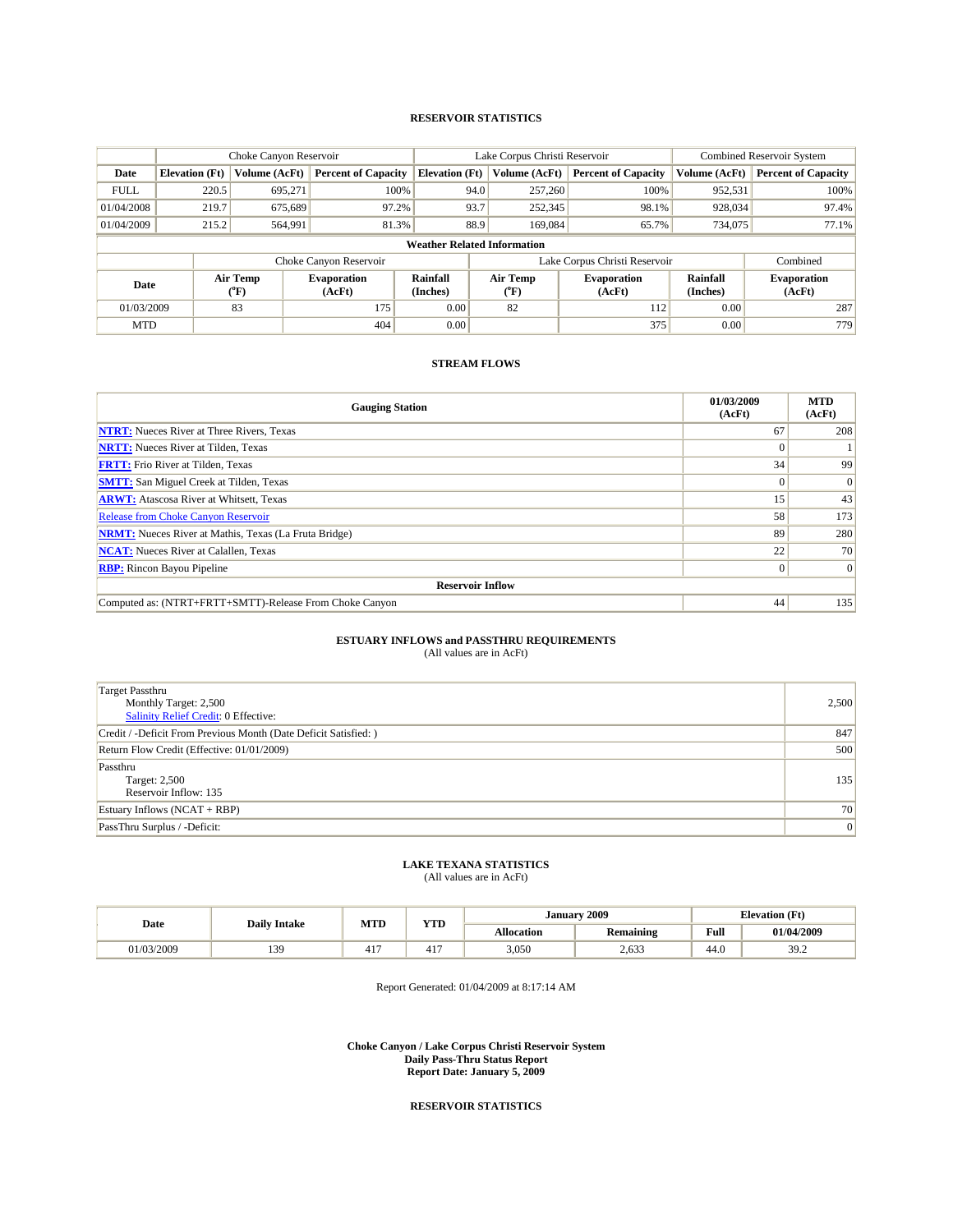|             |                                    | Choke Canyon Reservoir |                              |                       | Lake Corpus Christi Reservoir | <b>Combined Reservoir System</b> |                      |                              |  |
|-------------|------------------------------------|------------------------|------------------------------|-----------------------|-------------------------------|----------------------------------|----------------------|------------------------------|--|
| Date        | <b>Elevation</b> (Ft)              | Volume (AcFt)          | <b>Percent of Capacity</b>   | <b>Elevation</b> (Ft) | Volume (AcFt)                 | <b>Percent of Capacity</b>       | Volume (AcFt)        | <b>Percent of Capacity</b>   |  |
| <b>FULL</b> | 220.5                              | 695.271                | 100%                         | 94.0                  | 257,260                       | 100%                             | 952,531              | 100%                         |  |
| 01/05/2008  | 219.7                              | 675.443                | 97.1%                        | 93.7                  | 251.982                       | 97.9%                            | 927.425              | 97.4%                        |  |
| 01/05/2009  | 215.2                              | 564,991                | 81.3%                        | 88.9                  | 169,084                       | 65.7%                            | 734,075              | 77.1%                        |  |
|             | <b>Weather Related Information</b> |                        |                              |                       |                               |                                  |                      |                              |  |
|             |                                    |                        | Choke Canyon Reservoir       |                       |                               | Lake Corpus Christi Reservoir    |                      | Combined                     |  |
| Date        |                                    | Air Temp<br>(°F)       | <b>Evaporation</b><br>(AcFt) | Rainfall<br>(Inches)  | Air Temp<br>$(^oF)$           | <b>Evaporation</b><br>(AcFt)     | Rainfall<br>(Inches) | <b>Evaporation</b><br>(AcFt) |  |
| 01/04/2009  |                                    | 70                     | 175                          | 0.00                  | 78                            | 131                              | 0.00                 | 306                          |  |
| <b>MTD</b>  |                                    |                        | 579                          | 0.00                  |                               | 506                              | 0.00                 | 1,085                        |  |

| <b>Gauging Station</b>                                       | 01/04/2009<br>(AcFt) | <b>MTD</b><br>(AcFt) |  |  |  |  |
|--------------------------------------------------------------|----------------------|----------------------|--|--|--|--|
| <b>NTRT:</b> Nueces River at Three Rivers, Texas             | 67                   | 276                  |  |  |  |  |
| <b>NRTT:</b> Nueces River at Tilden, Texas                   |                      |                      |  |  |  |  |
| <b>FRTT:</b> Frio River at Tilden, Texas                     | 32                   | 131                  |  |  |  |  |
| <b>SMTT:</b> San Miguel Creek at Tilden, Texas               |                      | $\Omega$             |  |  |  |  |
| <b>ARWT:</b> Atascosa River at Whitsett, Texas               | 15                   | 59                   |  |  |  |  |
| Release from Choke Canyon Reservoir                          | 58                   | 230                  |  |  |  |  |
| <b>NRMT:</b> Nueces River at Mathis, Texas (La Fruta Bridge) | 95                   | 375                  |  |  |  |  |
| <b>NCAT:</b> Nueces River at Calallen, Texas                 | $\Omega$             | 70                   |  |  |  |  |
| <b>RBP:</b> Rincon Bayou Pipeline                            | $\overline{0}$       | $\Omega$             |  |  |  |  |
| <b>Reservoir Inflow</b>                                      |                      |                      |  |  |  |  |
| Computed as: (NTRT+FRTT+SMTT)-Release From Choke Canyon      | 42                   | 177                  |  |  |  |  |

### **ESTUARY INFLOWS and PASSTHRU REQUIREMENTS**

(All values are in AcFt)

| <b>Target Passthru</b><br>Monthly Target: 2,500<br><b>Salinity Relief Credit: 0 Effective:</b> | 2,500 |
|------------------------------------------------------------------------------------------------|-------|
| Credit / -Deficit From Previous Month (Date Deficit Satisfied: )                               | 847   |
| Return Flow Credit (Effective: 01/01/2009)                                                     | 500   |
| Passthru<br><b>Target: 2,500</b><br>Reservoir Inflow: 177                                      | 177   |
| Estuary Inflows $(NCAT + RBP)$                                                                 | 70    |
| PassThru Surplus / -Deficit:                                                                   | 0     |

### **LAKE TEXANA STATISTICS**

(All values are in AcFt)

| Date       | <b>Daily Intake</b> | MTD | VTD<br>1 I.D | <b>January</b> | 2009             | <b>Elevation (Ft)</b> |                   |
|------------|---------------------|-----|--------------|----------------|------------------|-----------------------|-------------------|
|            |                     |     |              | Allocation     | <b>Remaining</b> | Full<br>_____         | <b>01/05/2009</b> |
| 01/04/2009 | 30                  | 556 | 556          | 3,050          | 2.494            | 44.U                  | 39.2              |

Report Generated: 01/05/2009 at 9:08:46 AM

**Choke Canyon / Lake Corpus Christi Reservoir System Daily Pass-Thru Status Report Report Date: January 6, 2009** 

| :hoke<br>anv<br>ervoir<br>. | .ak<br>arnus<br>:hris<br>$\mathbf{r}$ | $\sqrt{1}$<br>svstem<br>uned<br>$\sim$<br>n. |
|-----------------------------|---------------------------------------|----------------------------------------------|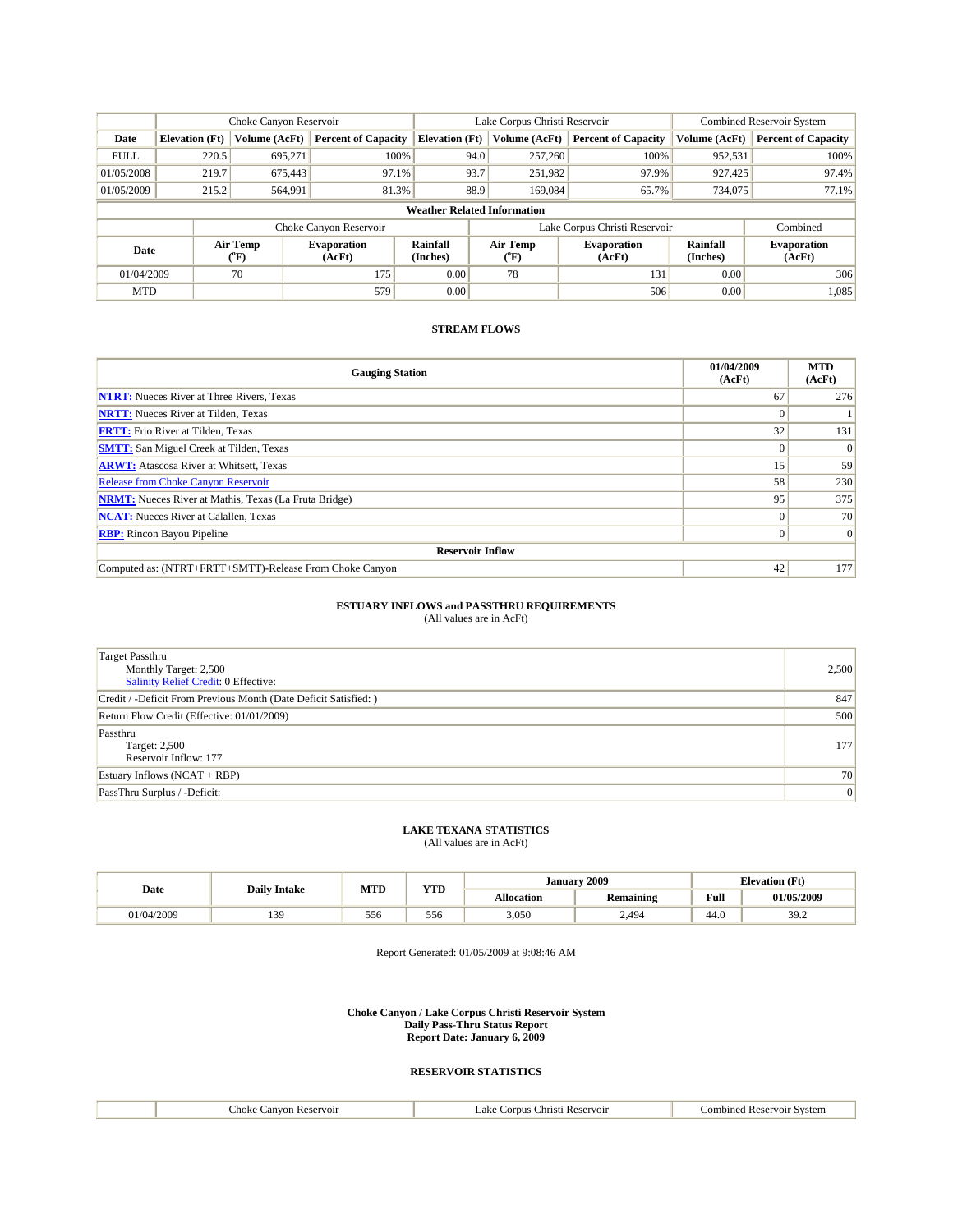| Date                               | <b>Elevation</b> (Ft) | Volume (AcFt)                  | <b>Percent of Capacity</b> | <b>Elevation</b> (Ft) | Volume (AcFt)    | <b>Percent of Capacity</b>                           | Volume (AcFt) | <b>Percent of Capacity</b>   |
|------------------------------------|-----------------------|--------------------------------|----------------------------|-----------------------|------------------|------------------------------------------------------|---------------|------------------------------|
| <b>FULL</b>                        | 220.5                 | 695,271                        | 100%                       | 94.0                  | 257,260          | 100%                                                 | 952,531       | 100%                         |
| 01/06/2008                         | 219.7                 | 675,189                        | 97.1%                      | 93.7                  | 251,982          | 97.9%                                                | 927,171       | 97.3%                        |
| 01/06/2009                         | 215.2                 | 564,761                        | 81.2%                      | 88.9                  | 168,762          | 65.6%                                                | 733,523       | 77.0%                        |
| <b>Weather Related Information</b> |                       |                                |                            |                       |                  |                                                      |               |                              |
|                                    |                       |                                | Choke Canyon Reservoir     |                       |                  | Lake Corpus Christi Reservoir                        |               | Combined                     |
| Date                               |                       | Air Temp<br>$({}^o\mathbf{F})$ | Evaporation<br>(AcFt)      | Rainfall<br>(Inches)  | Air Temp<br>(°F) | <b>Rainfall</b><br>Evaporation<br>(Inches)<br>(AcFt) |               | <b>Evaporation</b><br>(AcFt) |
| 01/05/2009                         |                       | 47                             | 81                         | 0.00                  | 47               | 28                                                   | 0.03          | 109                          |
| <b>MTD</b>                         |                       |                                | 660                        | 0.00                  |                  | 534                                                  | 0.03          | 1,194                        |

| <b>Gauging Station</b>                                       | 01/05/2009<br>(AcFt) | <b>MTD</b><br>(AcFt) |  |  |  |  |
|--------------------------------------------------------------|----------------------|----------------------|--|--|--|--|
| <b>NTRT:</b> Nueces River at Three Rivers, Texas             | $\mathcal{L}$        | 347                  |  |  |  |  |
| <b>NRTT:</b> Nueces River at Tilden, Texas                   |                      |                      |  |  |  |  |
| <b>FRTT:</b> Frio River at Tilden, Texas                     | 32                   | 163                  |  |  |  |  |
| <b>SMTT:</b> San Miguel Creek at Tilden, Texas               |                      | $\Omega$             |  |  |  |  |
| <b>ARWT:</b> Atascosa River at Whitsett, Texas               | 15 <sup>′</sup>      | 74                   |  |  |  |  |
| <b>Release from Choke Canyon Reservoir</b>                   | 58                   | 288                  |  |  |  |  |
| <b>NRMT:</b> Nueces River at Mathis, Texas (La Fruta Bridge) | 95                   | 470                  |  |  |  |  |
| <b>NCAT:</b> Nueces River at Calallen, Texas                 |                      | 70                   |  |  |  |  |
| <b>RBP:</b> Rincon Bayou Pipeline                            |                      | $\vert 0 \vert$      |  |  |  |  |
| <b>Reservoir Inflow</b>                                      |                      |                      |  |  |  |  |
| Computed as: (NTRT+FRTT+SMTT)-Release From Choke Canyon      | 46                   | 222                  |  |  |  |  |

## **ESTUARY INFLOWS and PASSTHRU REQUIREMENTS**<br>(All values are in AcFt)

| <b>Target Passthru</b><br>Monthly Target: 2,500<br><b>Salinity Relief Credit: 0 Effective:</b> | 2,500 |
|------------------------------------------------------------------------------------------------|-------|
| Credit / -Deficit From Previous Month (Date Deficit Satisfied: )                               | 847   |
| Return Flow Credit (Effective: 01/01/2009)                                                     | 500   |
| Passthru<br>Target: 2,500<br>Reservoir Inflow: 222                                             | 222   |
| Estuary Inflows $(NCAT + RBP)$                                                                 | 70    |
| PassThru Surplus / -Deficit:                                                                   | 0     |

## **LAKE TEXANA STATISTICS** (All values are in AcFt)

|           | <b>Daily Intake</b> | MTD | <b>TIMP</b> | January    | 2009                    | <b>Elevation</b> (Ft) |              |
|-----------|---------------------|-----|-------------|------------|-------------------------|-----------------------|--------------|
| Date      |                     |     | 1 I D       | Allocation | . .<br><b>Remaining</b> | Full                  | 01/06/2009   |
| 1/05/2009 | 130<br>             | 695 | 695         | 3,050      | 1.355<br>ر ر د د        | 44.0                  | 30'<br>ے ۔ ر |

Report Generated: 01/06/2009 at 9:23:00 AM

**Choke Canyon / Lake Corpus Christi Reservoir System Daily Pass-Thru Status Report Report Date: January 7, 2009** 

|      | Choke Canvon Reservoir |  |  | Lake Corpus Christi Reservoir | Combined Reservoir System                                                                                                                         |  |  |
|------|------------------------|--|--|-------------------------------|---------------------------------------------------------------------------------------------------------------------------------------------------|--|--|
| Date |                        |  |  |                               | Elevation (Ft)   Volume (AcFt)   Percent of Capacity   Elevation (Ft)   Volume (AcFt)   Percent of Capacity   Volume (AcFt)   Percent of Capacity |  |  |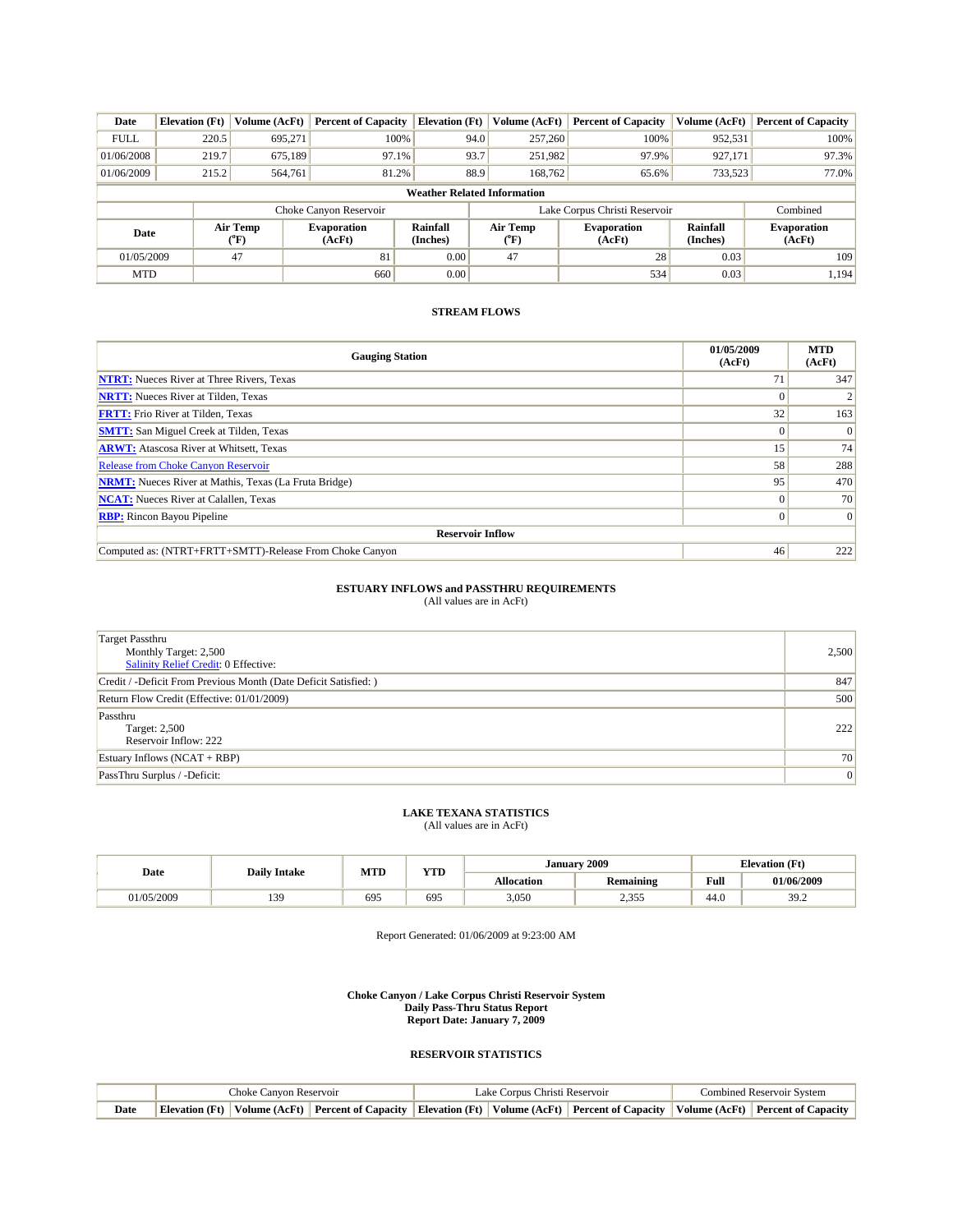| <b>FULL</b>                        | 220.5 | 695,271                                   |                              | 100%                 | 94.0 | 257,260                                                                                          | 100%  | 952,531  | 100%                         |
|------------------------------------|-------|-------------------------------------------|------------------------------|----------------------|------|--------------------------------------------------------------------------------------------------|-------|----------|------------------------------|
| 01/07/2008                         | 219.7 | 675,189                                   | 97.1%                        |                      | 93.7 | 251,982                                                                                          | 97.9% | 927,171  | 97.3%                        |
| 01/07/2009                         | 215.2 | 564,532                                   | 81.2%                        |                      | 88.9 | 168,441                                                                                          | 65.5% | 732,973  | 77.0%                        |
| <b>Weather Related Information</b> |       |                                           |                              |                      |      |                                                                                                  |       |          |                              |
|                                    |       |                                           | Choke Canyon Reservoir       |                      |      | Lake Corpus Christi Reservoir                                                                    |       | Combined |                              |
| Date                               |       | Air Temp<br>$({}^{\mathrm{o}}\mathrm{F})$ | <b>Evaporation</b><br>(AcFt) | Rainfall<br>(Inches) |      | Air Temp<br><b>Rainfall</b><br><b>Evaporation</b><br>(AcFt)<br>(Inches)<br>$({}^{\circ}{\rm F})$ |       |          | <b>Evaporation</b><br>(AcFt) |
| 01/06/2009                         |       | 66                                        | 108                          | 0.03                 |      | 67                                                                                               | 66    | 0.00     | 174                          |
| <b>MTD</b>                         |       |                                           | 768                          | 0.03                 |      |                                                                                                  | 600   | 0.03     | 1,368                        |

| <b>Gauging Station</b>                                       | 01/06/2009<br>(AcFt) | <b>MTD</b><br>(AcFt) |
|--------------------------------------------------------------|----------------------|----------------------|
| <b>NTRT:</b> Nueces River at Three Rivers, Texas             | 71                   | 419                  |
| <b>NRTT:</b> Nueces River at Tilden, Texas                   |                      |                      |
| <b>FRTT:</b> Frio River at Tilden, Texas                     | 32                   | 195                  |
| <b>SMTT:</b> San Miguel Creek at Tilden, Texas               |                      | $\mathbf{0}$         |
| <b>ARWT:</b> Atascosa River at Whitsett, Texas               | 15                   | 89                   |
| <b>Release from Choke Canyon Reservoir</b>                   | 58                   | 345                  |
| <b>NRMT:</b> Nueces River at Mathis, Texas (La Fruta Bridge) | 109                  | 580                  |
| <b>NCAT:</b> Nueces River at Calallen, Texas                 |                      | 72                   |
| <b>RBP:</b> Rincon Bayou Pipeline                            |                      | $\Omega$             |
| <b>Reservoir Inflow</b>                                      |                      |                      |
| Computed as: (NTRT+FRTT+SMTT)-Release From Choke Canyon      | 46                   | 268                  |

# **ESTUARY INFLOWS and PASSTHRU REQUIREMENTS**<br>(All values are in AcFt)

| <b>Target Passthru</b><br>Monthly Target: 2,500<br><b>Salinity Relief Credit: 0 Effective:</b> | 2,500           |
|------------------------------------------------------------------------------------------------|-----------------|
| Credit / -Deficit From Previous Month (Date Deficit Satisfied: )                               | 847             |
| Return Flow Credit (Effective: 01/01/2009)                                                     | 500             |
| Passthru<br>Target: 2,500<br>Reservoir Inflow: 268                                             | 268             |
| Estuary Inflows $(NCAT + RBP)$                                                                 | 72 <sub>1</sub> |
| PassThru Surplus / -Deficit:                                                                   | 0               |

## **LAKE TEXANA STATISTICS** (All values are in AcFt)

| Date      | <b>Daily Intake</b>   | MTD | VTD | Januarv    | 2009             | <b>Elevation</b> (Ft)                   |            |
|-----------|-----------------------|-----|-----|------------|------------------|-----------------------------------------|------------|
|           |                       |     | .   | Allocation | <b>Remaining</b> | Full<br>the contract of the contract of | 01/07/2009 |
| 1/06/2009 | 120<br>$\overline{ }$ | 834 | 834 | 3,050      | ን ን16<br>2.210   | 44.0                                    | 39.1       |

Report Generated: 01/07/2009 at 9:12:46 AM

**Choke Canyon / Lake Corpus Christi Reservoir System Daily Pass-Thru Status Report Report Date: January 8, 2009** 

|             |       | Choke Canvon Reservoir |      |                                                                                                             | Lake Corpus Christi Reservoir |      |         | <b>Combined Reservoir System</b>    |  |
|-------------|-------|------------------------|------|-------------------------------------------------------------------------------------------------------------|-------------------------------|------|---------|-------------------------------------|--|
| Date        |       |                        |      | Elevation (Ft)   Volume (AcFt)   Percent of Capacity   Elevation (Ft)   Volume (AcFt)   Percent of Capacity |                               |      |         | Volume (AcFt)   Percent of Capacity |  |
| <b>FULL</b> | 220.5 | 695.271                | 100% | 94.0                                                                                                        | 257,260                       | 100% | 952.531 | 100%                                |  |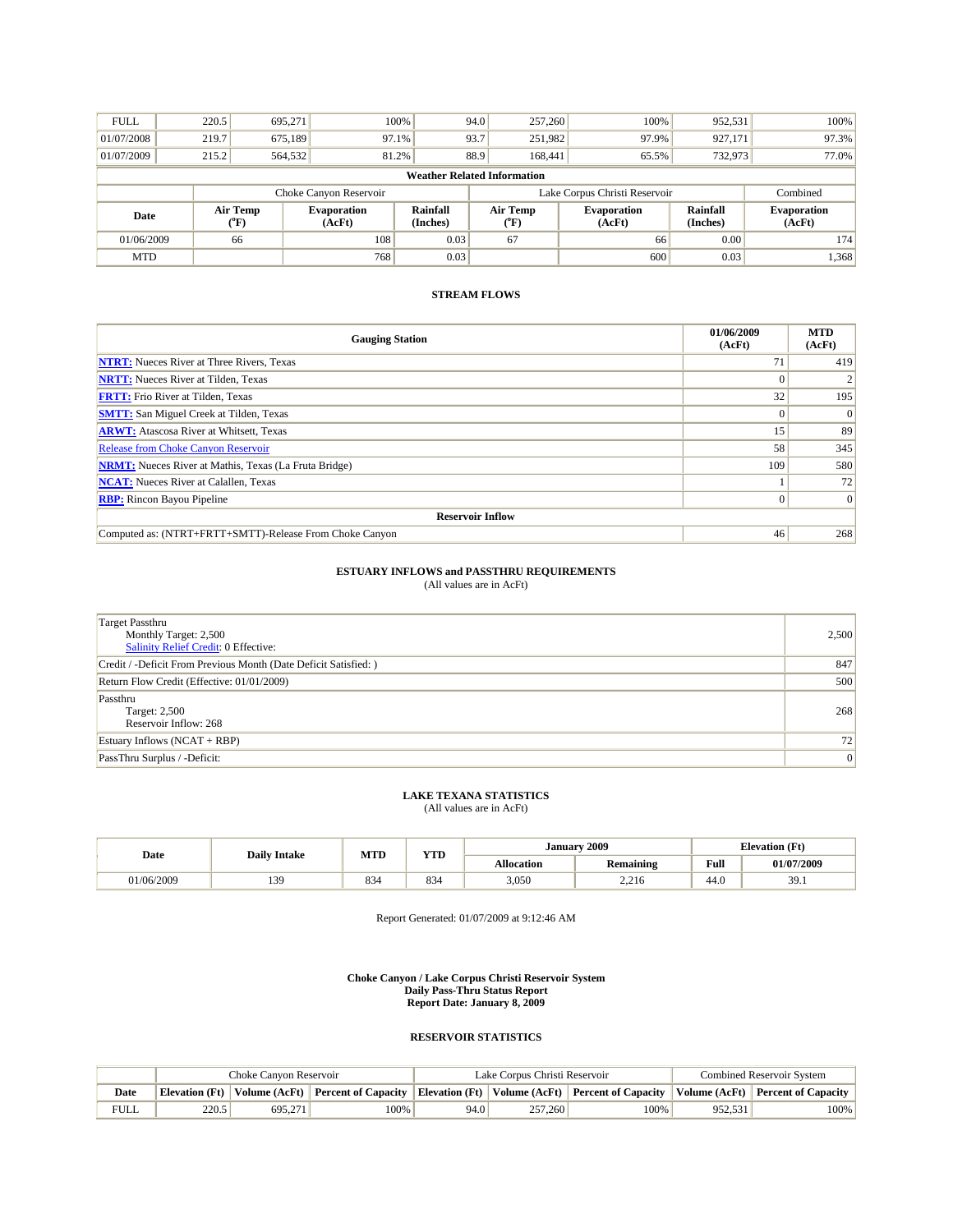| 01/08/2008                         | 219.7                  | 675.689         | 97.2%                        |                      | 93.8<br>252,890                                                                                 | 98.3%    | 928.579 | 97.5%                        |
|------------------------------------|------------------------|-----------------|------------------------------|----------------------|-------------------------------------------------------------------------------------------------|----------|---------|------------------------------|
| 01/08/2009                         | 215.2                  | 564,302         | 81.2%                        |                      | 88.8<br>168.120                                                                                 | 65.4%    | 732,422 | 76.9%                        |
| <b>Weather Related Information</b> |                        |                 |                              |                      |                                                                                                 |          |         |                              |
|                                    | Choke Canyon Reservoir |                 |                              |                      | Lake Corpus Christi Reservoir                                                                   | Combined |         |                              |
|                                    |                        |                 |                              |                      | Air Temp<br>Rainfall<br><b>Evaporation</b><br>(Inches)<br>(AcFt)<br>$(^{\mathrm{o}}\mathrm{F})$ |          |         |                              |
| Date                               |                        | Air Temp<br>"F) | <b>Evaporation</b><br>(AcFt) | Rainfall<br>(Inches) |                                                                                                 |          |         | <b>Evaporation</b><br>(AcFt) |
| 01/07/2009                         |                        | 76              | 175                          | 0.00                 | 76                                                                                              | 159      | 0.00    | 334                          |

| <b>Gauging Station</b>                                       | 01/07/2009<br>(AcFt) | <b>MTD</b><br>(AcFt) |
|--------------------------------------------------------------|----------------------|----------------------|
| <b>NTRT:</b> Nueces River at Three Rivers, Texas             | 67                   | 486                  |
| <b>NRTT:</b> Nueces River at Tilden, Texas                   |                      | $\overline{2}$       |
| <b>FRTT:</b> Frio River at Tilden, Texas                     | 30 <sup>°</sup>      | 224                  |
| <b>SMTT:</b> San Miguel Creek at Tilden, Texas               |                      | $\mathbf{0}$         |
| <b>ARWT:</b> Atascosa River at Whitsett, Texas               | 15                   | 104                  |
| <b>Release from Choke Canyon Reservoir</b>                   | 58                   | 403                  |
| <b>NRMT:</b> Nueces River at Mathis, Texas (La Fruta Bridge) | 111                  | 691                  |
| <b>NCAT:</b> Nueces River at Calallen, Texas                 |                      | 74                   |
| <b>RBP:</b> Rincon Bayou Pipeline                            |                      | $\mathbf{0}$         |
| <b>Reservoir Inflow</b>                                      |                      |                      |
| Computed as: (NTRT+FRTT+SMTT)-Release From Choke Canyon      | 40                   | 308                  |

# **ESTUARY INFLOWS and PASSTHRU REQUIREMENTS**<br>(All values are in AcFt)

| <b>Target Passthru</b><br>Monthly Target: 2,500<br><b>Salinity Relief Credit: 0 Effective:</b> | 2,500 |
|------------------------------------------------------------------------------------------------|-------|
| Credit / -Deficit From Previous Month (Date Deficit Satisfied: )                               | 847   |
| Return Flow Credit (Effective: 01/01/2009)                                                     | 500   |
| Passthru<br>Target: 2,500<br>Reservoir Inflow: 308                                             | 308   |
| Estuary Inflows $(NCAT + RBP)$                                                                 | 74    |
| PassThru Surplus / -Deficit:                                                                   | 0     |

## **LAKE TEXANA STATISTICS** (All values are in AcFt)

|           | MTD<br><b>Daily Intake</b><br>Date |     | <b>YTD</b> | January           | 2009      | <b>Elevation</b> (Ft) |            |
|-----------|------------------------------------|-----|------------|-------------------|-----------|-----------------------|------------|
|           |                                    |     |            | <b>Allocation</b> | Remaining | Full                  | 01/08/2009 |
| 1/07/2009 | 139                                | 072 | 973        | 3.050             | 2.077     | 44.0                  | 39.1       |

Report Generated: 01/08/2009 at 8:12:41 AM

**Choke Canyon / Lake Corpus Christi Reservoir System Daily Pass-Thru Status Report Report Date: January 9, 2009** 

|             | Choke Canvon Reservoir |                 |                            |                | Lake Corpus Christi Reservoir | <b>Combined Reservoir System</b>  |         |                                   |
|-------------|------------------------|-----------------|----------------------------|----------------|-------------------------------|-----------------------------------|---------|-----------------------------------|
| Date        | Elevation (Ft)         | Volume $(AcFt)$ | <b>Percent of Capacity</b> | Elevation (Ft) |                               | Volume (AcFt) Percent of Capacity |         | Volume (AcFt) Percent of Capacity |
| <b>FULL</b> | 220.5                  | 695.271         | 100%                       | 94.0           | 257,260                       | 100%                              | 952.531 | $100\%$                           |
| 01/09/2008  | 219.7                  | 675.689         | 97.2%                      | 93.8           | 252,708                       | 98.2%                             | 928.397 | 97.5%                             |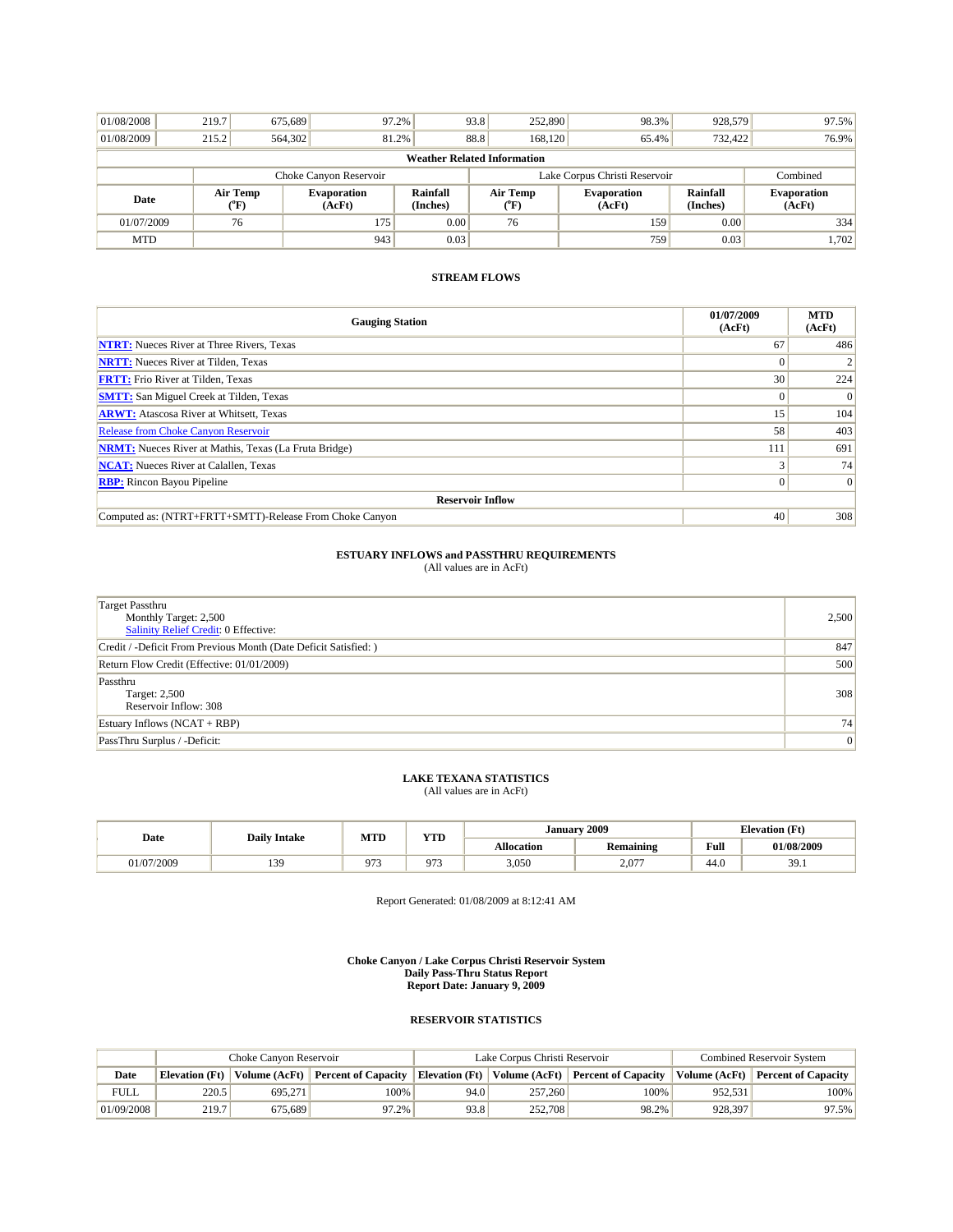| 01/09/2009                         | 215.2                  | 564,073 | 81.1%                        |                      | 88.8<br>167,638                         | 65.2%                        | 731.711              | 76.8%                        |  |  |
|------------------------------------|------------------------|---------|------------------------------|----------------------|-----------------------------------------|------------------------------|----------------------|------------------------------|--|--|
| <b>Weather Related Information</b> |                        |         |                              |                      |                                         |                              |                      |                              |  |  |
|                                    | Choke Canyon Reservoir |         |                              |                      | Lake Corpus Christi Reservoir           | Combined                     |                      |                              |  |  |
| Date                               | Air Temp<br>(°F)       |         | <b>Evaporation</b><br>(AcFt) | Rainfall<br>(Inches) | Air Temp<br>$(^{\mathrm{o}}\mathrm{F})$ | <b>Evaporation</b><br>(AcFt) | Rainfall<br>(Inches) | <b>Evaporation</b><br>(AcFt) |  |  |
| 01/08/2009                         | 83                     |         | 161                          | 0.00                 | 81                                      | 131                          | 0.00                 | 292                          |  |  |
| <b>MTD</b>                         |                        |         | 1,104                        | 0.03                 |                                         | 890                          | 0.03                 | 1,994                        |  |  |

| <b>Gauging Station</b>                                       | 01/08/2009<br>(AcFt) | <b>MTD</b><br>(AcFt) |
|--------------------------------------------------------------|----------------------|----------------------|
| <b>NTRT:</b> Nueces River at Three Rivers, Texas             | 67                   | 554                  |
| <b>NRTT:</b> Nueces River at Tilden, Texas                   | $\Omega$             | 3 <sup>1</sup>       |
| <b>FRTT:</b> Frio River at Tilden, Texas                     | 30                   | 254                  |
| <b>SMTT:</b> San Miguel Creek at Tilden, Texas               | $\Omega$             | $\vert$ 0            |
| <b>ARWT:</b> Atascosa River at Whitsett, Texas               | 15                   | 119                  |
| <b>Release from Choke Canyon Reservoir</b>                   | 58                   | 461                  |
| <b>NRMT:</b> Nueces River at Mathis, Texas (La Fruta Bridge) | 111                  | 802                  |
| <b>NCAT:</b> Nueces River at Calallen, Texas                 | $\Omega$             | 74                   |
| <b>RBP:</b> Rincon Bayou Pipeline                            | $\Omega$             | $\vert 0 \vert$      |
| <b>Reservoir Inflow</b>                                      |                      |                      |
| Computed as: (NTRT+FRTT+SMTT)-Release From Choke Canyon      | 40                   | 347                  |

## **ESTUARY INFLOWS and PASSTHRU REQUIREMENTS**<br>(All values are in AcFt)

| Target Passthru<br>Monthly Target: 2,500<br>Salinity Relief Credit: 0 Effective: | 2,500 |
|----------------------------------------------------------------------------------|-------|
| Credit / -Deficit From Previous Month (Date Deficit Satisfied: )                 | 847   |
| Return Flow Credit (Effective: 01/01/2009)                                       | 500   |
| Passthru<br>Target: 2,500<br>Reservoir Inflow: 347                               | 347   |
| Estuary Inflows $(NCAT + RBP)$                                                   | 74    |
| PassThru Surplus / -Deficit:                                                     | 0     |

## **LAKE TEXANA STATISTICS** (All values are in AcFt)

| Date      | <b>Daily Intake</b> | <b>MTD</b> | <b>WITH</b><br>1.I.D | January           | 2009             | <b>Elevation</b> (Ft) |            |
|-----------|---------------------|------------|----------------------|-------------------|------------------|-----------------------|------------|
|           |                     |            |                      | <b>Allocation</b> | <b>Remaining</b> | Full                  | 01/09/2009 |
| 1/08/2009 | 13G                 | .          | .                    | 3,050             | .939             | 44.C                  | 39.1       |

Report Generated: 01/09/2009 at 8:22:41 AM

**Choke Canyon / Lake Corpus Christi Reservoir System Daily Pass-Thru Status Report Report Date: January 10, 2009** 

|            | Choke Canyon Reservoir |         |                                   |      | Lake Corpus Christi Reservoir  | <b>Combined Reservoir System</b> |               |                            |
|------------|------------------------|---------|-----------------------------------|------|--------------------------------|----------------------------------|---------------|----------------------------|
| Date       | Elevation (Ft)         |         | Volume (AcFt) Percent of Capacity |      | Elevation (Ft)   Volume (AcFt) | <b>Percent of Capacity</b>       | Volume (AcFt) | <b>Percent of Capacity</b> |
| FULL       | 220.5                  | 695.271 | 100%                              | 94.0 | 257,260                        | 100%                             | 952.531       | $100\%$                    |
| 01/10/2008 | 219.8                  | 675.953 | 97.2%                             | 93.8 | 252,708                        | 98.2%                            | 928.661       | $97.5\%$                   |
| 01/10/2009 | 215.1                  | 563,614 | 81.1%                             | 88.8 | 167.959                        | 65.3%                            | 731,573       | 76.8%                      |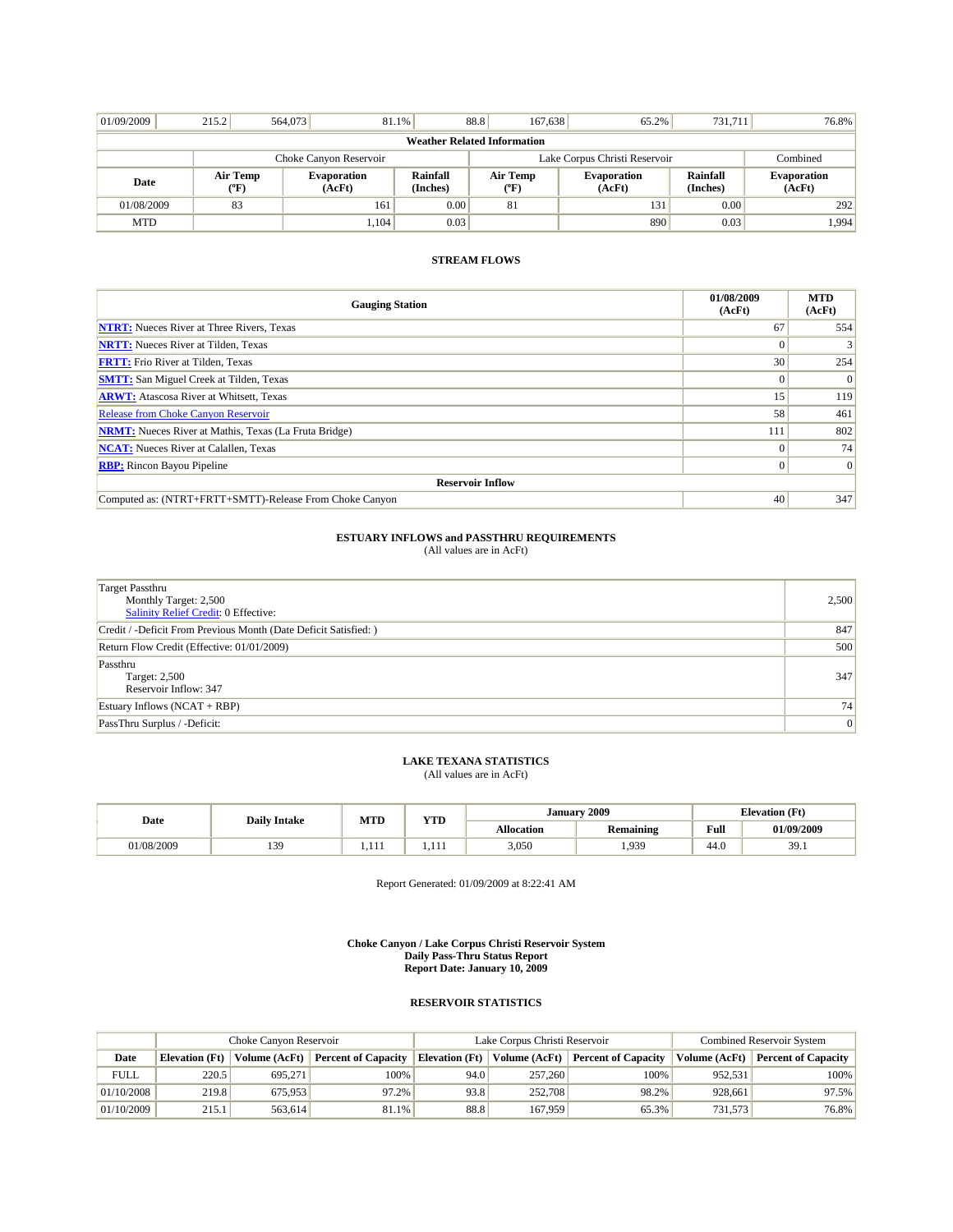| <b>Weather Related Information</b> |                        |                              |                      |                               |                       |                      |                              |  |  |  |
|------------------------------------|------------------------|------------------------------|----------------------|-------------------------------|-----------------------|----------------------|------------------------------|--|--|--|
|                                    | Choke Canyon Reservoir |                              |                      | Lake Corpus Christi Reservoir | Combined              |                      |                              |  |  |  |
| Date                               | Air Temp<br>(°F)       | <b>Evaporation</b><br>(AcFt) | Rainfall<br>(Inches) | Air Temp<br>^"F)              | Evaporation<br>(AcFt) | Rainfall<br>(Inches) | <b>Evaporation</b><br>(AcFt) |  |  |  |
| 01/09/2009                         | 84                     | 201                          | 0.00                 | 83                            | 131                   | 0.00                 | 332                          |  |  |  |
| <b>MTD</b>                         |                        | .305                         | 0.03                 |                               | 1,021                 | 0.03                 | 2,326                        |  |  |  |

| <b>Gauging Station</b>                                       | 01/09/2009<br>(AcFt) | <b>MTD</b><br>(AcFt) |
|--------------------------------------------------------------|----------------------|----------------------|
| <b>NTRT:</b> Nueces River at Three Rivers, Texas             | 67                   | 621                  |
| <b>NRTT:</b> Nueces River at Tilden, Texas                   |                      |                      |
| <b>FRTT:</b> Frio River at Tilden, Texas                     | 30                   | 284                  |
| <b>SMTT:</b> San Miguel Creek at Tilden, Texas               |                      | $\Omega$             |
| <b>ARWT:</b> Atascosa River at Whitsett, Texas               | 15 <sup>1</sup>      | 134                  |
| <b>Release from Choke Canyon Reservoir</b>                   | 58                   | 518                  |
| <b>NRMT:</b> Nueces River at Mathis, Texas (La Fruta Bridge) | 93                   | 895                  |
| <b>NCAT:</b> Nueces River at Calallen, Texas                 |                      | 74                   |
| <b>RBP:</b> Rincon Bayou Pipeline                            |                      | $\vert 0 \vert$      |
| <b>Reservoir Inflow</b>                                      |                      |                      |
| Computed as: (NTRT+FRTT+SMTT)-Release From Choke Canyon      | 40                   | 387                  |

### **ESTUARY INFLOWS and PASSTHRU REQUIREMENTS**

(All values are in AcFt)

| <b>Target Passthru</b><br>Monthly Target: 2,500<br>Salinity Relief Credit: 0 Effective: | 2,500          |
|-----------------------------------------------------------------------------------------|----------------|
| Credit / -Deficit From Previous Month (Date Deficit Satisfied: )                        | 847            |
| Return Flow Credit (Effective: 01/01/2009)                                              | 500            |
| Passthru<br><b>Target: 2,500</b><br>Reservoir Inflow: 387                               | 387            |
| Estuary Inflows $(NCAT + RBP)$                                                          | 74             |
| PassThru Surplus / -Deficit:                                                            | $\overline{0}$ |

### **LAKE TEXANA STATISTICS**

(All values are in AcFt)

|            | <b>Daily Intake</b> | MTD          | $\mathbf{v}$ | January    | 2009      |      | <b>Elevation</b> (Ft) |
|------------|---------------------|--------------|--------------|------------|-----------|------|-----------------------|
| Date       |                     |              | 1 I.D        | Allocation | Remaining | Full | 01/10/2009            |
| 01/09/2009 | 130<br>ر ب د        | 250<br>1.230 | 1.250        | 3,050      | 1,800     | 44.0 | 39.0                  |

Report Generated: 01/10/2009 at 8:05:26 AM

**Choke Canyon / Lake Corpus Christi Reservoir System Daily Pass-Thru Status Report Report Date: January 11, 2009** 

#### **RESERVOIR STATISTICS**

|             | Choke Canvon Reservoir |               |                            |                             | Lake Corpus Christi Reservoir | <b>Combined Reservoir System</b> |                      |                            |
|-------------|------------------------|---------------|----------------------------|-----------------------------|-------------------------------|----------------------------------|----------------------|----------------------------|
| Date        | <b>Elevation</b> (Ft)  | Volume (AcFt) | <b>Percent of Capacity</b> | <b>Elevation</b> (Ft)       | Volume $(AcFt)$               | <b>Percent of Capacity</b>       | <b>Volume (AcFt)</b> | <b>Percent of Capacity</b> |
| <b>FULL</b> | 220.5                  | 695.271       | 100%                       | 94.0                        | 257,260                       | 100%                             | 952.531              | 100%                       |
| 01/11/2008  | 219.7                  | 675.689       | 97.2%                      | 93.8                        | 252,708                       | 98.2%                            | 928.397              | 97.5%                      |
| 01/11/2009  | 215.1                  | 563.155       | 81.0%                      | 88.8                        | 168,120                       | 65.4%                            | 731.275              | 76.8%                      |
|             |                        |               |                            | Weather Related Information |                               |                                  |                      |                            |

**Weather Related Information**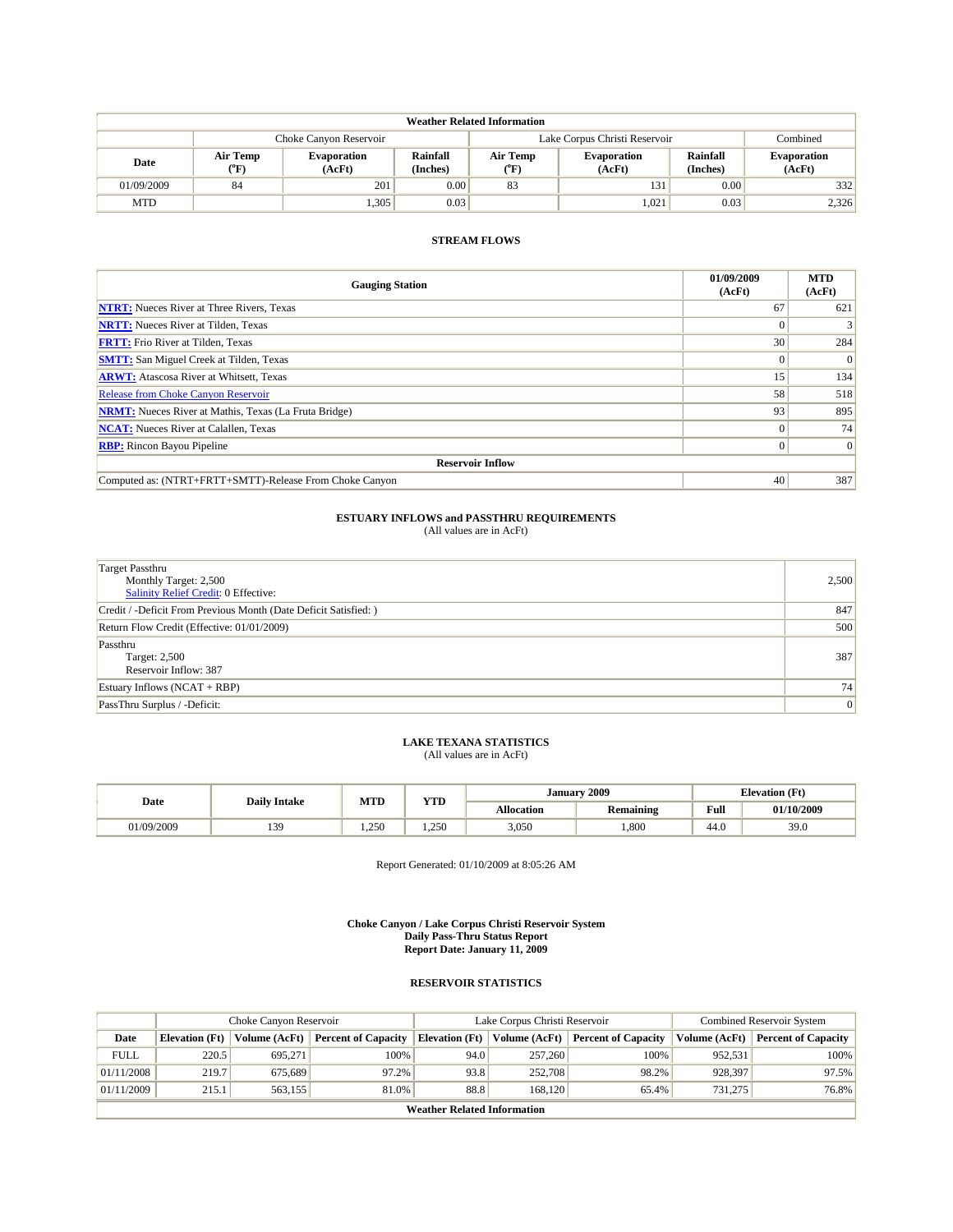|            | Choke Canvon Reservoir |                              |                      | Lake Corpus Christi Reservoir |                              | Combined                    |                              |
|------------|------------------------|------------------------------|----------------------|-------------------------------|------------------------------|-----------------------------|------------------------------|
| Date       | Air Temp<br>(°F)       | <b>Evaporation</b><br>(AcFt) | Rainfall<br>(Inches) | Air Temp<br>(°F)              | <b>Evaporation</b><br>(AcFt) | <b>Rainfall</b><br>(Inches) | <b>Evaporation</b><br>(AcFt) |
| 01/10/2009 | 66                     | 282                          | 0.03                 | 67                            | 159                          | 0.00                        | 441                          |
| <b>MTD</b> |                        | 1.587                        | 0.06                 |                               | 1.180                        | 0.03                        | 2.767                        |

| <b>Gauging Station</b>                                       | 01/10/2009<br>(AcFt) | <b>MTD</b><br>(AcFt) |
|--------------------------------------------------------------|----------------------|----------------------|
| <b>NTRT:</b> Nueces River at Three Rivers, Texas             | 67                   | 689                  |
| <b>NRTT:</b> Nueces River at Tilden, Texas                   |                      | 3                    |
| <b>FRTT:</b> Frio River at Tilden, Texas                     | 30                   | 314                  |
| <b>SMTT:</b> San Miguel Creek at Tilden, Texas               |                      | $\Omega$             |
| <b>ARWT:</b> Atascosa River at Whitsett, Texas               | 16                   | 150                  |
| <b>Release from Choke Canyon Reservoir</b>                   | 58                   | 576                  |
| <b>NRMT:</b> Nueces River at Mathis, Texas (La Fruta Bridge) | 99                   | 994                  |
| <b>NCAT:</b> Nueces River at Calallen, Texas                 | Q                    | 83                   |
| <b>RBP:</b> Rincon Bayou Pipeline                            | $\Omega$             | $\Omega$             |
| <b>Reservoir Inflow</b>                                      |                      |                      |
| Computed as: (NTRT+FRTT+SMTT)-Release From Choke Canyon      | 40                   | 427                  |

### **ESTUARY INFLOWS and PASSTHRU REQUIREMENTS**<br>(All values are in AcFt)

| <b>Target Passthru</b><br>Monthly Target: 2,500<br><b>Salinity Relief Credit: 0 Effective:</b> | 2,500           |
|------------------------------------------------------------------------------------------------|-----------------|
| Credit / -Deficit From Previous Month (Date Deficit Satisfied: )                               | 847             |
| Return Flow Credit (Effective: 01/01/2009)                                                     | 500             |
| Passthru<br>Target: 2,500<br>Reservoir Inflow: 427                                             | 427             |
| Estuary Inflows $(NCAT + RBP)$                                                                 | 83              |
| PassThru Surplus / -Deficit:                                                                   | $\vert 0 \vert$ |

## **LAKE TEXANA STATISTICS** (All values are in AcFt)

|  | Date       | <b>Daily Intake</b> | MTD  | <b>YTD</b> | January           | 2009             |      | <b>Elevation</b> (Ft) |
|--|------------|---------------------|------|------------|-------------------|------------------|------|-----------------------|
|  |            |                     |      |            | <b>Allocation</b> | <b>Remaining</b> | Full | 01/11/2009            |
|  | 11/10/2009 | 130<br>13,          | .389 | .389       | 3,050             | ,661             | 44.0 | 39.0                  |

Report Generated: 01/11/2009 at 8:08:24 AM

**Choke Canyon / Lake Corpus Christi Reservoir System Daily Pass-Thru Status Report Report Date: January 12, 2009** 

|                                    | Choke Canyon Reservoir |               |                            |                       | Lake Corpus Christi Reservoir | <b>Combined Reservoir System</b> |               |                            |  |  |
|------------------------------------|------------------------|---------------|----------------------------|-----------------------|-------------------------------|----------------------------------|---------------|----------------------------|--|--|
| Date                               | <b>Elevation</b> (Ft)  | Volume (AcFt) | <b>Percent of Capacity</b> | <b>Elevation</b> (Ft) | Volume (AcFt)                 | <b>Percent of Capacity</b>       | Volume (AcFt) | <b>Percent of Capacity</b> |  |  |
| <b>FULL</b>                        | 220.5                  | 695.271       | 100%                       | 94.0                  | 257,260                       | 100%                             | 952.531       | 100%                       |  |  |
| 01/12/2008                         | 219.8                  | 675.953       | 97.2%                      | 93.7                  | 252,526                       | 98.2%                            | 928,479       | 97.5%                      |  |  |
| 01/12/2009                         | 215.1                  | 562,925       | 81.0%                      | 88.8                  | 167.317                       | 65.0%                            | 730.242       | 76.7%                      |  |  |
| <b>Weather Related Information</b> |                        |               |                            |                       |                               |                                  |               |                            |  |  |
|                                    |                        |               | Choke Canyon Reservoir     |                       |                               | Lake Corpus Christi Reservoir    |               | Combined                   |  |  |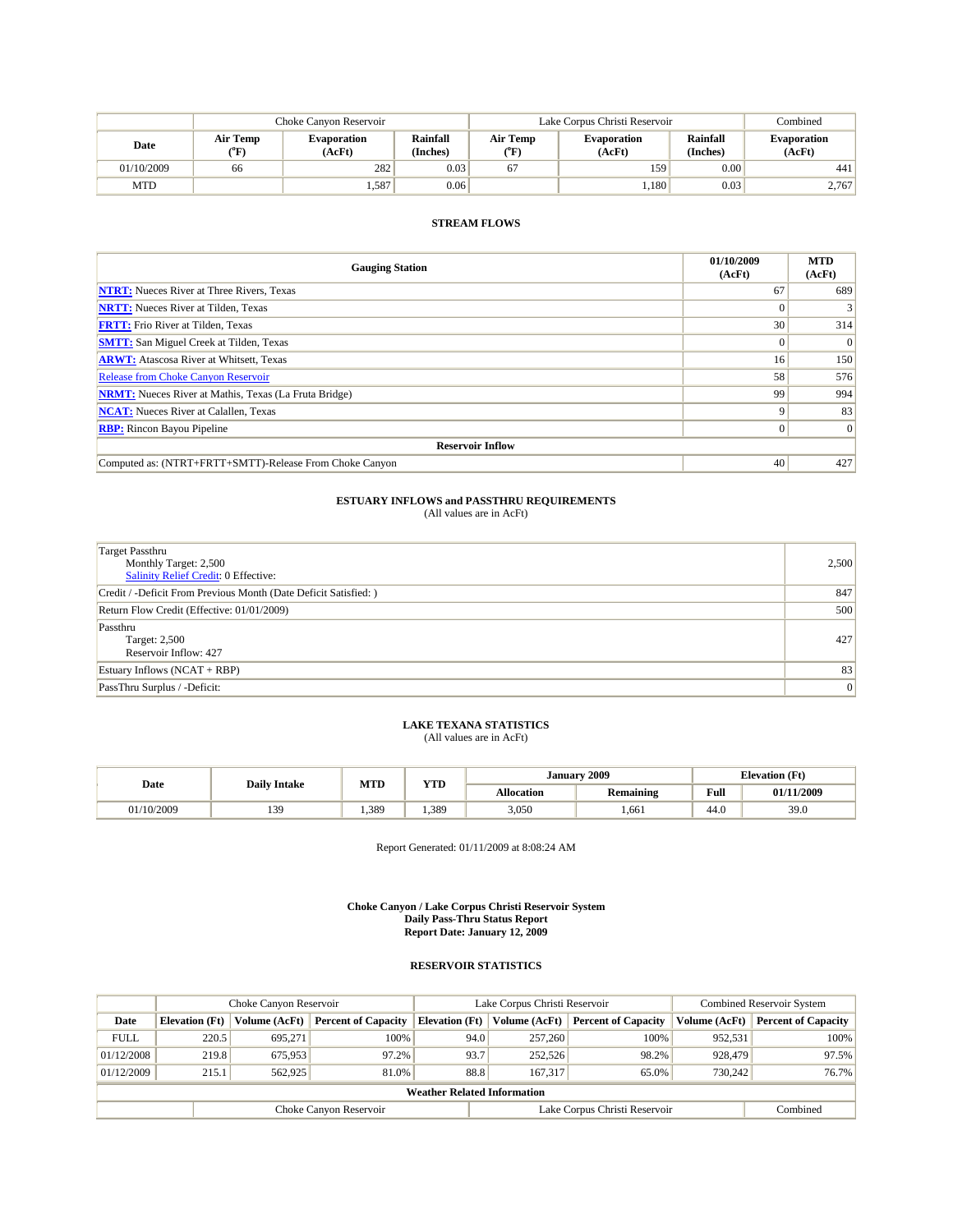| Date       | <b>Air Temp</b><br>(°F | Evaporation<br>(AcFt) | <b>Rainfall</b><br>(Inches) | Air Temp<br>$\rm ^{(^o}\!F)$ | <b>Evaporation</b><br>'AcFt | Rainfall<br>(Inches) | <b>Evaporation</b><br>(AcFt) |
|------------|------------------------|-----------------------|-----------------------------|------------------------------|-----------------------------|----------------------|------------------------------|
| 01/11/2009 | 60                     | 174                   | 0.00                        |                              | 205                         | 0.00                 | 379                          |
| MTD        |                        | 1,761                 | 0.06                        |                              | 1,385                       | 0.03                 | 3.146                        |

| <b>Gauging Station</b>                                       | 01/11/2009<br>(AcFt) | <b>MTD</b><br>(AcFt) |
|--------------------------------------------------------------|----------------------|----------------------|
| <b>NTRT:</b> Nueces River at Three Rivers, Texas             | 69                   | 758                  |
| <b>NRTT:</b> Nueces River at Tilden, Texas                   |                      |                      |
| <b>FRTT:</b> Frio River at Tilden, Texas                     | 30                   | 343                  |
| <b>SMTT:</b> San Miguel Creek at Tilden, Texas               |                      | $\Omega$             |
| <b>ARWT:</b> Atascosa River at Whitsett, Texas               | 15                   | 166                  |
| <b>Release from Choke Canyon Reservoir</b>                   | 58                   | 633                  |
| <b>NRMT:</b> Nueces River at Mathis, Texas (La Fruta Bridge) | 123                  | 1,118                |
| <b>NCAT:</b> Nueces River at Calallen, Texas                 | 24                   | 107                  |
| <b>RBP:</b> Rincon Bayou Pipeline                            | $\Omega$             | $\vert 0 \vert$      |
| <b>Reservoir Inflow</b>                                      |                      |                      |
| Computed as: (NTRT+FRTT+SMTT)-Release From Choke Canvon      | 42                   | 468                  |

## **ESTUARY INFLOWS and PASSTHRU REQUIREMENTS**<br>(All values are in AcFt)

| <b>Target Passthru</b><br>Monthly Target: 2,500<br>Salinity Relief Credit: 0 Effective: | 2,500          |
|-----------------------------------------------------------------------------------------|----------------|
| Credit / -Deficit From Previous Month (Date Deficit Satisfied: )                        | 847            |
| Return Flow Credit (Effective: 01/01/2009)                                              | 500            |
| Passthru<br>Target: 2,500<br>Reservoir Inflow: 468                                      | 468            |
| Estuary Inflows (NCAT + RBP)                                                            | 107            |
| PassThru Surplus / -Deficit:                                                            | $\overline{0}$ |

## **LAKE TEXANA STATISTICS** (All values are in AcFt)

|        | <b>Daily Intake</b> |            | <b>YTD</b>       | January 2009      |                  | <b>Elevation</b> (Ft) |            |
|--------|---------------------|------------|------------------|-------------------|------------------|-----------------------|------------|
| Date   |                     | <b>MTD</b> |                  | <b>Allocation</b> | <b>Remaining</b> | Full                  | 01/12/2009 |
| 1/2009 | 139<br>1J.          | 1.527      | 527<br>المستشفية | 3,050             | 52<br>1.929      | 44.0                  | 39.0       |

Report Generated: 01/12/2009 at 8:26:07 AM

**Choke Canyon / Lake Corpus Christi Reservoir System Daily Pass-Thru Status Report Report Date: January 13, 2009** 

| Choke Canyon Reservoir             |                       |               |                            |                       | Lake Corpus Christi Reservoir | <b>Combined Reservoir System</b> |               |                            |  |  |
|------------------------------------|-----------------------|---------------|----------------------------|-----------------------|-------------------------------|----------------------------------|---------------|----------------------------|--|--|
| Date                               | <b>Elevation</b> (Ft) | Volume (AcFt) | <b>Percent of Capacity</b> | <b>Elevation</b> (Ft) | Volume (AcFt)                 | <b>Percent of Capacity</b>       | Volume (AcFt) | <b>Percent of Capacity</b> |  |  |
| <b>FULL</b>                        | 220.5                 | 695.271       | 100%                       | 94.0                  | 257,260                       | 100%                             | 952.531       | 100%                       |  |  |
| 01/13/2008                         | 219.7                 | 675.689       | 97.2%                      | 93.8                  | 252,708                       | 98.2%                            | 928,397       | 97.5%                      |  |  |
| 01/13/2009                         | 215.1                 | 562,693       | 80.9%                      | 88.8                  | 167,317                       | 65.0%                            | 730,010       | 76.6%                      |  |  |
| <b>Weather Related Information</b> |                       |               |                            |                       |                               |                                  |               |                            |  |  |
|                                    |                       |               | Choke Canyon Reservoir     |                       | Lake Corpus Christi Reservoir |                                  |               | Combined                   |  |  |
| Date                               |                       | Air Temp      | <b>Evaporation</b>         | Rainfall              | Air Temp                      | <b>Evaporation</b>               | Rainfall      | <b>Evaporation</b>         |  |  |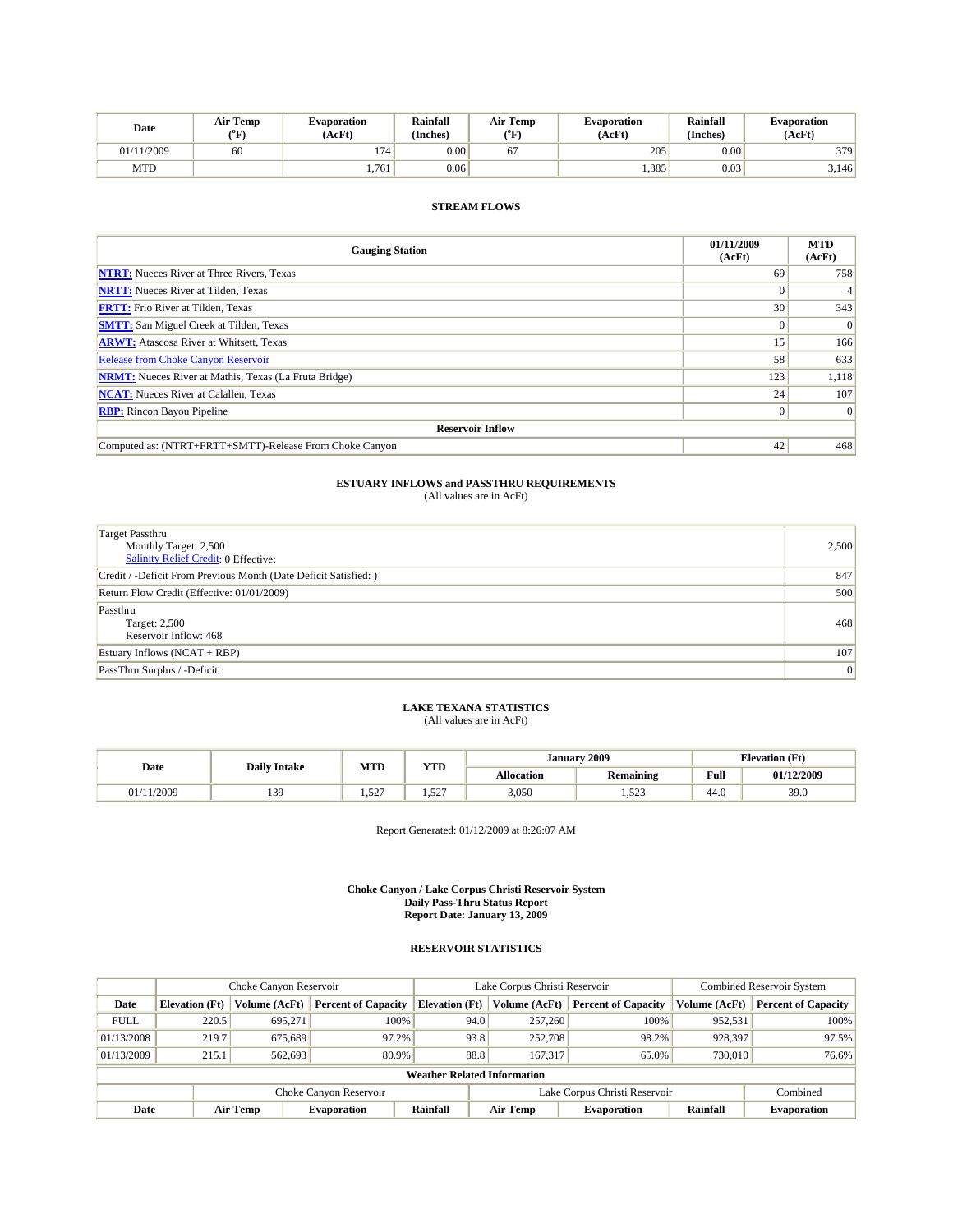|            | °F | AcFt) | œ.<br>(Inches) | (°F | (AcFt)                   | (Inches)  | (AcFt)         |
|------------|----|-------|----------------|-----|--------------------------|-----------|----------------|
| 01/12/2009 | 64 | 161   | $0.00\,$       | 04  | $\sim$<br>$\overline{1}$ | $_{0.00}$ | 282            |
| <b>MTD</b> |    | 1.922 | 0.06           |     | 1,506                    | 0.03      | 2.420<br>3.428 |

| <b>Gauging Station</b>                                       | 01/12/2009<br>(AcFt) | <b>MTD</b><br>(AcFt) |
|--------------------------------------------------------------|----------------------|----------------------|
| <b>NTRT:</b> Nueces River at Three Rivers, Texas             | 69                   | 828                  |
| <b>NRTT:</b> Nueces River at Tilden, Texas                   |                      | 4                    |
| <b>FRTT:</b> Frio River at Tilden, Texas                     | 30                   | 373                  |
| <b>SMTT:</b> San Miguel Creek at Tilden, Texas               |                      | $\overline{0}$       |
| <b>ARWT:</b> Atascosa River at Whitsett, Texas               | 15                   | 180                  |
| <b>Release from Choke Canyon Reservoir</b>                   | 58                   | 691                  |
| <b>NRMT:</b> Nueces River at Mathis, Texas (La Fruta Bridge) | 117                  | 1,235                |
| <b>NCAT:</b> Nueces River at Calallen, Texas                 | 20                   | 127                  |
| <b>RBP:</b> Rincon Bayou Pipeline                            |                      | $\overline{0}$       |
| <b>Reservoir Inflow</b>                                      |                      |                      |
| Computed as: (NTRT+FRTT+SMTT)-Release From Choke Canyon      | 42                   | 510                  |

# **ESTUARY INFLOWS and PASSTHRU REQUIREMENTS**<br>(All values are in AcFt)

| <b>Target Passthru</b><br>Monthly Target: 2,500<br>Salinity Relief Credit: 0 Effective: | 2,500 |
|-----------------------------------------------------------------------------------------|-------|
| Credit / -Deficit From Previous Month (Date Deficit Satisfied: )                        | 847   |
| Return Flow Credit (Effective: 01/01/2009)                                              | 500   |
| Passthru<br>Target: 2,500<br>Reservoir Inflow: 510                                      | 510   |
| Estuary Inflows (NCAT + RBP)                                                            | 127   |
| PassThru Surplus / -Deficit:                                                            | 0     |

### **LAKE TEXANA STATISTICS**

(All values are in AcFt)

| Date       | <b>Daily Intake</b> | MTD  | <b>YTD</b> |                   | January 2009     | Elevation (Ft) |            |
|------------|---------------------|------|------------|-------------------|------------------|----------------|------------|
|            |                     |      |            | <b>Allocation</b> | <b>Remaining</b> | Full           | 01/13/2009 |
| 01/12/2009 | 139<br>.            | .666 | .666       | 3,050             | 1.384            | 44.0           | 39.0       |

Report Generated: 01/13/2009 at 9:09:51 AM

**Choke Canyon / Lake Corpus Christi Reservoir System Daily Pass-Thru Status Report Report Date: January 14, 2009** 

|                                    | Choke Canyon Reservoir |                                  |                              |                               | Lake Corpus Christi Reservoir | <b>Combined Reservoir System</b> |                      |                              |
|------------------------------------|------------------------|----------------------------------|------------------------------|-------------------------------|-------------------------------|----------------------------------|----------------------|------------------------------|
| Date                               | <b>Elevation</b> (Ft)  | Volume (AcFt)                    | <b>Percent of Capacity</b>   | <b>Elevation (Ft)</b>         | Volume (AcFt)                 | <b>Percent of Capacity</b>       | Volume (AcFt)        | <b>Percent of Capacity</b>   |
| <b>FULL</b>                        | 220.5                  | 695.271                          | 100%                         | 94.0                          | 257,260                       | 100%                             | 952,531              | 100%                         |
| 01/14/2008                         | 219.7                  | 675.189                          | 97.1%                        | 93.7                          | 252,345                       | 98.1%                            | 927,534              | 97.4%                        |
| 01/14/2009                         | 215.1                  | 562,461                          | 80.9%                        | 88.7                          | 166,677                       | 64.8%                            | 729.138              | 76.5%                        |
| <b>Weather Related Information</b> |                        |                                  |                              |                               |                               |                                  |                      |                              |
| Choke Canyon Reservoir             |                        |                                  |                              | Lake Corpus Christi Reservoir |                               |                                  |                      | Combined                     |
| Date                               |                        | Air Temp<br>$^{\prime\prime}$ F) | <b>Evaporation</b><br>(AcFt) | Rainfall<br>(Inches)          | Air Temp<br>°F)               | <b>Evaporation</b><br>(AcFt)     | Rainfall<br>(Inches) | <b>Evaporation</b><br>(AcFt) |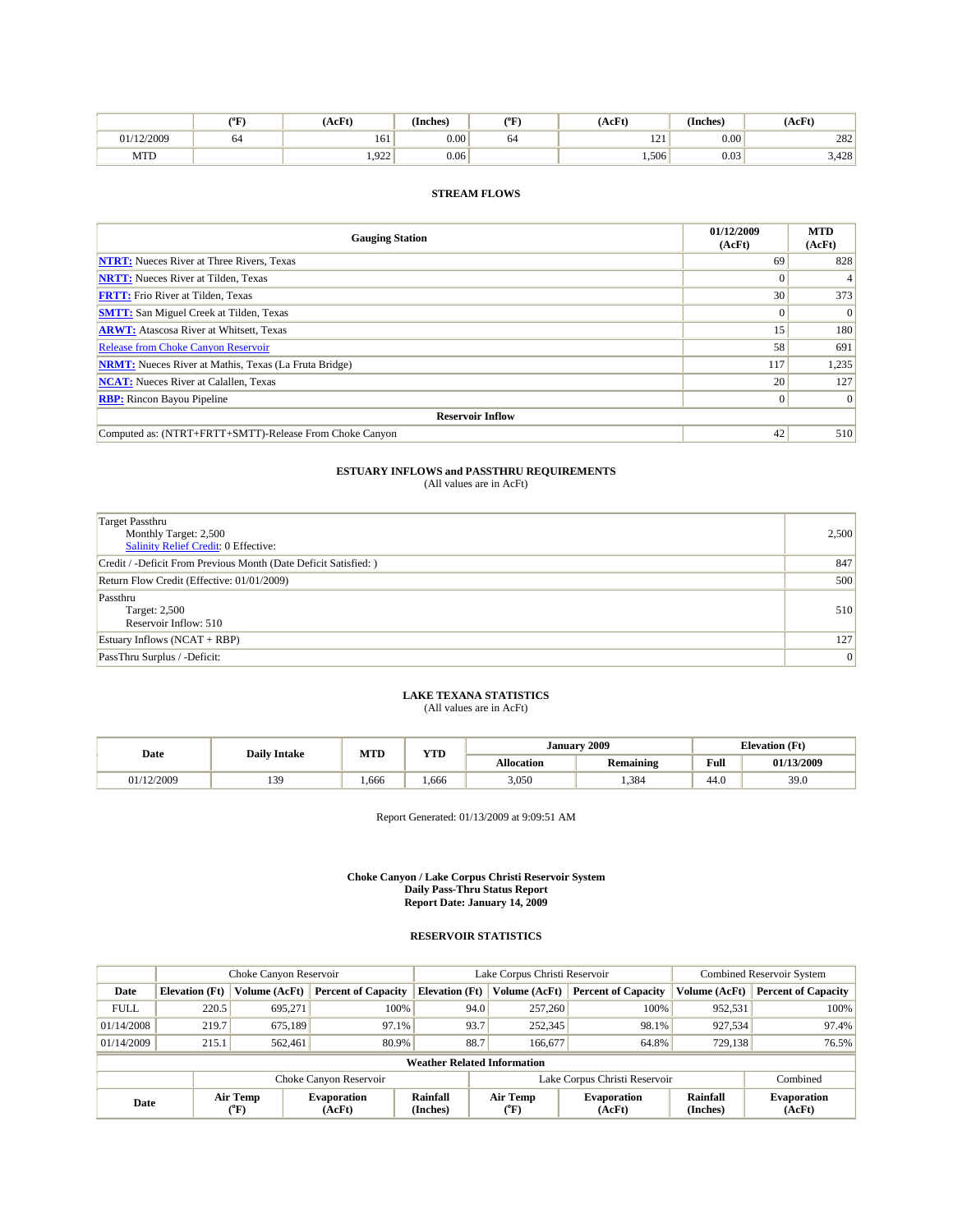| /2009                   | -OU | --                          | $\sim$<br>J.UU | 186         | $\sim$<br>v.vv |                    |
|-------------------------|-----|-----------------------------|----------------|-------------|----------------|--------------------|
| $A^T T T$<br><b>MID</b> |     | $\sim$<br>ر د و پ<br>$\sim$ | 0.06<br>.      | 692<br>., . | $\sim$<br>U.UJ | 222<br>3.04<br>. . |

| <b>Gauging Station</b>                                       | 01/13/2009<br>(AcFt) | <b>MTD</b><br>(AcFt) |
|--------------------------------------------------------------|----------------------|----------------------|
| <b>NTRT:</b> Nueces River at Three Rivers, Texas             | 69                   | 897                  |
| <b>NRTT:</b> Nueces River at Tilden, Texas                   |                      |                      |
| <b>FRTT:</b> Frio River at Tilden, Texas                     | 30                   | 403                  |
| <b>SMTT:</b> San Miguel Creek at Tilden, Texas               |                      | $\Omega$             |
| <b>ARWT:</b> Atascosa River at Whitsett, Texas               | 15                   | 195                  |
| <b>Release from Choke Canyon Reservoir</b>                   | 58                   | 748                  |
| <b>NRMT:</b> Nueces River at Mathis, Texas (La Fruta Bridge) | 117                  | 1,352                |
| <b>NCAT:</b> Nueces River at Calallen, Texas                 |                      | 129                  |
| <b>RBP:</b> Rincon Bayou Pipeline                            |                      | $\Omega$             |
| <b>Reservoir Inflow</b>                                      |                      |                      |
| Computed as: (NTRT+FRTT+SMTT)-Release From Choke Canyon      | 42                   | 552                  |

### **ESTUARY INFLOWS and PASSTHRU REQUIREMENTS**<br>(All values are in AcFt)

| <b>Target Passthru</b><br>Monthly Target: 2,500<br><b>Salinity Relief Credit: 0 Effective:</b> | 2,500          |
|------------------------------------------------------------------------------------------------|----------------|
| Credit / -Deficit From Previous Month (Date Deficit Satisfied: )                               | 847            |
| Return Flow Credit (Effective: 01/01/2009)                                                     | 500            |
| Passthru<br><b>Target: 2,500</b><br>Reservoir Inflow: 552                                      | 552            |
| Estuary Inflows $(NCAT + RBP)$                                                                 | 129            |
| PassThru Surplus / -Deficit:                                                                   | $\overline{0}$ |

### **LAKE TEXANA STATISTICS** (All values are in AcFt)

|            | <b>Daily Intake</b> | MTD  | <b>XZOD</b> | January           | 2009             | <b>Elevation</b> (Ft) |            |
|------------|---------------------|------|-------------|-------------------|------------------|-----------------------|------------|
| Date       |                     |      | .           | <b>Allocation</b> | <b>Remaining</b> | Full                  | 01/14/2009 |
| 01/13/2009 | 130<br>.            | .804 | .804        | 3,050             | .246             | 44.0                  | 39.1       |

Report Generated: 01/14/2009 at 8:55:22 AM

#### **Choke Canyon / Lake Corpus Christi Reservoir System Daily Pass-Thru Status Report Report Date: January 15, 2009**

|                                    |                       | Choke Canyon Reservoir         |                              |                       | Lake Corpus Christi Reservoir | <b>Combined Reservoir System</b> |                      |                              |
|------------------------------------|-----------------------|--------------------------------|------------------------------|-----------------------|-------------------------------|----------------------------------|----------------------|------------------------------|
| Date                               | <b>Elevation</b> (Ft) | Volume (AcFt)                  | <b>Percent of Capacity</b>   | <b>Elevation</b> (Ft) | Volume (AcFt)                 | <b>Percent of Capacity</b>       | Volume (AcFt)        | <b>Percent of Capacity</b>   |
| <b>FULL</b>                        | 220.5                 | 695.271                        | 100%                         | 94.0                  | 257,260                       | 100%                             | 952,531              | 100%                         |
| 01/15/2008                         | 219.7                 | 674,934                        | 97.1%                        | 93.7                  | 252,345                       | 98.1%                            | 927,279              | 97.3%                        |
| 01/15/2009                         | 215.1                 | 561,997                        | 80.8%                        | 88.7                  | 166,357                       | 64.7%                            | 728,354              | 76.5%                        |
| <b>Weather Related Information</b> |                       |                                |                              |                       |                               |                                  |                      |                              |
|                                    |                       |                                | Choke Canyon Reservoir       |                       | Lake Corpus Christi Reservoir |                                  |                      |                              |
| Date                               |                       | Air Temp<br>$(^{o}\mathrm{F})$ | <b>Evaporation</b><br>(AcFt) | Rainfall<br>(Inches)  | Air Temp<br>("F)              | <b>Evaporation</b><br>(AcFt)     | Rainfall<br>(Inches) | <b>Evaporation</b><br>(AcFt) |
| 01/14/2009                         |                       | 68                             | 188                          | 0.00                  | 67                            | 140                              | $0.00\vert$          | 328                          |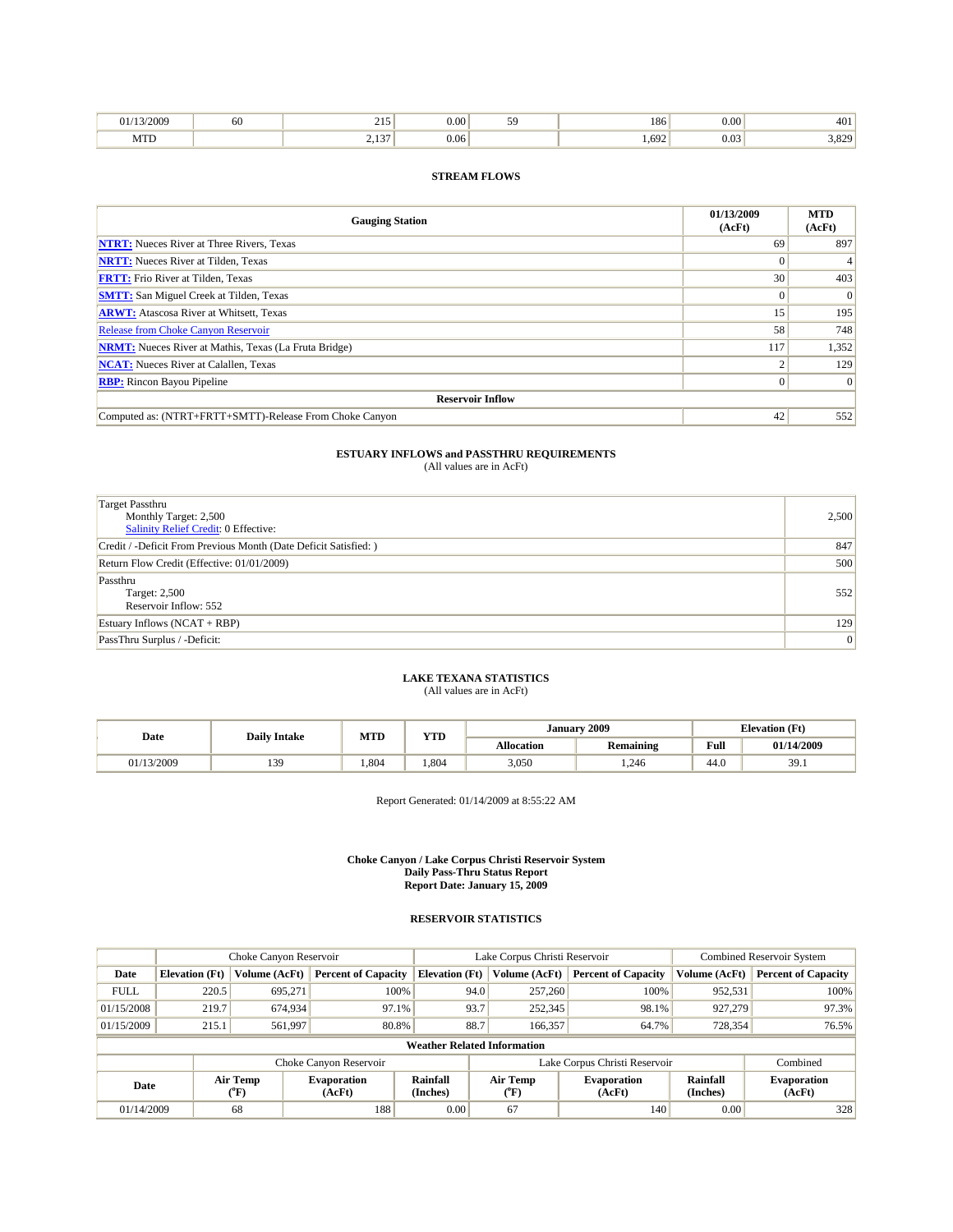| <b>STOP</b><br>225<br>.<br>- ה<br>M<br>J.UU<br>1.11.<br>. <i>.</i><br> |
|------------------------------------------------------------------------|
|------------------------------------------------------------------------|

| <b>Gauging Station</b>                                       | 01/14/2009<br>(AcFt) | <b>MTD</b><br>(AcFt) |  |  |  |  |  |
|--------------------------------------------------------------|----------------------|----------------------|--|--|--|--|--|
| <b>NTRT:</b> Nueces River at Three Rivers, Texas             | 69                   | 967                  |  |  |  |  |  |
| <b>NRTT:</b> Nueces River at Tilden, Texas                   |                      | $\overline{4}$       |  |  |  |  |  |
| <b>FRTT:</b> Frio River at Tilden, Texas                     | 30                   | 433                  |  |  |  |  |  |
| <b>SMTT:</b> San Miguel Creek at Tilden, Texas               | $\Omega$             | $\overline{0}$       |  |  |  |  |  |
| <b>ARWT:</b> Atascosa River at Whitsett, Texas               | 14                   | 209                  |  |  |  |  |  |
| <b>Release from Choke Canyon Reservoir</b>                   | 58                   | 806                  |  |  |  |  |  |
| <b>NRMT:</b> Nueces River at Mathis, Texas (La Fruta Bridge) | 129                  | 1,481                |  |  |  |  |  |
| <b>NCAT:</b> Nueces River at Calallen, Texas                 |                      | 130                  |  |  |  |  |  |
| <b>RBP:</b> Rincon Bayou Pipeline                            | $\Omega$             | $\overline{0}$       |  |  |  |  |  |
| <b>Reservoir Inflow</b>                                      |                      |                      |  |  |  |  |  |
| Computed as: (NTRT+FRTT+SMTT)-Release From Choke Canyon      | 42                   | 594                  |  |  |  |  |  |

## **ESTUARY INFLOWS and PASSTHRU REQUIREMENTS**<br>(All values are in AcFt)

| Target Passthru<br>Monthly Target: 2,500<br><b>Salinity Relief Credit: 0 Effective:</b> | 2,500 |
|-----------------------------------------------------------------------------------------|-------|
| Credit / -Deficit From Previous Month (Date Deficit Satisfied: )                        | 847   |
| Return Flow Credit (Effective: 01/01/2009)                                              | 500   |
| Passthru<br>Target: 2,500<br>Reservoir Inflow: 594                                      | 594   |
| Estuary Inflows $(NCAT + RBP)$                                                          | 130   |
| PassThru Surplus / -Deficit:                                                            | 0     |

### **LAKE TEXANA STATISTICS** (All values are in AcFt)

| Date       | <b>Daily Intake</b> | MTD   | <b>TIMP</b> |            | January 2009     | <b>Elevation</b> (Ft) |            |
|------------|---------------------|-------|-------------|------------|------------------|-----------------------|------------|
|            |                     |       | 1 I D       | Allocation | <b>Remaining</b> | <b>Full</b>           | 01/15/2009 |
| 01/14/2009 | 130<br>ر ر د        | 1.943 | 1.943       | 3,050      | 1.107            | $\sim$<br>44.U        | 38.9       |

Report Generated: 01/15/2009 at 8:47:36 AM

#### **Choke Canyon / Lake Corpus Christi Reservoir System Daily Pass-Thru Status Report Report Date: January 16, 2009**

|                                    | Choke Canyon Reservoir |                  | Lake Corpus Christi Reservoir |                       |      |                         | <b>Combined Reservoir System</b> |                      |                              |
|------------------------------------|------------------------|------------------|-------------------------------|-----------------------|------|-------------------------|----------------------------------|----------------------|------------------------------|
| Date                               | <b>Elevation</b> (Ft)  | Volume (AcFt)    | <b>Percent of Capacity</b>    | <b>Elevation</b> (Ft) |      | Volume (AcFt)           | <b>Percent of Capacity</b>       | Volume (AcFt)        | <b>Percent of Capacity</b>   |
| <b>FULL</b>                        | 220.5                  | 695.271          | 100%                          |                       | 94.0 | 257,260                 | 100%                             | 952.531              | 100%                         |
| 01/16/2008                         | 219.8                  | 675,953          | 97.2%                         |                       | 93.8 | 253,435                 | 98.5%                            | 929,388              | 97.6%                        |
| 01/16/2009                         | 215.1                  | 561,766          | 80.8%                         |                       | 88.7 | 166,517                 | 64.7%                            | 728,283              | 76.5%                        |
| <b>Weather Related Information</b> |                        |                  |                               |                       |      |                         |                                  |                      |                              |
|                                    |                        |                  | Choke Canyon Reservoir        |                       |      |                         | Lake Corpus Christi Reservoir    |                      | Combined                     |
| Date                               |                        | Air Temp<br>(°F) | <b>Evaporation</b><br>(AcFt)  | Rainfall<br>(Inches)  |      | <b>Air Temp</b><br>(°F) | <b>Evaporation</b><br>(AcFt)     | Rainfall<br>(Inches) | <b>Evaporation</b><br>(AcFt) |
| 01/15/2009                         | 70<br>214              |                  | 0.00                          | 69                    |      | 233                     | 0.00                             | 447                  |                              |
| <b>MTD</b>                         |                        |                  | 2,539                         | 0.06                  |      |                         | 2,065                            | 0.03                 | 4,604                        |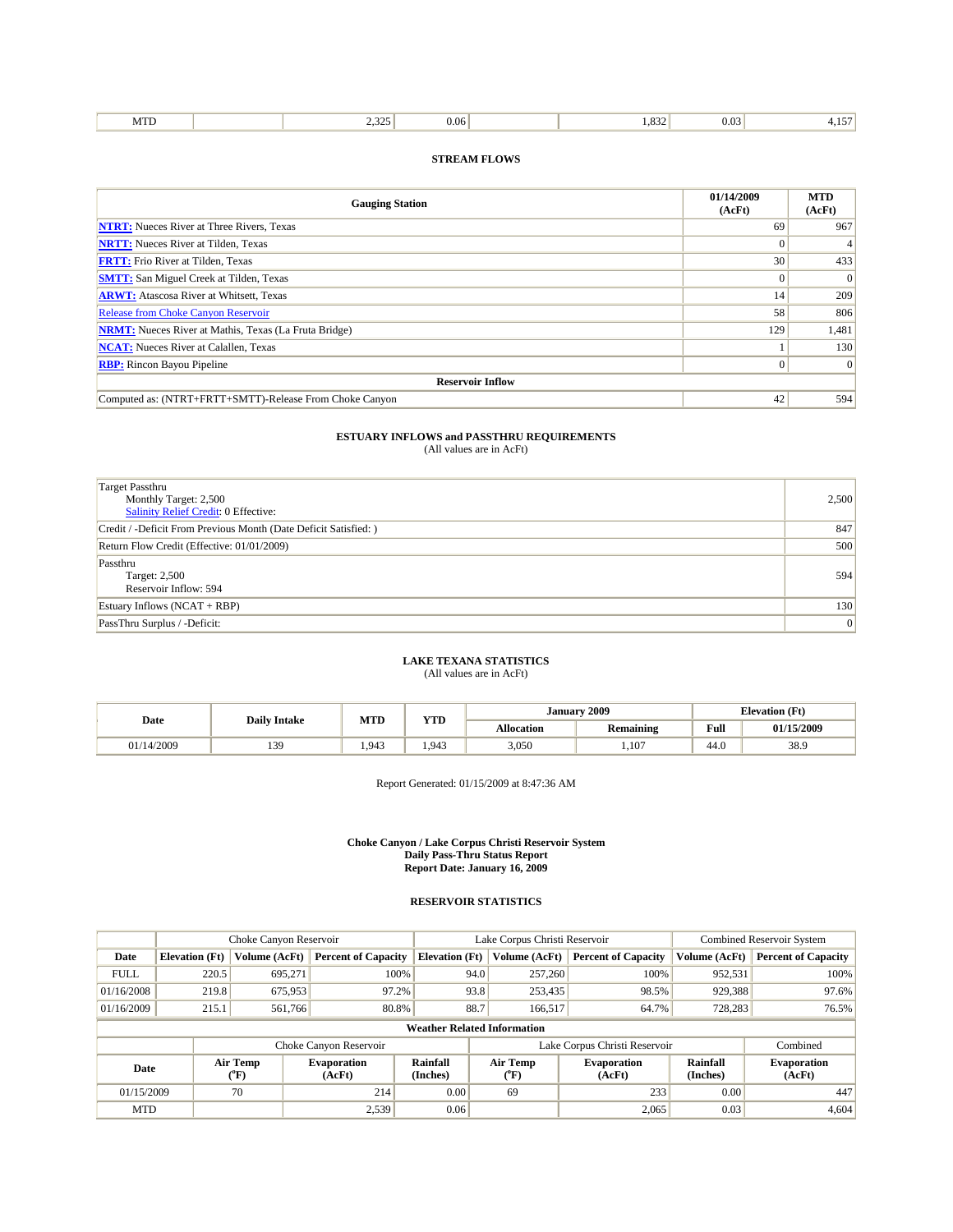| <b>Gauging Station</b>                                       | 01/15/2009<br>(AcFt) | <b>MTD</b><br>(AcFt) |
|--------------------------------------------------------------|----------------------|----------------------|
| <b>NTRT:</b> Nueces River at Three Rivers, Texas             | 67                   | 1,034                |
| <b>NRTT:</b> Nueces River at Tilden, Texas                   |                      |                      |
| <b>FRTT:</b> Frio River at Tilden, Texas                     | 30                   | 463                  |
| <b>SMTT:</b> San Miguel Creek at Tilden, Texas               |                      | $\Omega$             |
| <b>ARWT:</b> Atascosa River at Whitsett, Texas               | 14                   | 223                  |
| <b>Release from Choke Canyon Reservoir</b>                   | 58                   | 863                  |
| <b>NRMT:</b> Nueces River at Mathis, Texas (La Fruta Bridge) | 129                  | 1,610                |
| <b>NCAT:</b> Nueces River at Calallen, Texas                 |                      | 132                  |
| <b>RBP:</b> Rincon Bayou Pipeline                            | $\Omega$             | $\vert 0 \vert$      |
| <b>Reservoir Inflow</b>                                      |                      |                      |
| Computed as: (NTRT+FRTT+SMTT)-Release From Choke Canyon      | 40                   | 633                  |

## **ESTUARY INFLOWS and PASSTHRU REQUIREMENTS**<br>(All values are in AcFt)

| <b>Target Passthru</b><br>Monthly Target: 2,500<br>Salinity Relief Credit: 0 Effective: | 2,500           |
|-----------------------------------------------------------------------------------------|-----------------|
| Credit / -Deficit From Previous Month (Date Deficit Satisfied: )                        | 847             |
| Return Flow Credit (Effective: 01/01/2009)                                              | 500             |
| Passthru<br>Target: 2,500<br>Reservoir Inflow: 633                                      | 633             |
| Estuary Inflows (NCAT + RBP)                                                            | 132             |
| PassThru Surplus / -Deficit:                                                            | $\vert 0 \vert$ |

### **LAKE TEXANA STATISTICS**

(All values are in AcFt)

| Date    | <b>Daily Intake</b> | <b>MTD</b> | <b>YTD</b> | January           | 2009             | <b>Elevation</b> (Ft) |            |
|---------|---------------------|------------|------------|-------------------|------------------|-----------------------|------------|
| .       |                     |            |            | <b>Allocation</b> | <b>Remaining</b> | Full                  | 01/16/2009 |
| 15/2009 | 138                 | 2.081      | 2.081      | 3,050             | 969              | 44.0                  | 38.8       |

Report Generated: 01/16/2009 at 8:28:02 AM

#### **Choke Canyon / Lake Corpus Christi Reservoir System Daily Pass-Thru Status Report Report Date: January 17, 2009**

|             | Choke Canyon Reservoir |                     |                              |                                    | Lake Corpus Christi Reservoir |                                         |                              |                      | <b>Combined Reservoir System</b> |  |
|-------------|------------------------|---------------------|------------------------------|------------------------------------|-------------------------------|-----------------------------------------|------------------------------|----------------------|----------------------------------|--|
| Date        | <b>Elevation</b> (Ft)  | Volume (AcFt)       | <b>Percent of Capacity</b>   | <b>Elevation</b> (Ft)              |                               | Volume (AcFt)                           | <b>Percent of Capacity</b>   | Volume (AcFt)        | <b>Percent of Capacity</b>       |  |
| <b>FULL</b> | 220.5                  | 695,271             | 100%                         |                                    | 94.0                          | 257,260                                 | 100%                         | 952,531              | 100%                             |  |
| 01/17/2008  | 219.7                  | 675,689             | 97.2%                        |                                    | 93.8                          | 253,617                                 | 98.6%                        | 929,306              | 97.6%                            |  |
| 01/17/2009  | 215.0                  | 561,534             | 80.8%                        |                                    | 88.7                          | 166,037                                 | 64.5%                        | 727,571              | 76.4%                            |  |
|             |                        |                     |                              | <b>Weather Related Information</b> |                               |                                         |                              |                      |                                  |  |
|             |                        |                     | Choke Canyon Reservoir       |                                    | Lake Corpus Christi Reservoir |                                         |                              |                      | Combined                         |  |
| Date        |                        | Air Temp<br>$(^oF)$ | <b>Evaporation</b><br>(AcFt) | Rainfall<br>(Inches)               |                               | Air Temp<br>$(^{\mathrm{o}}\mathrm{F})$ | <b>Evaporation</b><br>(AcFt) | Rainfall<br>(Inches) | <b>Evaporation</b><br>(AcFt)     |  |
| 01/16/2009  |                        | 54                  | 121                          | 0.00                               |                               | 58                                      | 65                           | 0.00                 | 186                              |  |
| <b>MTD</b>  |                        |                     | 2.660                        | 0.06                               |                               |                                         | 2.130                        | 0.03                 | 4.790                            |  |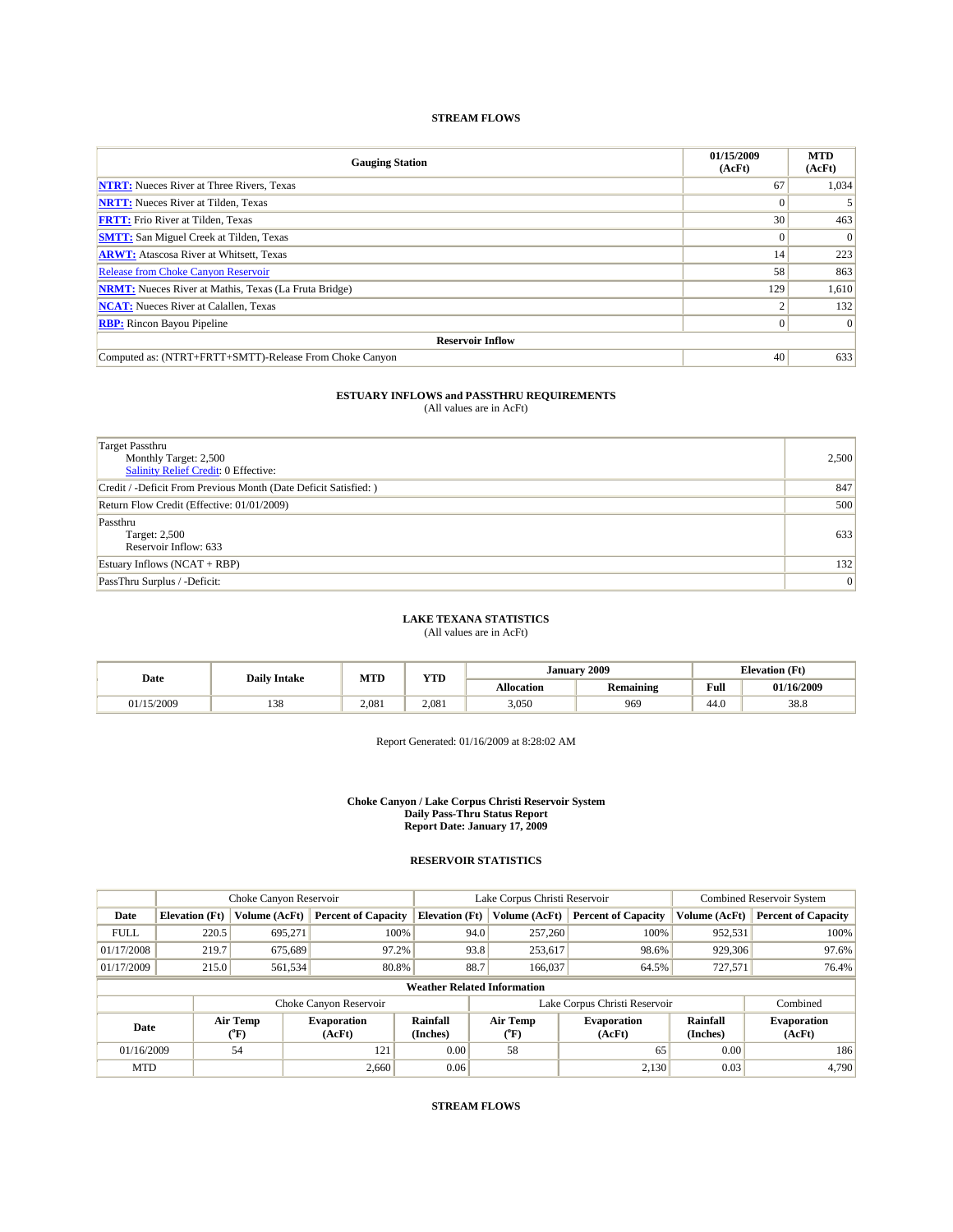| <b>Gauging Station</b>                                       | 01/16/2009<br>(AcFt) | <b>MTD</b><br>(AcFt) |
|--------------------------------------------------------------|----------------------|----------------------|
| <b>NTRT:</b> Nueces River at Three Rivers, Texas             | 67                   | 1,102                |
| <b>NRTT:</b> Nueces River at Tilden, Texas                   |                      |                      |
| <b>FRTT:</b> Frio River at Tilden, Texas                     | 30                   | 492                  |
| <b>SMTT:</b> San Miguel Creek at Tilden, Texas               |                      | $\Omega$             |
| <b>ARWT:</b> Atascosa River at Whitsett, Texas               | 14                   | 237                  |
| <b>Release from Choke Canyon Reservoir</b>                   | 58                   | 921                  |
| <b>NRMT:</b> Nueces River at Mathis, Texas (La Fruta Bridge) | 129                  | 1,739                |
| <b>NCAT:</b> Nueces River at Calallen, Texas                 |                      | 132                  |
| <b>RBP:</b> Rincon Bayou Pipeline                            | 0                    | $\vert 0 \vert$      |
| <b>Reservoir Inflow</b>                                      |                      |                      |
| Computed as: (NTRT+FRTT+SMTT)-Release From Choke Canyon      | 40                   | 673                  |

| Target Passthru<br>Monthly Target: 2,500<br><b>Salinity Relief Credit: 0 Effective:</b> | 2,500 |
|-----------------------------------------------------------------------------------------|-------|
| Credit / -Deficit From Previous Month (Date Deficit Satisfied: )                        | 847   |
| Return Flow Credit (Effective: 01/01/2009)                                              | 500   |
| Passthru<br>Target: 2,500<br>Reservoir Inflow: 673                                      | 673   |
| Estuary Inflows $(NCAT + RBP)$                                                          | 132   |
| PassThru Surplus / -Deficit:                                                            | 0     |

### **LAKE TEXANA STATISTICS**

(All values are in AcFt)

| Date       | <b>Daily Intake</b> | MTD   | <b>YTD</b>    | Januarv           | 2009             | <b>Elevation</b> (Ft) |            |
|------------|---------------------|-------|---------------|-------------------|------------------|-----------------------|------------|
|            |                     |       |               | <b>Allocation</b> | <b>Remaining</b> | Full                  | 01/17/2009 |
| 01/16/2009 | 120<br>158          | 2.220 | 0.22<br>4.440 | 3,050             | 830              | 44.U                  | 38.9       |

Report Generated: 01/17/2009 at 8:23:00 AM

**Choke Canyon / Lake Corpus Christi Reservoir System Daily Pass-Thru Status Report Report Date: January 18, 2009** 

#### **RESERVOIR STATISTICS**

|             | Choke Canyon Reservoir |                  | Lake Corpus Christi Reservoir |                                    |                                           |         | Combined Reservoir System    |                             |                              |
|-------------|------------------------|------------------|-------------------------------|------------------------------------|-------------------------------------------|---------|------------------------------|-----------------------------|------------------------------|
| Date        | <b>Elevation</b> (Ft)  | Volume (AcFt)    | <b>Percent of Capacity</b>    | <b>Elevation</b> (Ft)              | Volume (AcFt)                             |         | <b>Percent of Capacity</b>   | Volume (AcFt)               | <b>Percent of Capacity</b>   |
| <b>FULL</b> | 220.5                  | 695,271          | 100%                          |                                    | 94.0                                      | 257,260 | 100%                         | 952,531                     | 100%                         |
| 01/18/2008  | 219.7                  | 675,443          | 97.1%                         | 93.8                               |                                           | 253,798 | 98.7%                        | 929,241                     | 97.6%                        |
| 01/18/2009  | 215.0                  | 561,302          | 80.7%                         | 88.7                               |                                           | 166,197 | 64.6%                        | 727,499                     | 76.4%                        |
|             |                        |                  |                               | <b>Weather Related Information</b> |                                           |         |                              |                             |                              |
|             |                        |                  | Choke Canyon Reservoir        |                                    | Lake Corpus Christi Reservoir             |         |                              | Combined                    |                              |
| Date        |                        | Air Temp<br>(°F) | <b>Evaporation</b><br>(AcFt)  | Rainfall<br>(Inches)               | <b>Air Temp</b><br>$(^{\circ}\mathrm{F})$ |         | <b>Evaporation</b><br>(AcFt) | <b>Rainfall</b><br>(Inches) | <b>Evaporation</b><br>(AcFt) |
| 01/17/2009  |                        | 67               | 67                            | 0.00                               | 70                                        |         | 19                           | 0.00                        | 86                           |
| <b>MTD</b>  |                        |                  | 2,727                         | 0.06                               |                                           |         | 2,149                        | 0.03                        | 4,876                        |

| 'anoino'<br>Station<br>. | 1/17/2009<br>$\mathbf{u}$<br>. | <b>SUPPORT</b><br>11.1.1 |
|--------------------------|--------------------------------|--------------------------|
|                          |                                |                          |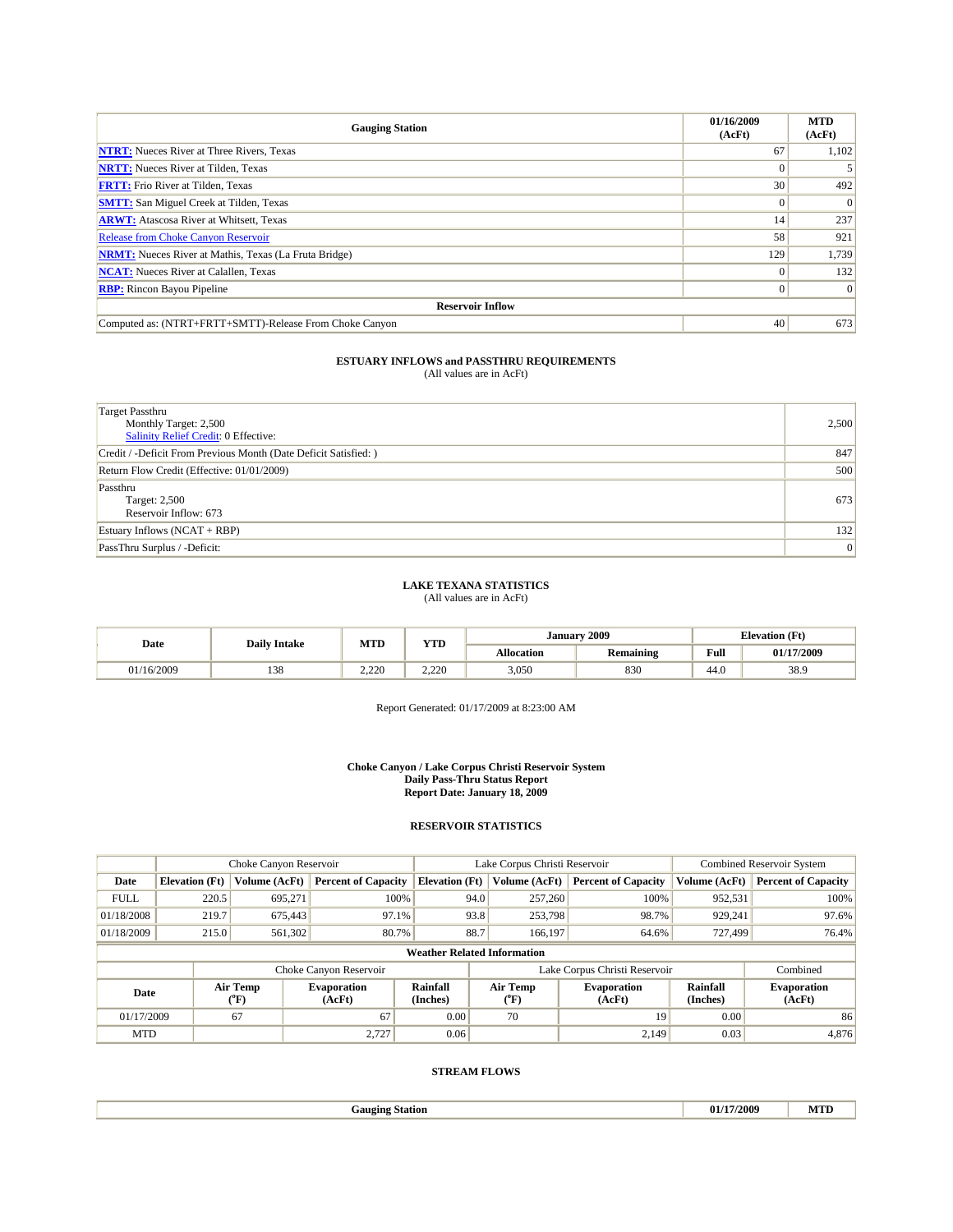|                                                              | (AcFt)   | (AcFt)   |
|--------------------------------------------------------------|----------|----------|
| <b>NTRT:</b> Nueces River at Three Rivers, Texas             | 67       | 1,169    |
| <b>NRTT:</b> Nueces River at Tilden, Texas                   |          |          |
| <b>FRTT:</b> Frio River at Tilden, Texas                     | 28       | 520      |
| <b>SMTT:</b> San Miguel Creek at Tilden, Texas               |          | $\Omega$ |
| <b>ARWT:</b> Atascosa River at Whitsett, Texas               | 14       | 251      |
| Release from Choke Canyon Reservoir                          | 58       | 979      |
| <b>NRMT:</b> Nueces River at Mathis, Texas (La Fruta Bridge) | 139      | 1,878    |
| <b>NCAT:</b> Nueces River at Calallen, Texas                 |          | 132      |
| <b>RBP:</b> Rincon Bayou Pipeline                            | $^{(1)}$ | $\Omega$ |
| <b>Reservoir Inflow</b>                                      |          |          |
| Computed as: (NTRT+FRTT+SMTT)-Release From Choke Canyon      | 38       | 711      |

| <b>Target Passthru</b><br>Monthly Target: 2,500<br><b>Salinity Relief Credit: 0 Effective:</b> | 2,500           |
|------------------------------------------------------------------------------------------------|-----------------|
| Credit / -Deficit From Previous Month (Date Deficit Satisfied: )                               | 847             |
| Return Flow Credit (Effective: 01/01/2009)                                                     | 500             |
| Passthru<br>Target: 2,500<br>Reservoir Inflow: 711                                             | 711             |
| Estuary Inflows $(NCAT + RBP)$                                                                 | 132             |
| PassThru Surplus / -Deficit:                                                                   | $\vert 0 \vert$ |

#### **LAKE TEXANA STATISTICS** (All values are in AcFt)

| Date     | <b>Daily Intake</b>   | <b>MTD</b> | T/TD  | Januarv           | 2009             | <b>Elevation (Ft)</b> |            |
|----------|-----------------------|------------|-------|-------------------|------------------|-----------------------|------------|
|          |                       |            | 1 I D | <b>Allocation</b> | <b>Remaining</b> | Full                  | 01/18/2009 |
| /17/2009 | 0 <sup>2</sup><br>158 | 2,358      | 2.358 | 3,050             | 692              | 44.U                  | 38.9       |

Report Generated: 01/18/2009 at 8:23:47 AM

**Choke Canyon / Lake Corpus Christi Reservoir System Daily Pass-Thru Status Report Report Date: January 19, 2009** 

### **RESERVOIR STATISTICS**

|             | Choke Canyon Reservoir |                  | Lake Corpus Christi Reservoir |                                    |                               |                  | <b>Combined Reservoir System</b> |                             |                              |
|-------------|------------------------|------------------|-------------------------------|------------------------------------|-------------------------------|------------------|----------------------------------|-----------------------------|------------------------------|
| Date        | <b>Elevation</b> (Ft)  | Volume (AcFt)    | <b>Percent of Capacity</b>    | <b>Elevation</b> (Ft)              |                               | Volume (AcFt)    | <b>Percent of Capacity</b>       | Volume (AcFt)               | <b>Percent of Capacity</b>   |
| <b>FULL</b> | 220.5                  | 695.271          | 100%                          |                                    | 94.0                          | 257,260          | 100%                             | 952,531                     | 100%                         |
| 01/19/2008  | 219.8                  | 675,953          | 97.2%                         |                                    | 93.9                          | 254,708          | 99.0%                            | 930,661                     | 97.7%                        |
| 01/19/2009  | 215.0                  | 561,070          | 80.7%                         |                                    | 88.7                          | 165,877          | 64.5%                            | 726,947                     | 76.3%                        |
|             |                        |                  |                               | <b>Weather Related Information</b> |                               |                  |                                  |                             |                              |
|             |                        |                  | Choke Canyon Reservoir        |                                    | Lake Corpus Christi Reservoir |                  |                                  |                             | Combined                     |
| Date        |                        | Air Temp<br>(°F) | <b>Evaporation</b><br>(AcFt)  | <b>Rainfall</b><br>(Inches)        |                               | Air Temp<br>("F) | <b>Evaporation</b><br>(AcFt)     | <b>Rainfall</b><br>(Inches) | <b>Evaporation</b><br>(AcFt) |
| 01/18/2009  |                        | 76               | 281                           | 0.00                               |                               | 74               | 223                              | 0.00                        | 504                          |
| <b>MTD</b>  |                        |                  | 3.008                         | 0.06                               |                               |                  | 2,372                            | 0.03                        | 5,380                        |

| 18/2009<br><b>MTD</b><br>.<br>Gauging Station<br>(AcFt<br>(AcFt<br>---- |
|-------------------------------------------------------------------------|
|-------------------------------------------------------------------------|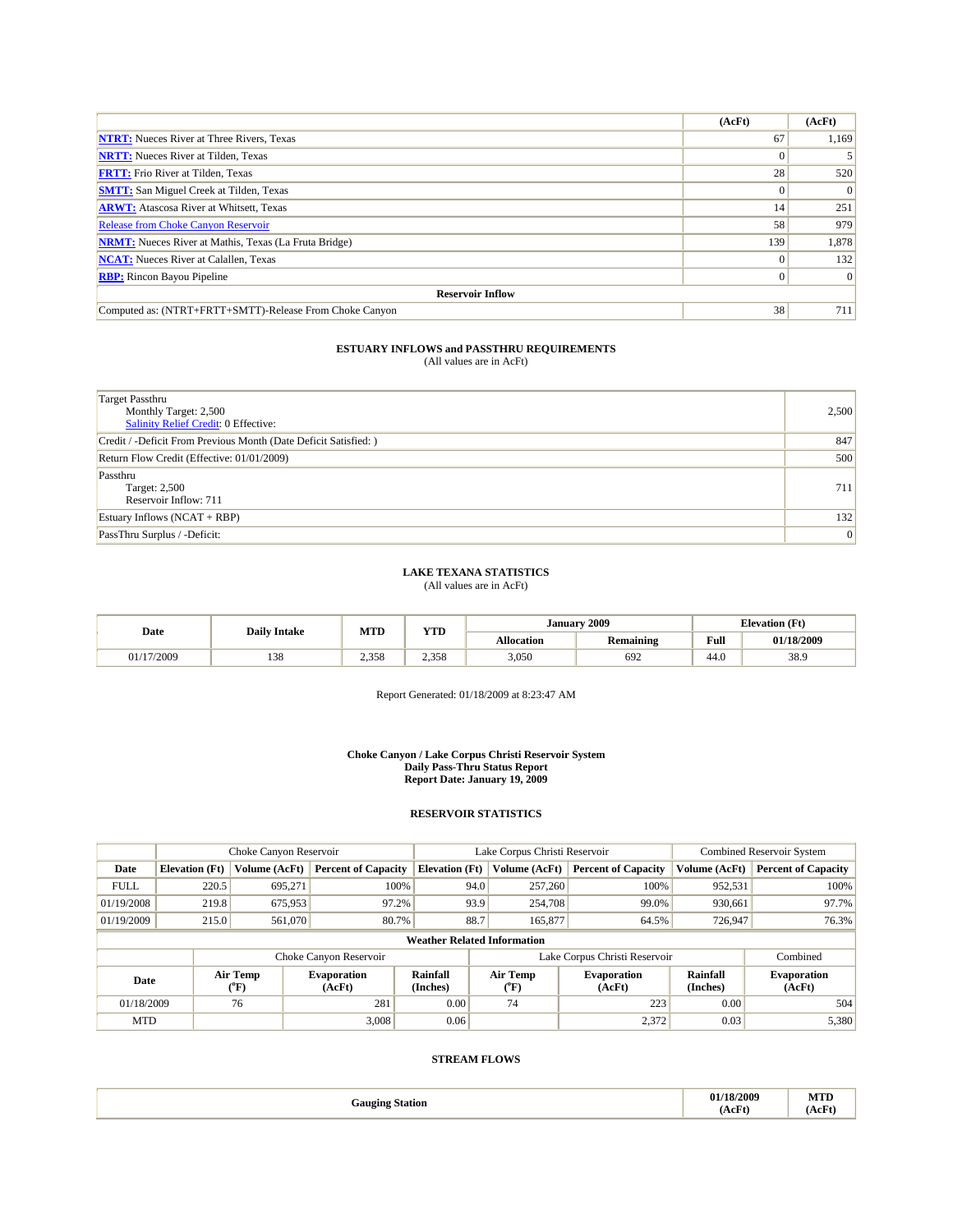| <b>NTRT:</b> Nueces River at Three Rivers, Texas             | 67  | 1,237    |  |  |  |  |
|--------------------------------------------------------------|-----|----------|--|--|--|--|
| <b>NRTT:</b> Nueces River at Tilden, Texas                   |     | 6        |  |  |  |  |
| <b>FRTT:</b> Frio River at Tilden, Texas                     | 26  | 546      |  |  |  |  |
| <b>SMTT:</b> San Miguel Creek at Tilden, Texas               |     | $\Omega$ |  |  |  |  |
| <b>ARWT:</b> Atascosa River at Whitsett, Texas               | 14  | 265      |  |  |  |  |
| <b>Release from Choke Canyon Reservoir</b>                   | 58  | 1,036    |  |  |  |  |
| <b>NRMT:</b> Nueces River at Mathis, Texas (La Fruta Bridge) | 153 | 2,031    |  |  |  |  |
| <b>NCAT:</b> Nueces River at Calallen, Texas                 | 16  | 148      |  |  |  |  |
| <b>RBP:</b> Rincon Bayou Pipeline                            |     | $\Omega$ |  |  |  |  |
| <b>Reservoir Inflow</b>                                      |     |          |  |  |  |  |
| Computed as: (NTRT+FRTT+SMTT)-Release From Choke Canyon      | 36  | 746      |  |  |  |  |

| Target Passthru<br>Monthly Target: 2,500<br>Salinity Relief Credit: 0 Effective: | 2,500 |
|----------------------------------------------------------------------------------|-------|
| Credit / -Deficit From Previous Month (Date Deficit Satisfied: )                 | 847   |
| Return Flow Credit (Effective: 01/01/2009)                                       | 500   |
| Passthru<br>Target: 2,500<br>Reservoir Inflow: 746                               | 746   |
| Estuary Inflows $(NCAT + RBP)$                                                   | 148   |
| PassThru Surplus / -Deficit:                                                     | 0     |

#### **LAKE TEXANA STATISTICS**

(All values are in AcFt)

| Date       | <b>Daily Intake</b> | MTD   | <b>YTD</b> | January    | 2009             | <b>Elevation</b> (Ft) |            |  |
|------------|---------------------|-------|------------|------------|------------------|-----------------------|------------|--|
|            |                     |       |            | Allocation | <b>Remaining</b> | Full                  | 01/19/2009 |  |
| 01/18/2009 | 120<br>138          | 2.497 | 2.497      | 3,050      | 553              | 44.0                  | 38.9       |  |

Report Generated: 01/19/2009 at 8:39:51 AM

#### **Choke Canyon / Lake Corpus Christi Reservoir System Daily Pass-Thru Status Report Report Date: January 20, 2009**

#### **RESERVOIR STATISTICS**

|             |                       | Choke Canyon Reservoir |                              |                                    | Lake Corpus Christi Reservoir |                           |                               |                             | <b>Combined Reservoir System</b> |
|-------------|-----------------------|------------------------|------------------------------|------------------------------------|-------------------------------|---------------------------|-------------------------------|-----------------------------|----------------------------------|
| Date        | <b>Elevation</b> (Ft) | Volume (AcFt)          | <b>Percent of Capacity</b>   | <b>Elevation</b> (Ft)              |                               | Volume (AcFt)             | <b>Percent of Capacity</b>    | Volume (AcFt)               | <b>Percent of Capacity</b>       |
| <b>FULL</b> | 220.5                 | 695.271                | 100%                         |                                    | 94.0                          | 257,260                   | 100%                          | 952,531                     | 100%                             |
| 01/20/2008  | 219.7                 | 675,689                | 97.2%                        |                                    | 93.8                          | 253,435                   | 98.5%                         | 929,124                     | 97.5%                            |
| 01/20/2009  | 215.0                 | 560,606                | 80.6%                        |                                    | 88.7                          | 165,718                   | 64.4%                         | 726,324                     | 76.3%                            |
|             |                       |                        |                              | <b>Weather Related Information</b> |                               |                           |                               |                             |                                  |
|             |                       |                        | Choke Canyon Reservoir       |                                    |                               |                           | Lake Corpus Christi Reservoir |                             | Combined                         |
| Date        |                       | Air Temp<br>("F)       | <b>Evaporation</b><br>(AcFt) | Rainfall<br>(Inches)               |                               | Air Temp<br>$(^{\circ}F)$ | <b>Evaporation</b><br>(AcFt)  | <b>Rainfall</b><br>(Inches) | <b>Evaporation</b><br>(AcFt)     |
| 01/19/2009  |                       | 77                     | 228                          | 0.00                               |                               | 77                        | 205                           | 0.00                        | 433                              |
| <b>MTD</b>  |                       |                        | 3,236                        | 0.06                               |                               |                           | 2,577                         | 0.03                        | 5,813                            |

| <b>Gauging Station</b>                 | 1/19/2009<br>(AcFt) | MTD<br>(AcFt) |
|----------------------------------------|---------------------|---------------|
| Texas<br>Nueces River at Three Rivers. | 66                  | 1,302         |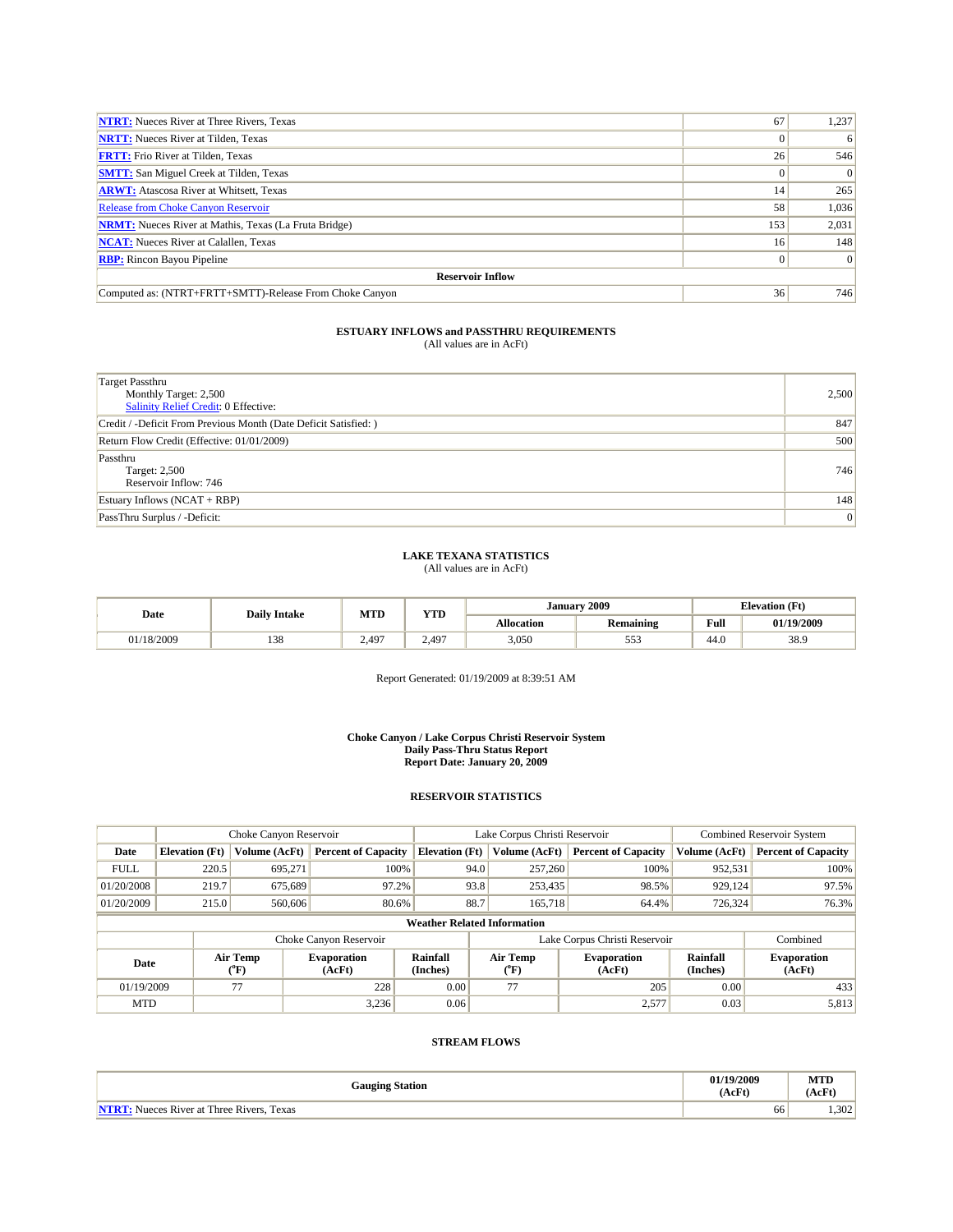| <b>NRTT:</b> Nueces River at Tilden, Texas                   |     | 6        |
|--------------------------------------------------------------|-----|----------|
| <b>FRTT:</b> Frio River at Tilden, Texas                     | 26  | 572      |
| <b>SMTT:</b> San Miguel Creek at Tilden, Texas               |     | $\Omega$ |
| <b>ARWT:</b> Atascosa River at Whitsett, Texas               | 14  | 279      |
| <b>Release from Choke Canyon Reservoir</b>                   | 58  | 1,094    |
| <b>NRMT:</b> Nueces River at Mathis, Texas (La Fruta Bridge) | 147 | 2,178    |
| <b>NCAT:</b> Nueces River at Calallen, Texas                 |     | 153      |
| <b>RBP:</b> Rincon Bayou Pipeline                            |     | $\Omega$ |
| <b>Reservoir Inflow</b>                                      |     |          |
| Computed as: (NTRT+FRTT+SMTT)-Release From Choke Canyon      | 34  | 780      |

| <b>Target Passthru</b><br>Monthly Target: 2,500<br>Salinity Relief Credit: 0 Effective: | 2,500 |
|-----------------------------------------------------------------------------------------|-------|
| Credit / -Deficit From Previous Month (Date Deficit Satisfied: )                        | 847   |
| Return Flow Credit (Effective: 01/01/2009)                                              | 500   |
| Passthru<br>Target: 2,500<br>Reservoir Inflow: 780                                      | 780   |
| Estuary Inflows $(NCAT + RBP)$                                                          | 153   |
| PassThru Surplus / -Deficit:                                                            | 0     |

### **LAKE TEXANA STATISTICS** (All values are in AcFt)

|           | <b>Daily Intake</b> | <b>YTD</b><br><b>MTD</b> |       | January    | 2009                    |      | <b>Elevation</b> (Ft) |
|-----------|---------------------|--------------------------|-------|------------|-------------------------|------|-----------------------|
| Date      |                     |                          |       | Allocation | . .<br><b>Remaining</b> | Full | 01/20/2009            |
| 1/19/2009 | 138                 | 2,635                    | 2.635 | 3,050      | -411                    | 44.0 | 38.                   |

Report Generated: 01/20/2009 at 9:36:02 AM

#### **Choke Canyon / Lake Corpus Christi Reservoir System Daily Pass-Thru Status Report Report Date: January 21, 2009**

### **RESERVOIR STATISTICS**

|                                    |                       |                  | Choke Canyon Reservoir       |                       |      | Lake Corpus Christi Reservoir |                                                      |               | Combined Reservoir System    |
|------------------------------------|-----------------------|------------------|------------------------------|-----------------------|------|-------------------------------|------------------------------------------------------|---------------|------------------------------|
| Date                               | <b>Elevation</b> (Ft) | Volume (AcFt)    | <b>Percent of Capacity</b>   | <b>Elevation</b> (Ft) |      | Volume (AcFt)                 | <b>Percent of Capacity</b>                           | Volume (AcFt) | <b>Percent of Capacity</b>   |
| <b>FULL</b>                        | 220.5                 | 695,271          | 100%                         |                       | 94.0 | 257,260                       | 100%                                                 | 952,531       | 100%                         |
| 01/21/2008                         | 219.7                 | 674,679          | 97.0%                        |                       | 93.8 | 253,253                       | 98.4%                                                | 927,932       | 97.4%                        |
| 01/21/2009                         | 215.0                 | 560,376          | 80.6%                        |                       | 88.6 | 165,079                       | 64.2%                                                | 725,455       | 76.2%                        |
| <b>Weather Related Information</b> |                       |                  |                              |                       |      |                               |                                                      |               |                              |
|                                    |                       |                  | Choke Canyon Reservoir       |                       |      |                               | Lake Corpus Christi Reservoir                        |               | Combined                     |
| Date                               |                       | Air Temp<br>(°F) | <b>Evaporation</b><br>(AcFt) | Rainfall<br>(Inches)  |      | Air Temp<br>$(^{\circ}F)$     | Rainfall<br><b>Evaporation</b><br>(AcFt)<br>(Inches) |               | <b>Evaporation</b><br>(AcFt) |
| 01/20/2009                         |                       | 68               | 321                          | 0.00                  |      | 66                            | 121                                                  | 0.00          | 442                          |
| <b>MTD</b>                         |                       |                  | 3,557                        | 0.06                  |      |                               | 2,698                                                | 0.03          | 6,255                        |

| <b>Gauging Station</b>                           | 01/20/2009<br>(AcFt) | <b>MTD</b><br>(AcFt) |
|--------------------------------------------------|----------------------|----------------------|
| <b>NTRT:</b> Nueces River at Three Rivers, Texas | 66                   | .368                 |
| <b>NRTT:</b> Nueces River at Tilden. Texas       |                      | 6                    |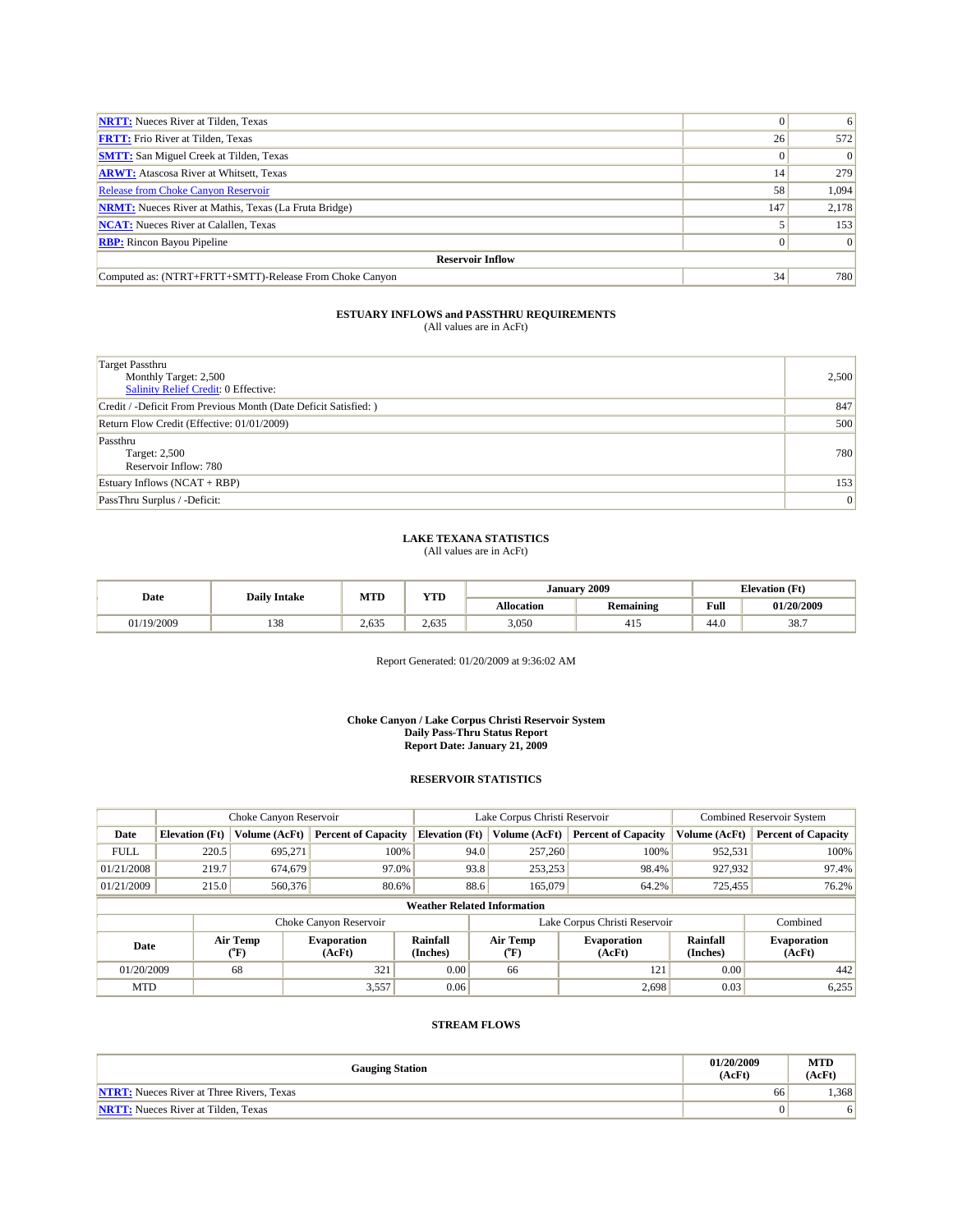| <b>FRTT:</b> Frio River at Tilden, Texas                     | 26  | 597      |  |  |  |  |
|--------------------------------------------------------------|-----|----------|--|--|--|--|
| <b>SMTT:</b> San Miguel Creek at Tilden, Texas               |     | $\Omega$ |  |  |  |  |
| <b>ARWT:</b> Atascosa River at Whitsett, Texas               | 13  | 292      |  |  |  |  |
| <b>Release from Choke Canyon Reservoir</b>                   | 58  | 1,151    |  |  |  |  |
| <b>NRMT:</b> Nueces River at Mathis, Texas (La Fruta Bridge) | 143 | 2,320    |  |  |  |  |
| <b>NCAT:</b> Nueces River at Calallen, Texas                 |     | 160      |  |  |  |  |
| <b>RBP:</b> Rincon Bayou Pipeline                            |     | 0        |  |  |  |  |
| <b>Reservoir Inflow</b>                                      |     |          |  |  |  |  |
| Computed as: (NTRT+FRTT+SMTT)-Release From Choke Canyon      | 34  | 814      |  |  |  |  |

| <b>Target Passthru</b><br>Monthly Target: 2,500<br><b>Salinity Relief Credit: 0 Effective:</b> | 2,500          |
|------------------------------------------------------------------------------------------------|----------------|
| Credit / -Deficit From Previous Month (Date Deficit Satisfied: )                               | 847            |
| Return Flow Credit (Effective: 01/01/2009)                                                     | 500            |
| Passthru<br><b>Target: 2,500</b><br>Reservoir Inflow: 814                                      | 814            |
| Estuary Inflows $(NCAT + RBP)$                                                                 | 160            |
| PassThru Surplus / -Deficit:                                                                   | $\overline{0}$ |

# **LAKE TEXANA STATISTICS** (All values are in AcFt)

| Date     | <b>Daily Intake</b> | <b>MTD</b>         | YTD                             | <b>January</b>    | 2009             | <b>Elevation</b> (Ft) |            |
|----------|---------------------|--------------------|---------------------------------|-------------------|------------------|-----------------------|------------|
|          |                     |                    |                                 | <b>Allocation</b> | <b>Remaining</b> | Full                  | 01/21/2009 |
| /20/2009 | 138                 | $\sim$<br><u>.</u> | $-$<br>$\sim$<br>. . <i>. .</i> | 3,050             | $\sim$           | 44.0                  | 38.8       |

Report Generated: 01/21/2009 at 8:46:01 AM

#### **Choke Canyon / Lake Corpus Christi Reservoir System Daily Pass-Thru Status Report Report Date: January 22, 2009**

### **RESERVOIR STATISTICS**

|             | Choke Canyon Reservoir             |                  |                              |                       | Lake Corpus Christi Reservoir |                  |                               |                      | <b>Combined Reservoir System</b> |  |
|-------------|------------------------------------|------------------|------------------------------|-----------------------|-------------------------------|------------------|-------------------------------|----------------------|----------------------------------|--|
| Date        | <b>Elevation</b> (Ft)              | Volume (AcFt)    | <b>Percent of Capacity</b>   | <b>Elevation</b> (Ft) |                               | Volume (AcFt)    | <b>Percent of Capacity</b>    | Volume (AcFt)        | <b>Percent of Capacity</b>       |  |
| <b>FULL</b> | 220.5                              | 695.271          | 100%                         |                       | 94.0                          | 257,260          | 100%                          | 952,531              | 100%                             |  |
| 01/22/2008  | 219.7                              | 674,934          | 97.1%                        |                       | 93.8                          | 253,435          | 98.5%                         | 928,369              | 97.5%                            |  |
| 01/22/2009  | 215.0                              | 560,147          | 80.6%                        |                       | 88.6                          | 164,442          | 63.9%                         | 724,589              | 76.1%                            |  |
|             | <b>Weather Related Information</b> |                  |                              |                       |                               |                  |                               |                      |                                  |  |
|             |                                    |                  | Choke Canyon Reservoir       |                       |                               |                  | Lake Corpus Christi Reservoir |                      | Combined                         |  |
| Date        |                                    | Air Temp<br>(°F) | <b>Evaporation</b><br>(AcFt) | Rainfall<br>(Inches)  |                               | Air Temp<br>("F) | <b>Evaporation</b><br>(AcFt)  | Rainfall<br>(Inches) | <b>Evaporation</b><br>(AcFt)     |  |
| 01/21/2009  |                                    | 74               | 174                          | 0.00                  |                               | 74               | 111                           | 0.00                 | 285                              |  |
| <b>MTD</b>  |                                    |                  | 3,731                        | 0.06                  |                               |                  | 2,809                         | 0.03                 | 6,540                            |  |

| <b>Gauging Station</b>                           | 01/21/2009<br>(AcFt) | <b>MTD</b><br>(AcFt) |
|--------------------------------------------------|----------------------|----------------------|
| <b>NTRT:</b> Nueces River at Three Rivers, Texas | 66                   | 1,433                |
| <b>NRTT:</b> Nueces River at Tilden, Texas       |                      | 6                    |
| <b>FRTT:</b> Frio River at Tilden, Texas         | 26                   | 623                  |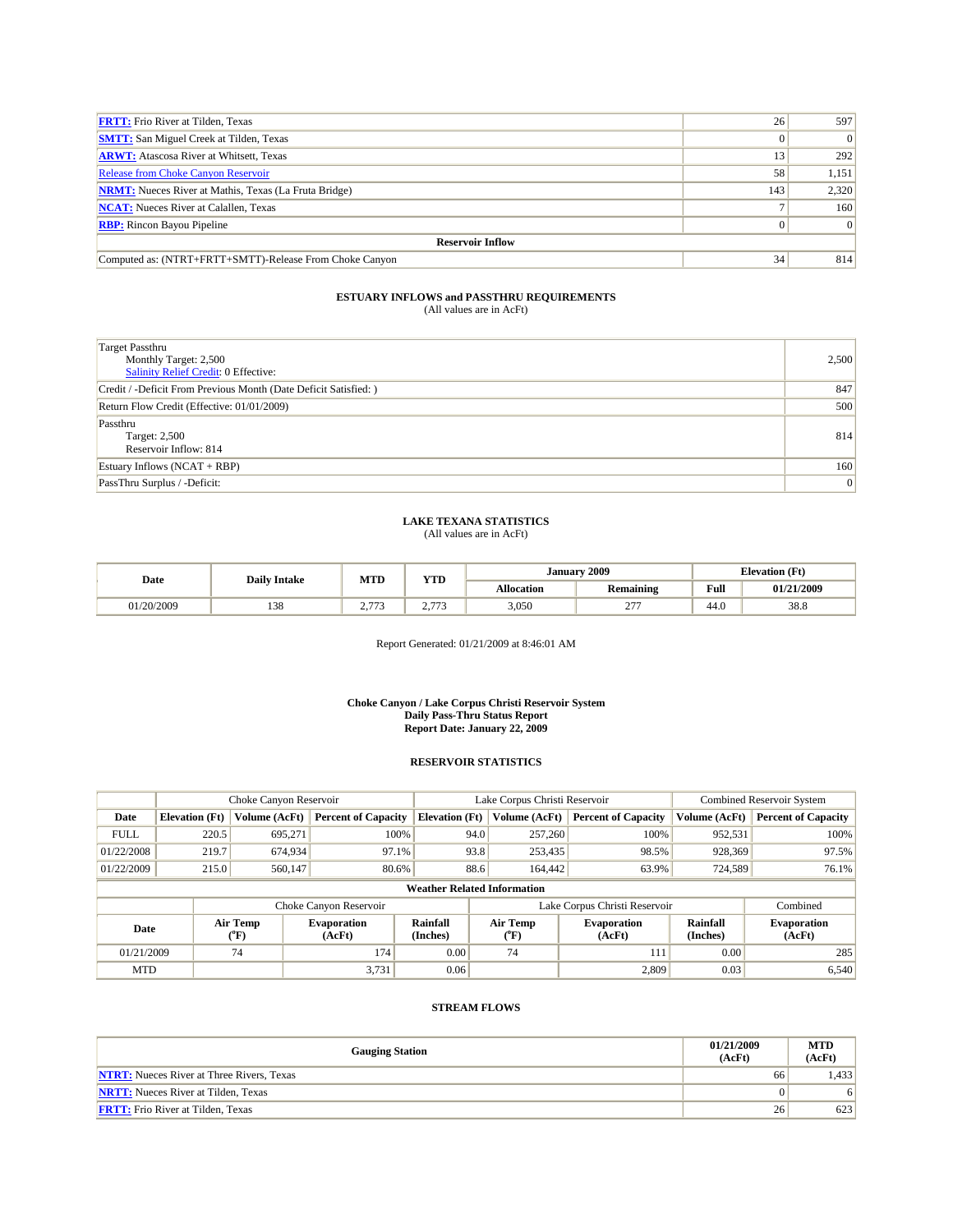| <b>SMTT:</b> San Miguel Creek at Tilden, Texas               |     | $\sigma$ |  |  |  |  |  |
|--------------------------------------------------------------|-----|----------|--|--|--|--|--|
| <b>ARWT:</b> Atascosa River at Whitsett, Texas               |     | 300      |  |  |  |  |  |
| <b>Release from Choke Canyon Reservoir</b>                   | 58  | 1.209    |  |  |  |  |  |
| <b>NRMT:</b> Nueces River at Mathis, Texas (La Fruta Bridge) | 157 | 2,477    |  |  |  |  |  |
| <b>NCAT:</b> Nueces River at Calallen, Texas                 |     | 164      |  |  |  |  |  |
| <b>RBP:</b> Rincon Bayou Pipeline                            |     | $\Omega$ |  |  |  |  |  |
| <b>Reservoir Inflow</b>                                      |     |          |  |  |  |  |  |
| Computed as: (NTRT+FRTT+SMTT)-Release From Choke Canyon      | 34  | 848      |  |  |  |  |  |

| <b>Target Passthru</b><br>Monthly Target: 2,500<br>Salinity Relief Credit: 0 Effective: | 2,500           |
|-----------------------------------------------------------------------------------------|-----------------|
| Credit / -Deficit From Previous Month (Date Deficit Satisfied: )                        | 847             |
| Return Flow Credit (Effective: 01/01/2009)                                              | 500             |
| Passthru<br>Target: 2,500<br>Reservoir Inflow: 848                                      | 848             |
| Estuary Inflows $(NCAT + RBP)$                                                          | 164             |
| PassThru Surplus / -Deficit:                                                            | $\vert 0 \vert$ |

### **LAKE TEXANA STATISTICS**

(All values are in AcFt)

| Date       | <b>Daily Intake</b> | <b>MTD</b>         | <b>YTD</b>   | January    |                                     | <b>Elevation</b> (Ft) |            |
|------------|---------------------|--------------------|--------------|------------|-------------------------------------|-----------------------|------------|
|            |                     |                    |              | Allocation | $\cdot$ $\cdot$<br><b>Remaining</b> | Full<br>_____         | 01/22/2009 |
| 01/21/2009 | 138                 | 2.911<br>$\sim 71$ | 201<br>2.711 | 3,050      | 139                                 | 44.0                  | 38.6       |

Report Generated: 01/22/2009 at 8:45:26 AM

#### **Choke Canyon / Lake Corpus Christi Reservoir System Daily Pass-Thru Status Report Report Date: January 23, 2009**

#### **RESERVOIR STATISTICS**

|             | Choke Canyon Reservoir             |                                |                              |                       | Lake Corpus Christi Reservoir |                          |                               |                      | <b>Combined Reservoir System</b> |  |  |
|-------------|------------------------------------|--------------------------------|------------------------------|-----------------------|-------------------------------|--------------------------|-------------------------------|----------------------|----------------------------------|--|--|
| Date        | <b>Elevation</b> (Ft)              | Volume (AcFt)                  | <b>Percent of Capacity</b>   | <b>Elevation</b> (Ft) |                               | Volume (AcFt)            | <b>Percent of Capacity</b>    | Volume (AcFt)        | <b>Percent of Capacity</b>       |  |  |
| <b>FULL</b> | 220.5                              | 695,271                        | 100%                         |                       | 94.0                          | 257,260                  | 100%                          | 952,531              | 100%                             |  |  |
| 01/23/2008  | 219.7                              | 675,443                        | 97.1%                        |                       | 93.8                          | 254,162                  | 98.8%                         | 929,605              | 97.6%                            |  |  |
| 01/23/2009  | 215.0                              | 559,917                        | 80.5%                        |                       | 88.6                          | 164,283                  | 63.9%                         | 724,200              | 76.0%                            |  |  |
|             | <b>Weather Related Information</b> |                                |                              |                       |                               |                          |                               |                      |                                  |  |  |
|             |                                    |                                | Choke Canyon Reservoir       |                       |                               |                          | Lake Corpus Christi Reservoir |                      | Combined                         |  |  |
| Date        |                                    | Air Temp<br>$({}^o\mathrm{F})$ | <b>Evaporation</b><br>(AcFt) | Rainfall<br>(Inches)  |                               | Air Temp<br>$\rm ^{o}F)$ | <b>Evaporation</b><br>(AcFt)  | Rainfall<br>(Inches) | <b>Evaporation</b><br>(AcFt)     |  |  |
| 01/22/2009  |                                    | 80                             | 201                          | 0.00                  |                               | 78                       | 250                           | 0.00                 | 451                              |  |  |
| <b>MTD</b>  |                                    |                                | 3,932                        | 0.06                  |                               |                          | 3,059                         | 0.03                 | 6,991                            |  |  |

#### **STREAM FLOWS**

l.

| <b>Gauging Station</b>                           | 01/22/2009<br>(AcFt) | <b>MTD</b><br>(AcFt) |  |
|--------------------------------------------------|----------------------|----------------------|--|
| <b>NTRT:</b> Nueces River at Three Rivers, Texas | 67                   | 1.501                |  |
| <b>NRTT:</b> Nueces River at Tilden, Texas       |                      |                      |  |
| <b>FRTT:</b> Frio River at Tilden, Texas         | 28                   | 651                  |  |
| <b>SMTT:</b> San Miguel Creek at Tilden, Texas   | $\overline{0}$       | 0                    |  |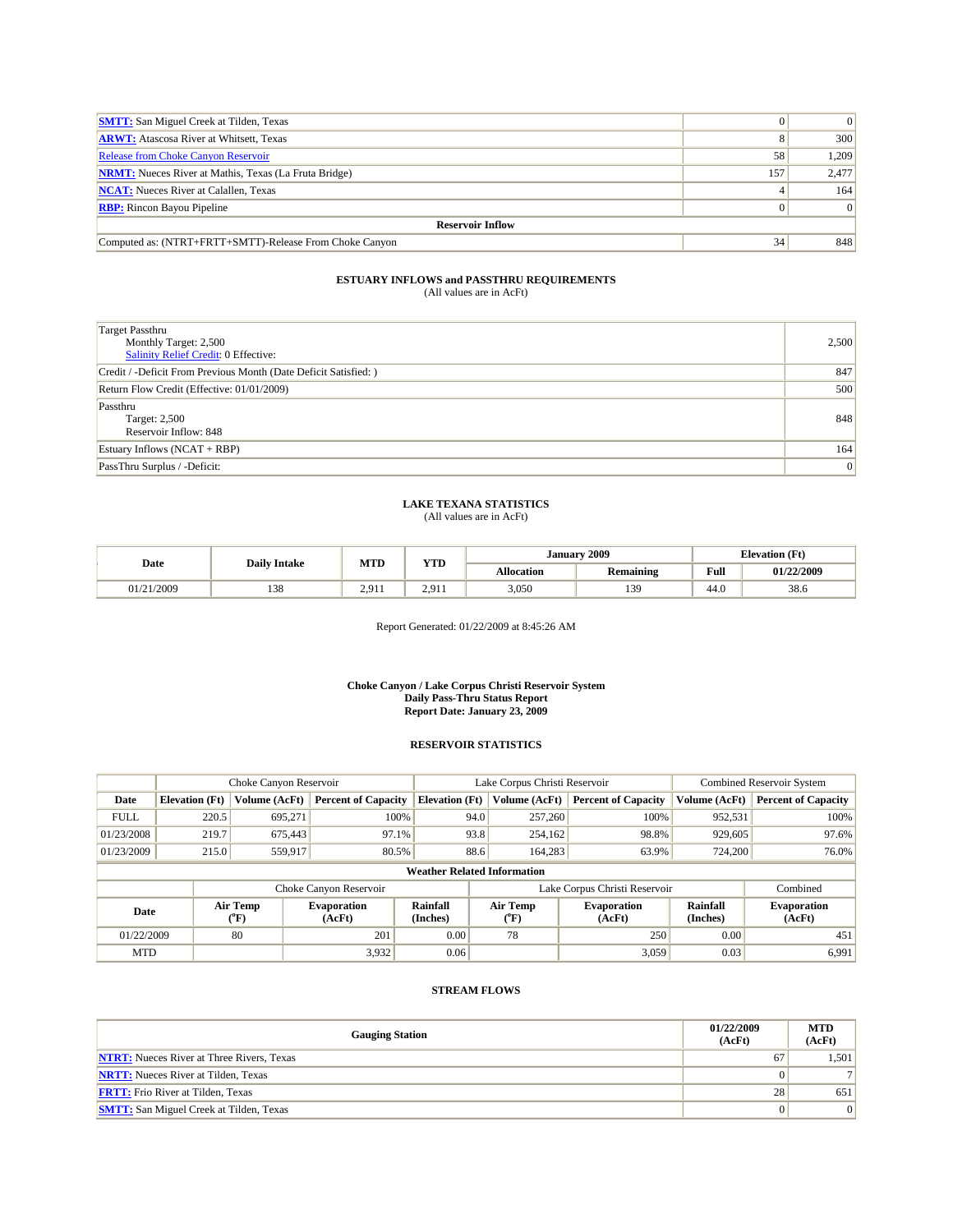| <b>ARWT:</b> Atascosa River at Whitsett, Texas               |     | 307      |  |  |  |  |
|--------------------------------------------------------------|-----|----------|--|--|--|--|
| Release from Choke Canyon Reservoir                          | 58  | 1.266    |  |  |  |  |
| <b>NRMT:</b> Nueces River at Mathis, Texas (La Fruta Bridge) | 147 | 2,624    |  |  |  |  |
| <b>NCAT:</b> Nueces River at Calallen, Texas                 | 14  | 178      |  |  |  |  |
| <b>RBP:</b> Rincon Bayou Pipeline                            |     | $\Omega$ |  |  |  |  |
| <b>Reservoir Inflow</b>                                      |     |          |  |  |  |  |
| Computed as: (NTRT+FRTT+SMTT)-Release From Choke Canyon      | 38  | 885      |  |  |  |  |

| <b>Target Passthru</b><br>Monthly Target: 2,500<br>Salinity Relief Credit: 0 Effective: | 2,500          |
|-----------------------------------------------------------------------------------------|----------------|
| Credit / -Deficit From Previous Month (Date Deficit Satisfied: )                        | 847            |
| Return Flow Credit (Effective: 01/01/2009)                                              | 500            |
| Passthru<br>Target: 2,500<br>Reservoir Inflow: 885                                      | 885            |
| Estuary Inflows (NCAT + RBP)                                                            | 178            |
| PassThru Surplus / -Deficit:                                                            | $\overline{0}$ |

### **LAKE TEXANA STATISTICS** (All values are in AcFt)

| Date       | <b>Daily Intake</b>   | MTD   | YTD   | Januarv           | 2009                                | <b>Elevation</b> (Ft) |            |
|------------|-----------------------|-------|-------|-------------------|-------------------------------------|-----------------------|------------|
|            |                       |       |       | <b>Allocation</b> | $\cdot$ $\cdot$<br><b>Remaining</b> | Full                  | 01/23/2009 |
| 01/22/2009 | 0 <sup>0</sup><br>120 | 3.049 | 3.049 | 3,050             |                                     | 44.0                  | 38.6       |

Report Generated: 01/23/2009 at 8:56:07 AM

#### **Choke Canyon / Lake Corpus Christi Reservoir System Daily Pass-Thru Status Report Report Date: January 24, 2009**

#### **RESERVOIR STATISTICS**

|             | Choke Canyon Reservoir             |                  |                              |                       | Lake Corpus Christi Reservoir |                           |                               |                      | <b>Combined Reservoir System</b> |  |
|-------------|------------------------------------|------------------|------------------------------|-----------------------|-------------------------------|---------------------------|-------------------------------|----------------------|----------------------------------|--|
| Date        | <b>Elevation</b> (Ft)              | Volume (AcFt)    | <b>Percent of Capacity</b>   | <b>Elevation</b> (Ft) |                               | Volume (AcFt)             | <b>Percent of Capacity</b>    | Volume (AcFt)        | <b>Percent of Capacity</b>       |  |
| <b>FULL</b> | 220.5                              | 695.271          | 100%                         |                       | 94.0                          | 257,260                   | 100%                          | 952,531              | 100%                             |  |
| 01/24/2008  | 219.7                              | 675,689          | 97.2%                        |                       | 93.9                          | 255,801                   | 99.4%                         | 931,490              | 97.8%                            |  |
| 01/24/2009  | 215.0                              | 559,688          | 80.5%                        |                       | 88.6                          | 164,283                   | 63.9%                         | 723,971              | 76.0%                            |  |
|             | <b>Weather Related Information</b> |                  |                              |                       |                               |                           |                               |                      |                                  |  |
|             |                                    |                  | Choke Canyon Reservoir       |                       |                               |                           | Lake Corpus Christi Reservoir |                      | Combined                         |  |
| Date        |                                    | Air Temp<br>(°F) | <b>Evaporation</b><br>(AcFt) | Rainfall<br>(Inches)  |                               | Air Temp<br>$(^{\circ}F)$ | <b>Evaporation</b><br>(AcFt)  | Rainfall<br>(Inches) | <b>Evaporation</b><br>(AcFt)     |  |
| 01/23/2009  |                                    | 83               | 241                          | 0.00                  |                               | 82                        | 185                           | 0.00                 | 426                              |  |
| <b>MTD</b>  |                                    |                  | 4,173                        | 0.06                  |                               |                           | 3,244                         | 0.03                 | 7,417                            |  |

| <b>Gauging Station</b>                           | 01/23/2009<br>(AcFt) | <b>MTD</b><br>(AcFt) |
|--------------------------------------------------|----------------------|----------------------|
| <b>NTRT:</b> Nueces River at Three Rivers, Texas | 66                   | 1,566                |
| <b>NRTT:</b> Nueces River at Tilden, Texas       | $\Omega$             | 7 <sup>1</sup>       |
| <b>FRTT:</b> Frio River at Tilden, Texas         | 28                   | 679                  |
| <b>SMTT:</b> San Miguel Creek at Tilden, Texas   | $\Omega$             | 0                    |
| <b>ARWT:</b> Atascosa River at Whitsett, Texas   |                      | 315                  |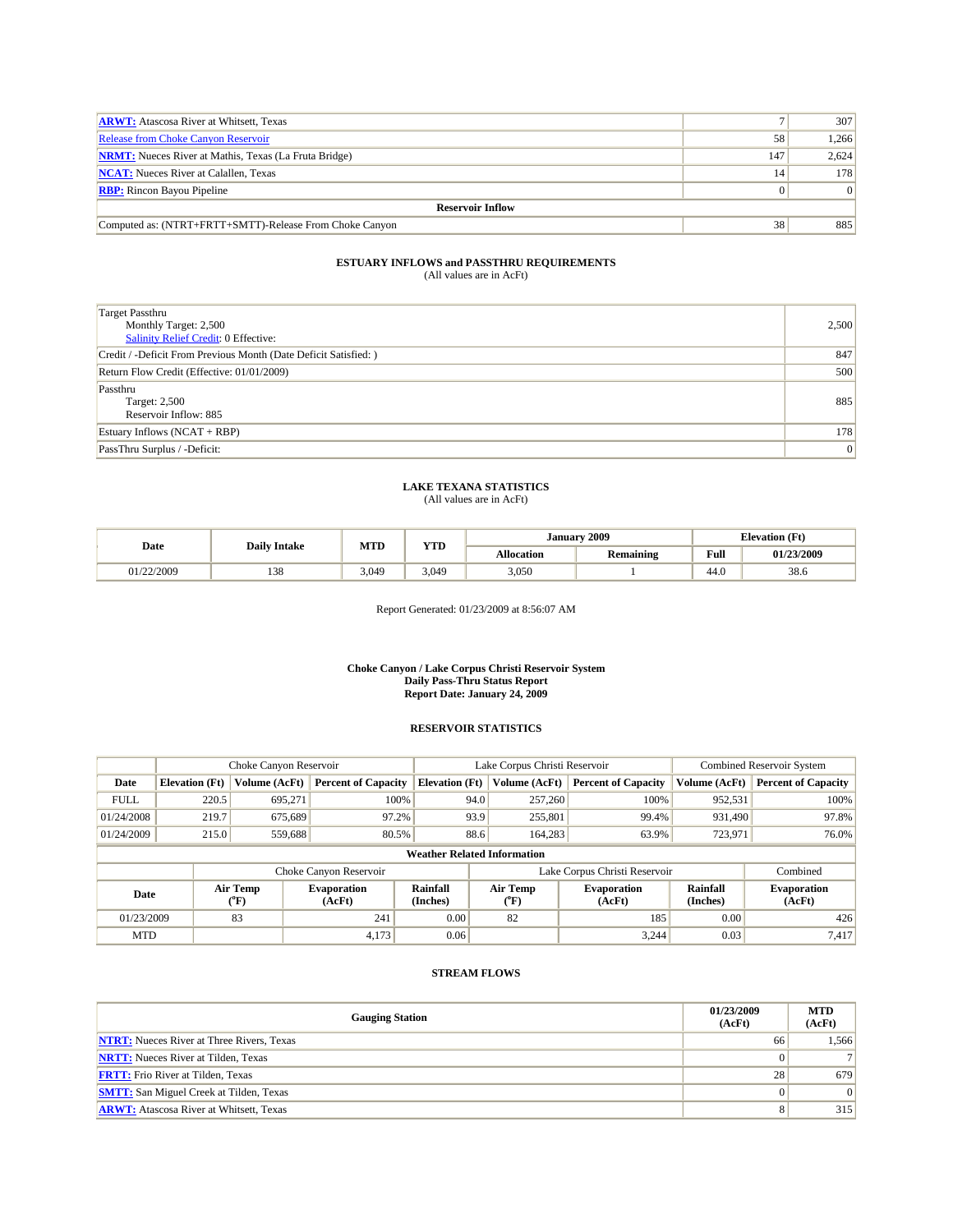| <b>Release from Choke Canyon Reservoir</b>                   | 58              | 1.324 |  |  |  |  |
|--------------------------------------------------------------|-----------------|-------|--|--|--|--|
| <b>NRMT:</b> Nueces River at Mathis, Texas (La Fruta Bridge) | 131             | 2.755 |  |  |  |  |
| <b>NCAT:</b> Nueces River at Calallen, Texas                 | 18 <sub>1</sub> | 195   |  |  |  |  |
| <b>RBP:</b> Rincon Bayou Pipeline                            |                 | 01    |  |  |  |  |
| <b>Reservoir Inflow</b>                                      |                 |       |  |  |  |  |
| Computed as: (NTRT+FRTT+SMTT)-Release From Choke Canyon      | 36              | 921   |  |  |  |  |

| <b>Target Passthru</b><br>Monthly Target: 2,500<br>Salinity Relief Credit: 0 Effective: | 2,500 |
|-----------------------------------------------------------------------------------------|-------|
| Credit / -Deficit From Previous Month (Date Deficit Satisfied: )                        | 847   |
| Return Flow Credit (Effective: 01/01/2009)                                              | 500   |
| Passthru<br>Target: 2,500<br>Reservoir Inflow: 921                                      | 921   |
| Estuary Inflows (NCAT + RBP)                                                            | 195   |
| PassThru Surplus / -Deficit:                                                            | 0     |

### **LAKE TEXANA STATISTICS** (All values are in AcFt)

|            | <b>Daily Intake</b> | <b>MTD</b> | <b>YTD</b>  | <b>January</b> | 2009                    | <b>Elevation</b> (Ft) |            |
|------------|---------------------|------------|-------------|----------------|-------------------------|-----------------------|------------|
| Date       |                     |            |             | Allocation     | <b>Remaining</b>        | Full                  | 01/24/2009 |
| 01/23/2009 | 138                 | 3.187      | 107<br>5.18 | 3,050          | $\sim$<br>$\mathbf{15}$ | 44.0                  | 38.6       |

Report Generated: 01/24/2009 at 8:42:43 AM

#### **Choke Canyon / Lake Corpus Christi Reservoir System Daily Pass-Thru Status Report Report Date: January 25, 2009**

#### **RESERVOIR STATISTICS**

|             |                       | Choke Canyon Reservoir      |                              |                                    |      | Lake Corpus Christi Reservoir  | <b>Combined Reservoir System</b> |                      |                              |
|-------------|-----------------------|-----------------------------|------------------------------|------------------------------------|------|--------------------------------|----------------------------------|----------------------|------------------------------|
| Date        | <b>Elevation</b> (Ft) | Volume (AcFt)               | <b>Percent of Capacity</b>   | <b>Elevation</b> (Ft)              |      | Volume (AcFt)                  | <b>Percent of Capacity</b>       | Volume (AcFt)        | <b>Percent of Capacity</b>   |
| <b>FULL</b> | 220.5                 | 695.271                     |                              | 100%                               | 94.0 | 257,260                        | 100%                             | 952,531              | 100%                         |
| 01/25/2008  | 219.8                 | 675,953                     | 97.2%                        |                                    | 93.9 | 255,254                        | 99.2%                            | 931,207              | 97.8%                        |
| 01/25/2009  | 214.9                 | 559,228                     | 80.4%                        |                                    | 88.6 | 163,965                        | 63.7%                            | 723,193              | 75.9%                        |
|             |                       |                             |                              | <b>Weather Related Information</b> |      |                                |                                  |                      |                              |
|             |                       |                             | Choke Canyon Reservoir       |                                    |      |                                | Lake Corpus Christi Reservoir    |                      | Combined                     |
| Date        |                       | Air Temp<br>$({}^{\circ}F)$ | <b>Evaporation</b><br>(AcFt) | Rainfall<br>(Inches)               |      | Air Temp<br>$({}^o\mathrm{F})$ | <b>Evaporation</b><br>(AcFt)     | Rainfall<br>(Inches) | <b>Evaporation</b><br>(AcFt) |
| 01/24/2009  |                       | 59                          | 267                          | 0.00                               |      | 62                             | 185                              | 0.00                 | 452                          |
| <b>MTD</b>  |                       |                             | 4.440                        | 0.06                               |      |                                | 3,429                            | 0.03                 | 7,869                        |

| <b>Gauging Station</b>                           | 01/24/2009<br>(AcFt) | <b>MTD</b><br>(AcFt) |
|--------------------------------------------------|----------------------|----------------------|
| <b>NTRT:</b> Nueces River at Three Rivers, Texas | 66                   | 1,632                |
| <b>NRTT:</b> Nueces River at Tilden, Texas       |                      |                      |
| <b>FRTT:</b> Frio River at Tilden, Texas         | 28                   | 707                  |
| <b>SMTT:</b> San Miguel Creek at Tilden, Texas   |                      | 0                    |
| <b>ARWT:</b> Atascosa River at Whitsett, Texas   |                      | 323                  |
| <b>Release from Choke Canyon Reservoir</b>       | 58                   | 1,382                |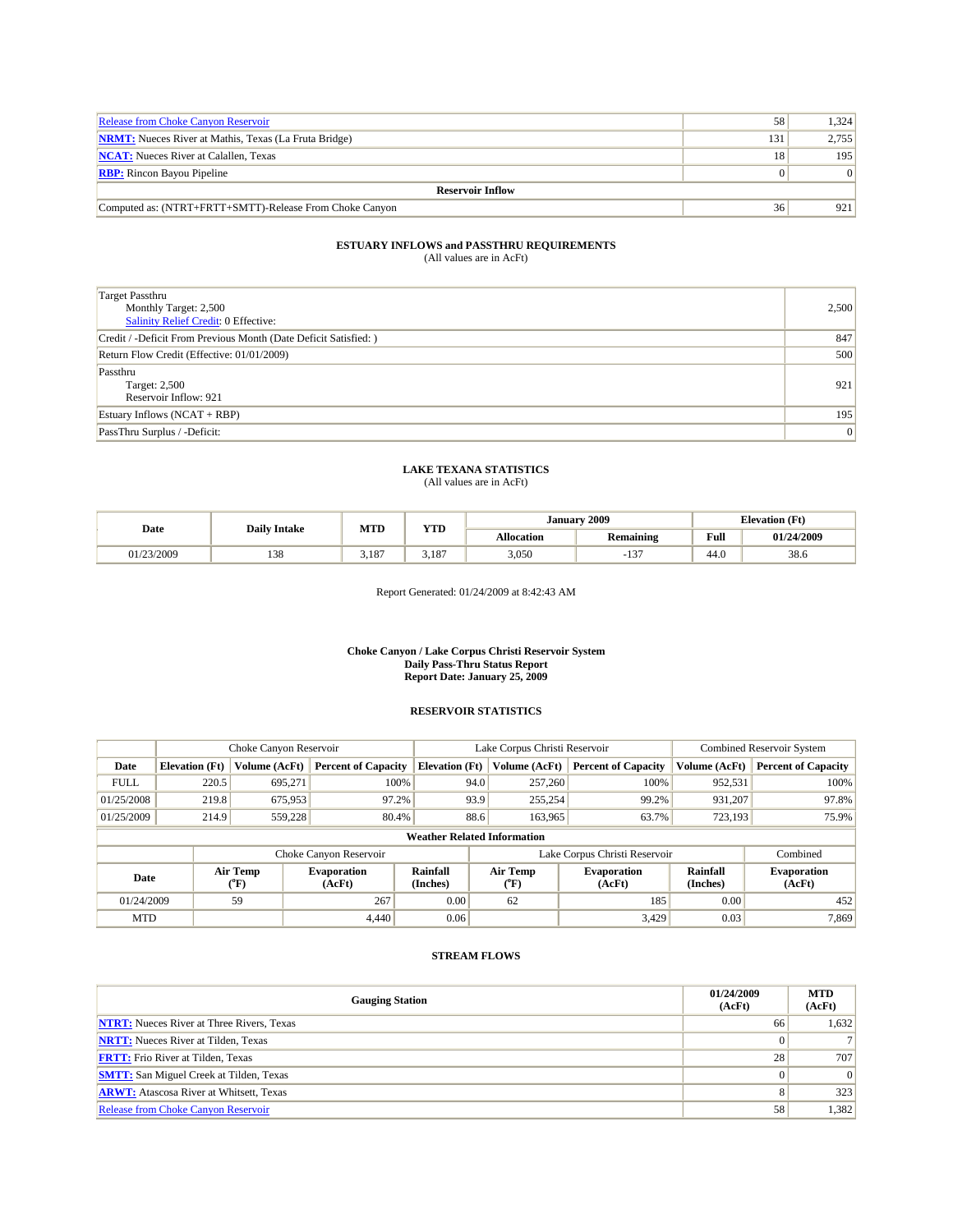| <b>NRMT:</b> Nueces River at Mathis, Texas (La Fruta Bridge) | 131 | 2.886 |  |  |  |  |
|--------------------------------------------------------------|-----|-------|--|--|--|--|
| <b>NCAT:</b> Nueces River at Calallen, Texas                 |     | 203   |  |  |  |  |
| <b>RBP:</b> Rincon Bayou Pipeline                            |     |       |  |  |  |  |
| <b>Reservoir Inflow</b>                                      |     |       |  |  |  |  |
| Computed as: (NTRT+FRTT+SMTT)-Release From Choke Canyon      | 36  | 957   |  |  |  |  |

| <b>Target Passthru</b><br>Monthly Target: 2,500<br><b>Salinity Relief Credit: 0 Effective:</b> | 2,500           |
|------------------------------------------------------------------------------------------------|-----------------|
| Credit / -Deficit From Previous Month (Date Deficit Satisfied: )                               | 847             |
| Return Flow Credit (Effective: 01/01/2009)                                                     | 500             |
| Passthru<br>Target: 2,500<br>Reservoir Inflow: 957                                             | 957             |
| Estuary Inflows $(NCAT + RBP)$                                                                 | 203             |
| PassThru Surplus / -Deficit:                                                                   | $\vert 0 \vert$ |

### **LAKE TEXANA STATISTICS**

(All values are in AcFt)

| Date       | <b>Daily Intake</b> | <b>MTD</b><br><b>YTD</b> | January           | 2009              | <b>Elevation</b> (Ft)        |      |            |
|------------|---------------------|--------------------------|-------------------|-------------------|------------------------------|------|------------|
|            |                     |                          |                   | <b>Allocation</b> | <b>Remaining</b>             | Full | 01/25/2009 |
| 01/24/2009 | $\sim$<br>          | $-22$<br>3.324           | $\sim$<br>سے بہ ب | 3,050             | $\sim$<br>- 1<br><b>سم</b> د | 44.0 | 38.6       |

Report Generated: 01/25/2009 at 8:23:55 AM

#### **Choke Canyon / Lake Corpus Christi Reservoir System Daily Pass-Thru Status Report Report Date: January 26, 2009**

#### **RESERVOIR STATISTICS**

|             |                       | Choke Canyon Reservoir |                              |                                    | Lake Corpus Christi Reservoir | <b>Combined Reservoir System</b> |                      |                              |
|-------------|-----------------------|------------------------|------------------------------|------------------------------------|-------------------------------|----------------------------------|----------------------|------------------------------|
| Date        | <b>Elevation</b> (Ft) | Volume (AcFt)          | <b>Percent of Capacity</b>   | <b>Elevation (Ft)</b>              | Volume (AcFt)                 | <b>Percent of Capacity</b>       | Volume (AcFt)        | <b>Percent of Capacity</b>   |
| <b>FULL</b> | 220.5                 | 695,271                | 100%                         | 94.0                               | 257,260                       | 100%                             | 952,531              | 100%                         |
| 01/26/2008  | 219.7                 | 675,689                | 97.2%                        |                                    | 93.8<br>254,344               | 98.9%                            | 930,033              | 97.6%                        |
| 01/26/2009  | 215.0                 | 559,458                | 80.5%                        |                                    | 88.6<br>163,806               | 63.7%                            | 723,264              | 75.9%                        |
|             |                       |                        |                              | <b>Weather Related Information</b> |                               |                                  |                      |                              |
|             |                       |                        | Choke Canyon Reservoir       |                                    |                               | Lake Corpus Christi Reservoir    |                      | Combined                     |
| Date        |                       | Air Temp<br>(°F)       | <b>Evaporation</b><br>(AcFt) | Rainfall<br>(Inches)               | Air Temp<br>("F)              | <b>Evaporation</b><br>(AcFt)     | Rainfall<br>(Inches) | <b>Evaporation</b><br>(AcFt) |
| 01/25/2009  |                       | 61                     | 174                          | 0.00                               | 62                            | 46                               | 0.00                 | 220                          |
| <b>MTD</b>  |                       |                        | 4.614                        | 0.06                               |                               | 3,475                            | 0.03                 | 8,089                        |

| <b>Gauging Station</b>                                       | 01/25/2009<br>(AcFt) | <b>MTD</b><br>(AcFt) |
|--------------------------------------------------------------|----------------------|----------------------|
| <b>NTRT:</b> Nueces River at Three Rivers, Texas             | 67                   | 1,699                |
| <b>NRTT:</b> Nueces River at Tilden, Texas                   |                      |                      |
| <b>FRTT:</b> Frio River at Tilden, Texas                     | 28                   | 734                  |
| <b>SMTT:</b> San Miguel Creek at Tilden, Texas               |                      | 0                    |
| <b>ARWT:</b> Atascosa River at Whitsett, Texas               |                      | 330                  |
| <b>Release from Choke Canyon Reservoir</b>                   | 58                   | 1,439                |
| <b>NRMT:</b> Nueces River at Mathis, Texas (La Fruta Bridge) | 131                  | 3,017                |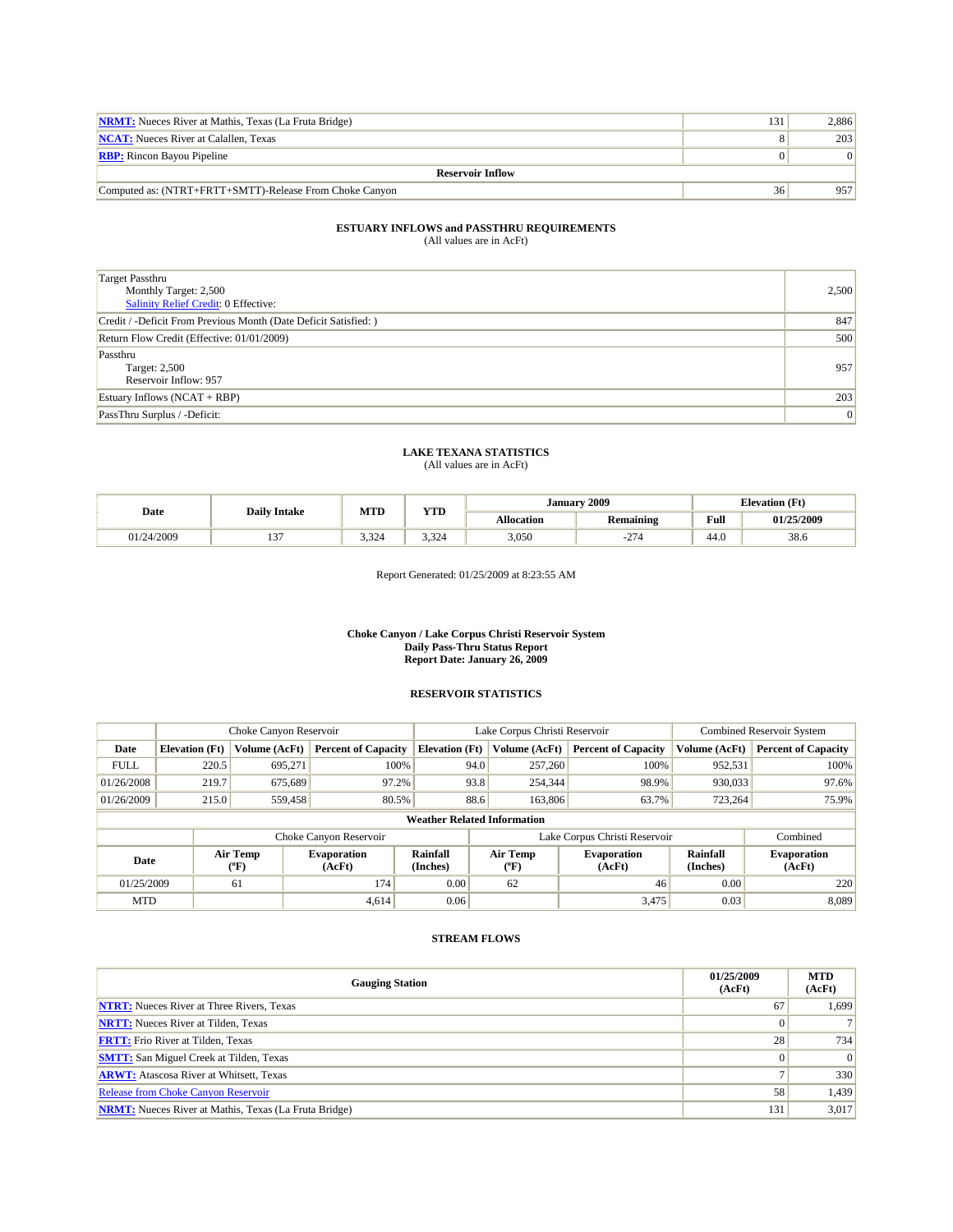| <b>NCAT:</b> Nueces River at Calallen. Texas            | 229 |
|---------------------------------------------------------|-----|
| <b>RBP:</b> Rincon Bayou Pipeline                       | 01  |
| <b>Reservoir Inflow</b>                                 |     |
| Computed as: (NTRT+FRTT+SMTT)-Release From Choke Canyon | 994 |

| <b>Target Passthru</b><br>Monthly Target: 2,500<br>Salinity Relief Credit: 0 Effective: | 2,500 |
|-----------------------------------------------------------------------------------------|-------|
| Credit / -Deficit From Previous Month (Date Deficit Satisfied: )                        | 847   |
| Return Flow Credit (Effective: 01/01/2009)                                              | 500   |
| Passthru<br>Target: 2,500<br>Reservoir Inflow: 994                                      | 994   |
| Estuary Inflows $(NCAT + RBP)$                                                          | 229   |
| PassThru Surplus / -Deficit:                                                            | 0     |

### **LAKE TEXANA STATISTICS**

(All values are in AcFt)

|          | <b>Daily Intake</b> | <b>MTD</b> | <b>YTD</b>     | 2009<br>January |                                                             |      | <b>Elevation</b> (Ft) |
|----------|---------------------|------------|----------------|-----------------|-------------------------------------------------------------|------|-----------------------|
| Date     |                     |            |                | Allocation      | Full<br><b>Remaining</b><br>the contract of the contract of |      | 01/26/2009            |
| /25/2009 | 136                 | 3.459      | $3,45^{\circ}$ | 3,050           | $-409$                                                      | 44.0 | 38.6                  |

Report Generated: 01/26/2009 at 8:31:48 AM

#### **Choke Canyon / Lake Corpus Christi Reservoir System Daily Pass-Thru Status Report Report Date: January 27, 2009**

### **RESERVOIR STATISTICS**

|             | Choke Canyon Reservoir |                  |                              |                                    | Lake Corpus Christi Reservoir |                  |                                                      |               | <b>Combined Reservoir System</b> |  |  |
|-------------|------------------------|------------------|------------------------------|------------------------------------|-------------------------------|------------------|------------------------------------------------------|---------------|----------------------------------|--|--|
| Date        | <b>Elevation</b> (Ft)  | Volume (AcFt)    | <b>Percent of Capacity</b>   | <b>Elevation</b> (Ft)              |                               | Volume (AcFt)    | <b>Percent of Capacity</b>                           | Volume (AcFt) | <b>Percent of Capacity</b>       |  |  |
| <b>FULL</b> | 220.5                  | 695.271          | 100%                         |                                    | 94.0                          | 257,260          | 100%                                                 | 952,531       | 100%                             |  |  |
| 01/27/2008  | 219.7                  | 675,443          | 97.1%                        |                                    | 93.8                          | 254,344          | 98.9%                                                | 929,787       | 97.6%                            |  |  |
| 01/27/2009  | 217.9                  | 559.228          | 80.4%                        |                                    | 88.5                          |                  | 163,488<br>63.5%                                     | 722.716       | 75.9%                            |  |  |
|             |                        |                  |                              | <b>Weather Related Information</b> |                               |                  |                                                      |               |                                  |  |  |
|             |                        |                  | Choke Canyon Reservoir       |                                    |                               |                  | Lake Corpus Christi Reservoir                        |               | Combined                         |  |  |
| Date        |                        | Air Temp<br>(°F) | <b>Evaporation</b><br>(AcFt) | Rainfall<br>(Inches)               |                               | Air Temp<br>("F) | <b>Evaporation</b><br>Rainfall<br>(Inches)<br>(AcFt) |               | <b>Evaporation</b><br>(AcFt)     |  |  |
| 01/26/2009  |                        | 80               | 160                          | 0.00                               |                               | 79               | 139                                                  | 0.00          | 299                              |  |  |
| <b>MTD</b>  |                        |                  | 4,774                        | 0.06                               |                               |                  | 3,614                                                | 0.03          | 8,388                            |  |  |

| <b>Gauging Station</b>                                       | 01/26/2009<br>(AcFt) | <b>MTD</b><br>(AcFt) |
|--------------------------------------------------------------|----------------------|----------------------|
| <b>NTRT:</b> Nueces River at Three Rivers, Texas             | 67                   | 1,767                |
| <b>NRTT:</b> Nueces River at Tilden, Texas                   |                      |                      |
| <b>FRTT:</b> Frio River at Tilden, Texas                     | 28                   | 762                  |
| <b>SMTT:</b> San Miguel Creek at Tilden, Texas               |                      | $\Omega$             |
| <b>ARWT:</b> Atascosa River at Whitsett, Texas               |                      | 337                  |
| <b>Release from Choke Canyon Reservoir</b>                   | 58                   | 1,497                |
| <b>NRMT:</b> Nueces River at Mathis, Texas (La Fruta Bridge) | 131                  | 3,148                |
| <b>NCAT:</b> Nueces River at Calallen, Texas                 | 19                   | 248                  |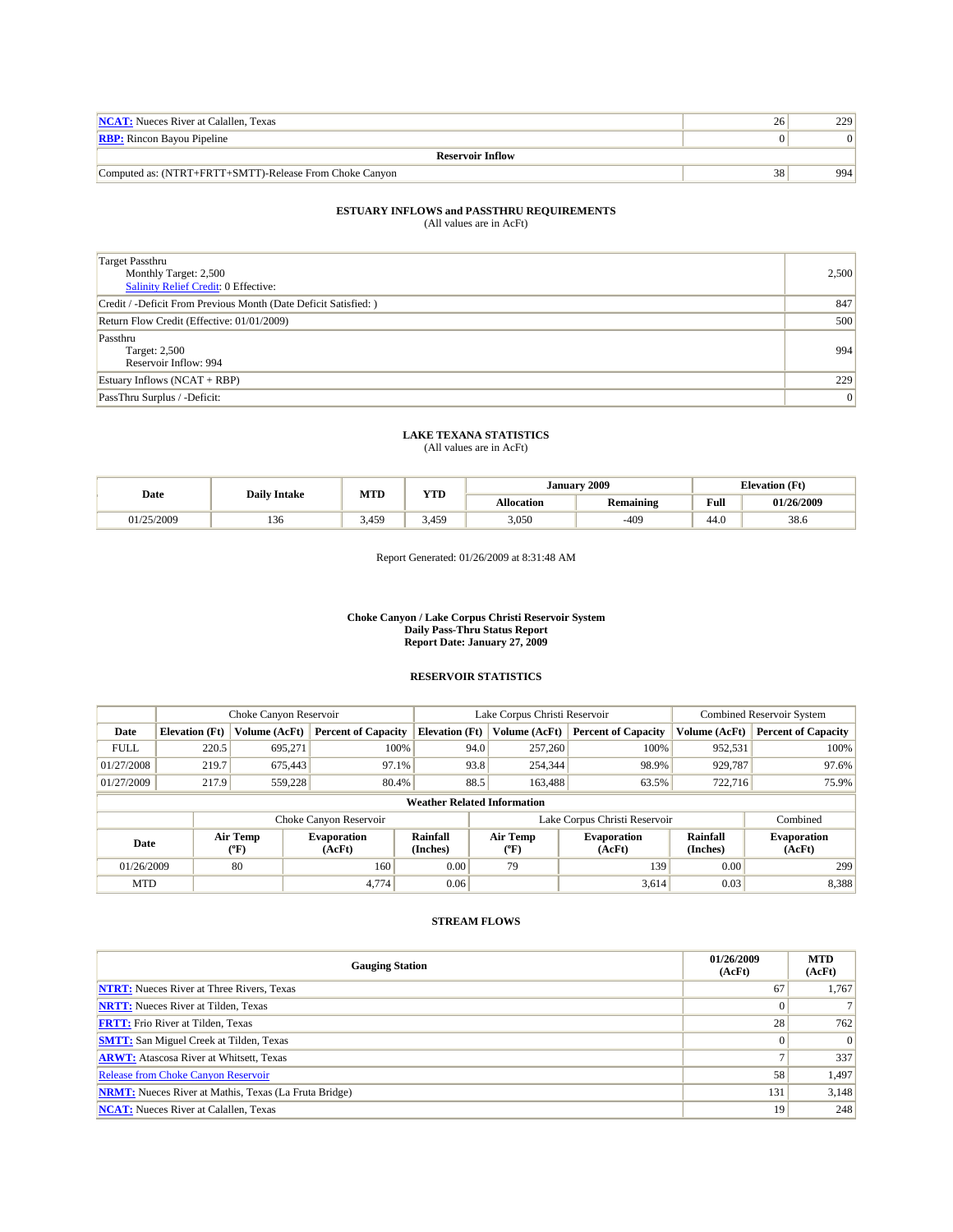| <b>RBP:</b> Rincon Bayou Pipeline                                                 |                 |                  |
|-----------------------------------------------------------------------------------|-----------------|------------------|
| <b>Reservoir Inflow</b>                                                           |                 |                  |
| $. +$ FRT $7$<br>+SMTT<br>T)-Release From Choke Canyon<br>Computed as: 0<br>(NTRT | $\Omega$<br>38. | $\Omega$<br>,U32 |

#### **ESTUARY INFLOWS and PASSTHRU REQUIREMENTS**

(All values are in AcFt)

| Target Passthru<br>Monthly Target: 2,500<br>Salinity Relief Credit: 0 Effective: | 2,500 |
|----------------------------------------------------------------------------------|-------|
| Credit / -Deficit From Previous Month (Date Deficit Satisfied: )                 | 847   |
| Return Flow Credit (Effective: 01/01/2009)                                       | 500   |
| Passthru<br>Target: 2,500<br>Reservoir Inflow: 1,032                             | 1,032 |
| Estuary Inflows $(NCAT + RBP)$                                                   | 248   |
| PassThru Surplus / -Deficit:                                                     | 0     |

## **LAKE TEXANA STATISTICS** (All values are in AcFt)

| Date     | <b>Daily Intake</b> | MTD         | YTD                 | January 2009 |                  |                                         | <b>Elevation</b> (Ft) |
|----------|---------------------|-------------|---------------------|--------------|------------------|-----------------------------------------|-----------------------|
|          |                     |             |                     | Allocation   | <b>Remaining</b> | Full<br>the contract of the contract of | 01/27/2009            |
| /26/2009 | $\sim$<br>. .       | 597<br>J.J. | 597<br>J.J <i>J</i> | 3,050        | $-54^{\circ}$    | 44.U                                    | 38.5                  |

Report Generated: 01/27/2009 at 9:13:13 AM

#### **Choke Canyon / Lake Corpus Christi Reservoir System Daily Pass-Thru Status Report Report Date: January 28, 2009**

### **RESERVOIR STATISTICS**

|             | Choke Canyon Reservoir |                  |                              |                                    | Lake Corpus Christi Reservoir |                  |                               |                      | <b>Combined Reservoir System</b> |  |  |
|-------------|------------------------|------------------|------------------------------|------------------------------------|-------------------------------|------------------|-------------------------------|----------------------|----------------------------------|--|--|
| Date        | <b>Elevation</b> (Ft)  | Volume (AcFt)    | <b>Percent of Capacity</b>   | <b>Elevation</b> (Ft)              |                               | Volume (AcFt)    | <b>Percent of Capacity</b>    | Volume (AcFt)        | <b>Percent of Capacity</b>       |  |  |
| <b>FULL</b> | 220.5                  | 695.271          |                              | 100%                               | 94.0                          | 257,260          | 100%                          | 952,531              | 100%                             |  |  |
| 01/28/2008  | 219.7                  | 675,189          |                              | 97.1%                              | 93.8                          |                  | 98.9%<br>254,344              | 929,533              | 97.6%                            |  |  |
| 01/28/2009  | 214.9                  | 558,999          |                              | 80.4%                              | 88.6                          |                  | 164,761<br>64.0%              | 723,760              | 76.0%                            |  |  |
|             |                        |                  |                              | <b>Weather Related Information</b> |                               |                  |                               |                      |                                  |  |  |
|             |                        |                  | Choke Canyon Reservoir       |                                    |                               |                  | Lake Corpus Christi Reservoir |                      | Combined                         |  |  |
| Date        |                        | Air Temp<br>(°F) | <b>Evaporation</b><br>(AcFt) | Rainfall<br>(Inches)               |                               | Air Temp<br>("F) | <b>Evaporation</b><br>(AcFt)  | Rainfall<br>(Inches) |                                  |  |  |
| 01/27/2009  |                        | 84               | 174                          | 0.02                               |                               | 86               | 213                           | 0.02                 | 387                              |  |  |
| <b>MTD</b>  |                        |                  | 4.948                        | 0.08                               |                               |                  | 3,827                         | 0.05                 | 8,775                            |  |  |

| <b>Gauging Station</b>                                       | 01/27/2009<br>(AcFt) | <b>MTD</b><br>(AcFt) |
|--------------------------------------------------------------|----------------------|----------------------|
| <b>NTRT:</b> Nueces River at Three Rivers, Texas             | 64                   | 1,830                |
| <b>NRTT:</b> Nueces River at Tilden, Texas                   |                      | 8                    |
| <b>FRTT:</b> Frio River at Tilden, Texas                     | 30                   | 792                  |
| <b>SMTT:</b> San Miguel Creek at Tilden, Texas               |                      | $\vert$ 0            |
| <b>ARWT:</b> Atascosa River at Whitsett, Texas               |                      | 344                  |
| <b>Release from Choke Canyon Reservoir</b>                   | 58                   | 1,554                |
| <b>NRMT:</b> Nueces River at Mathis, Texas (La Fruta Bridge) | 131                  | 3,279                |
| <b>NCAT:</b> Nueces River at Calallen, Texas                 |                      | 250                  |
| <b>RBP:</b> Rincon Bayou Pipeline                            |                      | $\overline{0}$       |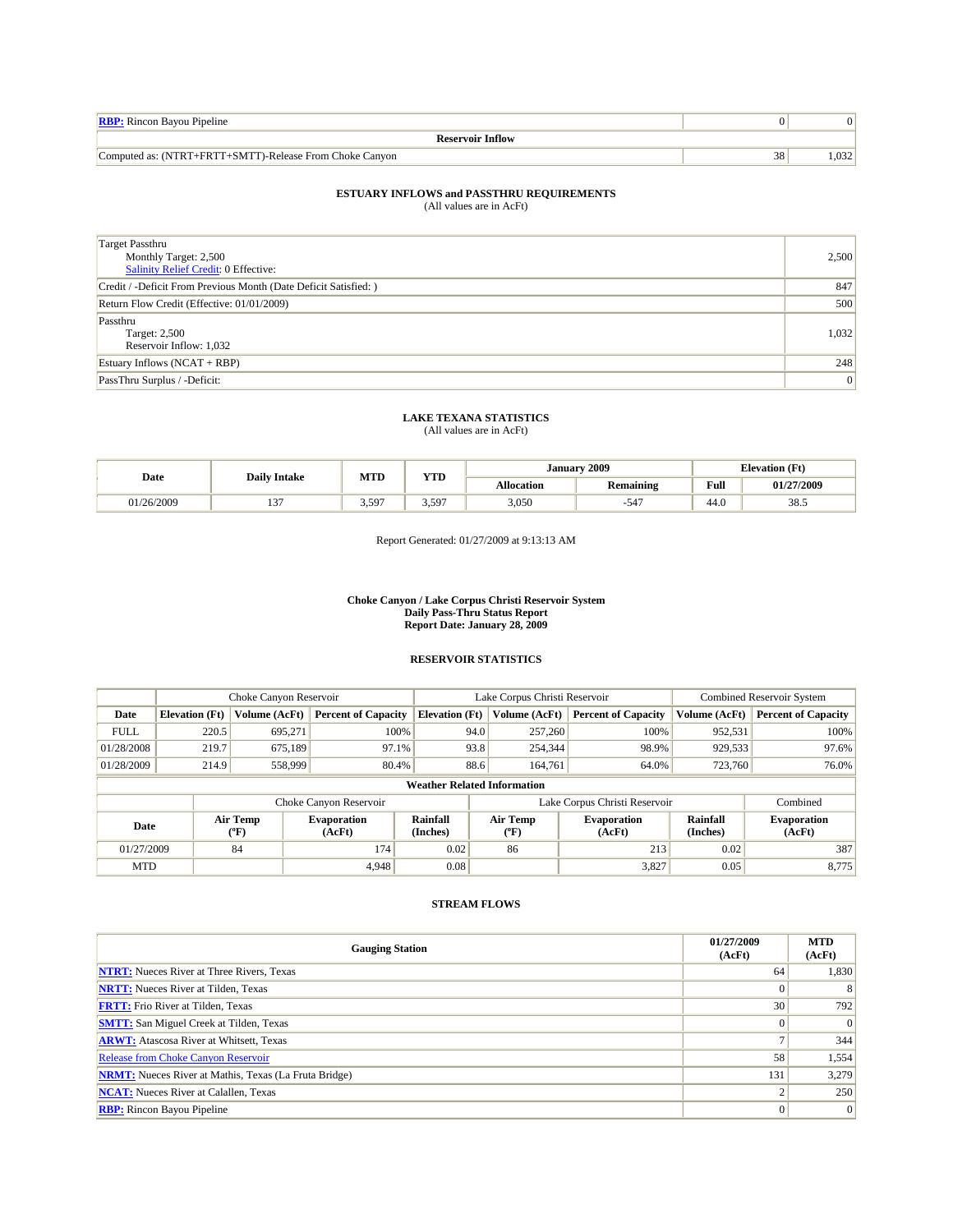| Intiow                                                                                   |     |     |
|------------------------------------------------------------------------------------------|-----|-----|
| -<br><b>ATTEL</b><br>∠anvon<br>. .omputec<br>hoke<br>∺rom ⊹<br>)-Release<br>. as:<br>NM. | 36' | 068 |

| Target Passthru<br>Monthly Target: 2,500<br>Salinity Relief Credit: 0 Effective: | 2,500 |
|----------------------------------------------------------------------------------|-------|
| Credit / -Deficit From Previous Month (Date Deficit Satisfied: )                 | 847   |
| Return Flow Credit (Effective: 01/01/2009)                                       | 500   |
| Passthru<br>Target: 2,500<br>Reservoir Inflow: 1,068                             | 1,068 |
| Estuary Inflows $(NCAT + RBP)$                                                   | 250   |
| PassThru Surplus / -Deficit:                                                     | 0     |

### **LAKE TEXANA STATISTICS** (All values are in AcFt)

| Date     | <b>Daily Intake</b>      | <b>MTD</b>                          | <b>YTD</b>        | January    | 2009                    |                                         | <b>Elevation (Ft)</b> |
|----------|--------------------------|-------------------------------------|-------------------|------------|-------------------------|-----------------------------------------|-----------------------|
|          |                          |                                     |                   | Allocation | . .<br><b>Remaining</b> | Full<br>the contract of the contract of | 01/28/2009            |
| /27/2009 | $\sim$<br>$\overline{ }$ | $\sim$ $\sim$<br>$\sim$<br><u>.</u> | $\sim$<br>ر ، ، ، | 3,050      | $-684$                  | 44.U                                    | 38.5                  |

Report Generated: 01/28/2009 at 8:34:25 AM

#### **Choke Canyon / Lake Corpus Christi Reservoir System Daily Pass-Thru Status Report Report Date: January 29, 2009**

#### **RESERVOIR STATISTICS**

|             | Choke Canyon Reservoir             |                  | Lake Corpus Christi Reservoir |                             |                               |                  | <b>Combined Reservoir System</b> |                      |                              |
|-------------|------------------------------------|------------------|-------------------------------|-----------------------------|-------------------------------|------------------|----------------------------------|----------------------|------------------------------|
| Date        | <b>Elevation</b> (Ft)              | Volume (AcFt)    | <b>Percent of Capacity</b>    | <b>Elevation</b> (Ft)       |                               | Volume (AcFt)    | <b>Percent of Capacity</b>       | Volume (AcFt)        | <b>Percent of Capacity</b>   |
| <b>FULL</b> | 220.5                              | 695.271          | 100%                          |                             | 94.0                          | 257,260          | 100%                             | 952,531              | 100%                         |
| 01/29/2008  | 219.7                              | 675,189          | 97.1%                         |                             | 93.8                          | 254,344          | 98.9%                            | 929,533              | 97.6%                        |
| 01/29/2009  | 214.9                              | 558,769          | 80.4%                         |                             | 88.6                          | 163,806          | 63.7%                            | 722,575              | 75.9%                        |
|             | <b>Weather Related Information</b> |                  |                               |                             |                               |                  |                                  |                      |                              |
|             |                                    |                  | Choke Canyon Reservoir        |                             | Lake Corpus Christi Reservoir |                  |                                  |                      | Combined                     |
| Date        |                                    | Air Temp<br>(°F) | <b>Evaporation</b><br>(AcFt)  | <b>Rainfall</b><br>(Inches) |                               | Air Temp<br>(°F) | <b>Evaporation</b><br>(AcFt)     | Rainfall<br>(Inches) | <b>Evaporation</b><br>(AcFt) |
| 01/28/2009  |                                    | 57               | 200                           | 0.00                        |                               | 59               | 120                              | 0.00                 | 320                          |
| <b>MTD</b>  |                                    |                  | 5.148                         | 0.08                        |                               |                  | 3,947                            | 0.05                 | 9,095                        |

| <b>Gauging Station</b>                                       | 01/28/2009<br>(AcFt) | <b>MTD</b><br>(AcFt) |  |  |  |  |  |  |
|--------------------------------------------------------------|----------------------|----------------------|--|--|--|--|--|--|
| <b>NTRT:</b> Nueces River at Three Rivers, Texas             | 66                   | 1,896                |  |  |  |  |  |  |
| <b>NRTT:</b> Nueces River at Tilden, Texas                   |                      | 8                    |  |  |  |  |  |  |
| <b>FRTT:</b> Frio River at Tilden, Texas                     | 30                   | 822                  |  |  |  |  |  |  |
| <b>SMTT:</b> San Miguel Creek at Tilden, Texas               |                      | $\Omega$             |  |  |  |  |  |  |
| <b>ARWT:</b> Atascosa River at Whitsett, Texas               |                      | 351                  |  |  |  |  |  |  |
| <b>Release from Choke Canyon Reservoir</b>                   | 58                   | 1,612                |  |  |  |  |  |  |
| <b>NRMT:</b> Nueces River at Mathis, Texas (La Fruta Bridge) | 141                  | 3,420                |  |  |  |  |  |  |
| <b>NCAT:</b> Nueces River at Calallen, Texas                 |                      | 250                  |  |  |  |  |  |  |
| <b>RBP:</b> Rincon Bayou Pipeline                            | $\Omega$             | $\vert 0 \vert$      |  |  |  |  |  |  |
| <b>Reservoir Inflow</b>                                      |                      |                      |  |  |  |  |  |  |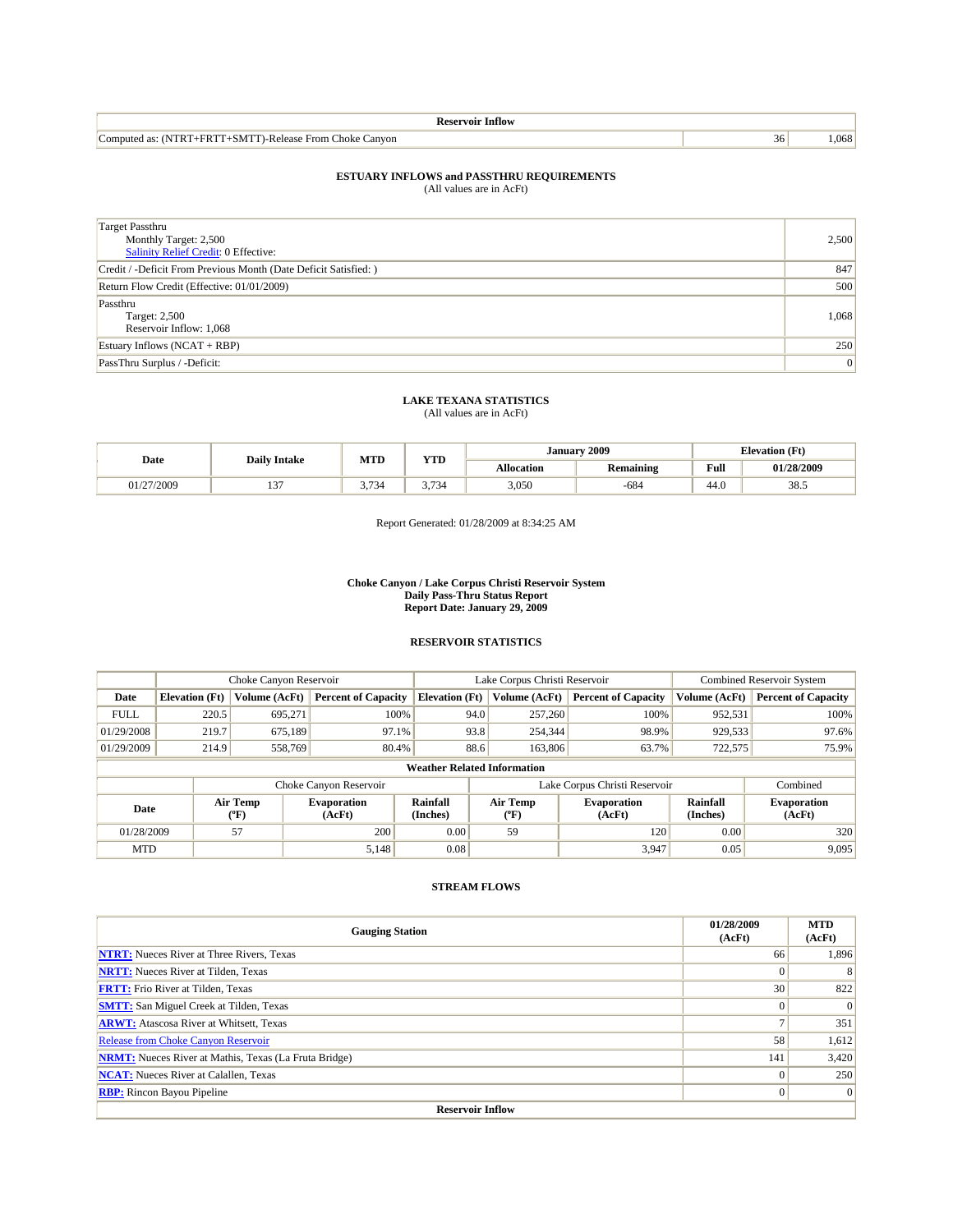| Computed as: (NTRT+FRTT+SMTT)-Release From Choke Q<br>≅ Canvon | 38 | 106 |
|----------------------------------------------------------------|----|-----|
|----------------------------------------------------------------|----|-----|

| <b>Target Passthru</b><br>Monthly Target: 2,500<br>Salinity Relief Credit: 0 Effective: | 2,500           |
|-----------------------------------------------------------------------------------------|-----------------|
| Credit / -Deficit From Previous Month (Date Deficit Satisfied: )                        | 847             |
| Return Flow Credit (Effective: 01/01/2009)                                              | 500             |
| Passthru<br>Target: 2,500<br>Reservoir Inflow: 1,106                                    | 1,106           |
| Estuary Inflows (NCAT + RBP)                                                            | 250             |
| PassThru Surplus / -Deficit:                                                            | $\vert 0 \vert$ |

### **LAKE TEXANA STATISTICS** (All values are in AcFt)

| Date       | <b>Daily Intake</b> | MTD   | <b>YTD</b> | January    | 2009             | <b>Elevation</b> (Ft)                       |            |
|------------|---------------------|-------|------------|------------|------------------|---------------------------------------------|------------|
|            |                     |       |            | Allocation | <b>Remaining</b> | Full<br>the contract of the contract of the | 01/29/2009 |
| 01/28/2009 | $\sim$<br>"         | 3.872 | 3.872      | 3,050      | $-822$           | 44.0                                        | 38.6       |

Report Generated: 01/29/2009 at 8:29:02 AM

#### **Choke Canyon / Lake Corpus Christi Reservoir System Daily Pass-Thru Status Report Report Date: January 30, 2009**

#### **RESERVOIR STATISTICS**

|             | Choke Canyon Reservoir             |                                           |                              |                       | Lake Corpus Christi Reservoir |                                  |                              |                      | <b>Combined Reservoir System</b> |  |
|-------------|------------------------------------|-------------------------------------------|------------------------------|-----------------------|-------------------------------|----------------------------------|------------------------------|----------------------|----------------------------------|--|
| Date        | <b>Elevation</b> (Ft)              | Volume (AcFt)                             | <b>Percent of Capacity</b>   | <b>Elevation</b> (Ft) |                               | Volume (AcFt)                    | <b>Percent of Capacity</b>   | Volume (AcFt)        | <b>Percent of Capacity</b>       |  |
| <b>FULL</b> | 220.5                              | 695,271                                   | 100%                         |                       | 94.0                          | 257,260                          | 100%                         | 952,531              | 100%                             |  |
| 01/30/2008  | 219.7                              | 675,443                                   | 97.1%                        |                       | 93.9                          | 254,708                          | 99.0%                        | 930,151              | 97.7%                            |  |
| 01/30/2009  | 214.9                              | 558,540                                   | 80.3%                        |                       | 88.6                          | 163,647                          | 63.6%                        | 722,187              | 75.8%                            |  |
|             | <b>Weather Related Information</b> |                                           |                              |                       |                               |                                  |                              |                      |                                  |  |
|             |                                    |                                           | Choke Canyon Reservoir       |                       | Lake Corpus Christi Reservoir |                                  |                              | Combined             |                                  |  |
| Date        |                                    | Air Temp<br>$({}^{\mathrm{o}}\mathrm{F})$ | <b>Evaporation</b><br>(AcFt) | Rainfall<br>(Inches)  |                               | <b>Air Temp</b><br>$(^{\circ}F)$ | <b>Evaporation</b><br>(AcFt) | Rainfall<br>(Inches) | <b>Evaporation</b><br>(AcFt)     |  |
| 01/29/2009  |                                    | 63                                        | 160                          | 0.00                  |                               | 64                               | 130                          | 0.00                 | 290                              |  |
| <b>MTD</b>  |                                    |                                           | 5,308                        | 0.08                  |                               |                                  | 4,077                        | 0.05                 | 9,385                            |  |

| <b>Gauging Station</b>                                       | 01/29/2009<br>(AcFt) | <b>MTD</b><br>(AcFt) |  |  |  |  |
|--------------------------------------------------------------|----------------------|----------------------|--|--|--|--|
| <b>NTRT:</b> Nueces River at Three Rivers, Texas             | 67                   | 1,963                |  |  |  |  |
| <b>NRTT:</b> Nueces River at Tilden, Texas                   |                      | 8                    |  |  |  |  |
| <b>FRTT:</b> Frio River at Tilden, Texas                     | 30                   | 852                  |  |  |  |  |
| <b>SMTT:</b> San Miguel Creek at Tilden, Texas               |                      | $\Omega$             |  |  |  |  |
| <b>ARWT:</b> Atascosa River at Whitsett, Texas               |                      | 357                  |  |  |  |  |
| <b>Release from Choke Canyon Reservoir</b>                   | 58                   | 1,669                |  |  |  |  |
| <b>NRMT:</b> Nueces River at Mathis, Texas (La Fruta Bridge) | 129                  | 3,549                |  |  |  |  |
| <b>NCAT:</b> Nueces River at Calallen, Texas                 | 14                   | 264                  |  |  |  |  |
| <b>RBP:</b> Rincon Bayou Pipeline                            |                      | $\Omega$             |  |  |  |  |
| <b>Reservoir Inflow</b>                                      |                      |                      |  |  |  |  |
| Computed as: (NTRT+FRTT+SMTT)-Release From Choke Canyon      | 40                   | 1,145                |  |  |  |  |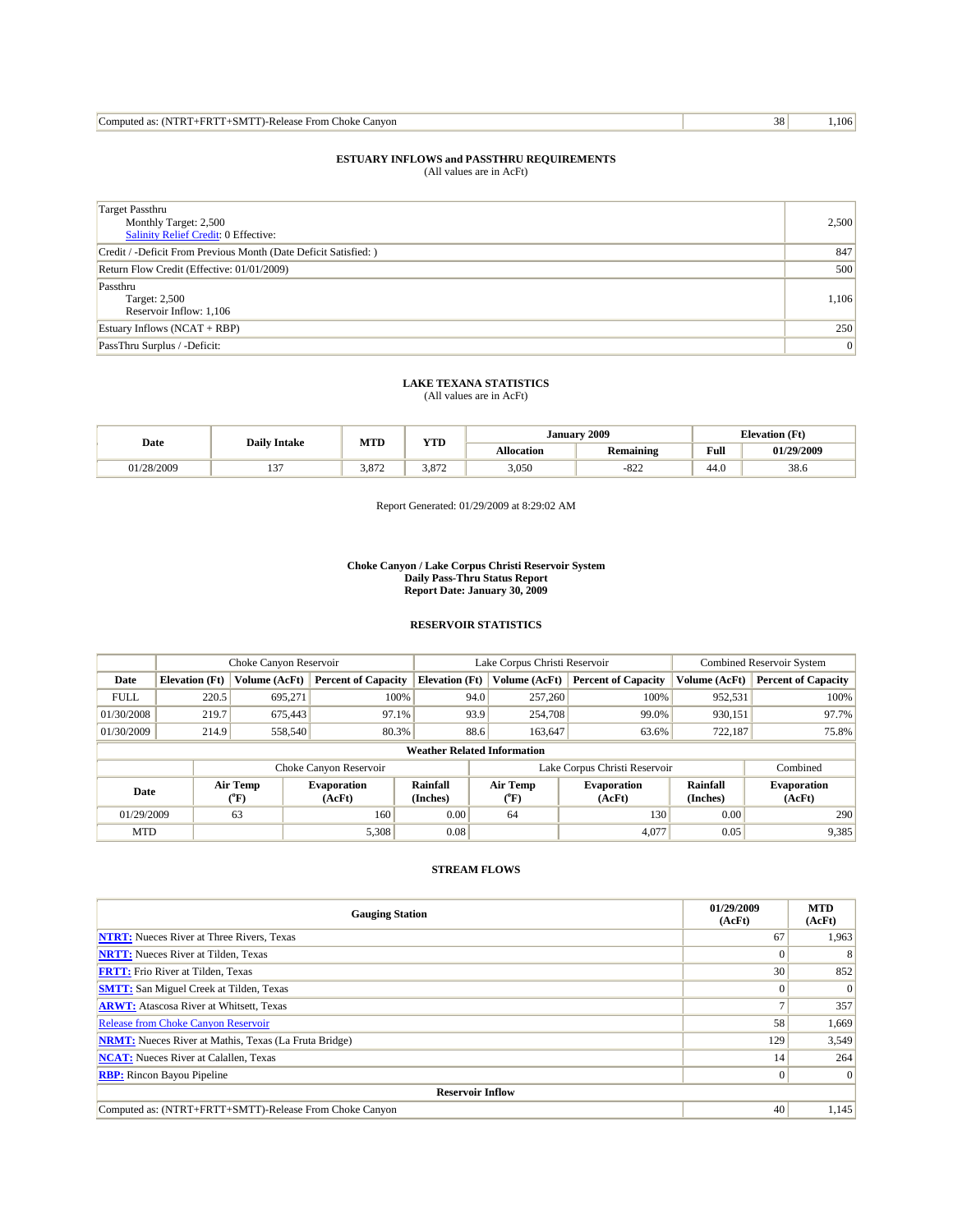| Target Passthru                                                  |                 |
|------------------------------------------------------------------|-----------------|
| Monthly Target: 2,500                                            | 2,500           |
| <b>Salinity Relief Credit: 0 Effective:</b>                      |                 |
| Credit / -Deficit From Previous Month (Date Deficit Satisfied: ) | 847             |
| Return Flow Credit (Effective: 01/01/2009)                       | 500             |
| Passthru                                                         |                 |
| Target: 2,500                                                    | 1,145           |
| Reservoir Inflow: 1,145                                          |                 |
| Estuary Inflows $(NCAT + RBP)$                                   | 264             |
| PassThru Surplus / -Deficit:                                     | $\vert 0 \vert$ |

# **LAKE TEXANA STATISTICS** (All values are in AcFt)

|            |                     | <b>MTD</b> | $\mathbf{r}$<br>1 I D | Januarv           | 2009             | <b>Elevation</b> (Ft) |            |
|------------|---------------------|------------|-----------------------|-------------------|------------------|-----------------------|------------|
| Date       | <b>Daily Intake</b> |            |                       | <b>Allocation</b> | <b>Remaining</b> | Full                  | 01/30/2009 |
| 01/29/2009 | . .                 | 4.009      | 4.009                 | 3,050             | $-959$           | 44.U                  | 38.5       |

Report Generated: 01/30/2009 at 8:44:20 AM

#### **Choke Canyon / Lake Corpus Christi Reservoir System Daily Pass-Thru Status Report Report Date: January 31, 2009**

#### **RESERVOIR STATISTICS**

|             |                                    | Choke Canyon Reservoir         |                              |                                                                                                           | Lake Corpus Christi Reservoir | Combined Reservoir System  |                              |                            |  |  |
|-------------|------------------------------------|--------------------------------|------------------------------|-----------------------------------------------------------------------------------------------------------|-------------------------------|----------------------------|------------------------------|----------------------------|--|--|
| Date        | <b>Elevation</b> (Ft)              | Volume (AcFt)                  | <b>Percent of Capacity</b>   | <b>Elevation</b> (Ft)                                                                                     | Volume (AcFt)                 | <b>Percent of Capacity</b> | Volume (AcFt)                | <b>Percent of Capacity</b> |  |  |
| <b>FULL</b> | 220.5                              | 695.271                        | 100%                         | 94.0                                                                                                      | 257,260                       | 100%                       | 952,531                      | 100%                       |  |  |
| 01/31/2008  | 219.8                              | 675,953                        | 97.2%                        | 93.9                                                                                                      | 255,619                       | 99.4%                      | 931,572                      | 97.8%                      |  |  |
| 01/31/2009  | 214.9                              | 558,310                        | 80.3%                        | 88.5                                                                                                      | 163,012                       | 63.4%                      | 721,322                      | 75.7%                      |  |  |
|             | <b>Weather Related Information</b> |                                |                              |                                                                                                           |                               |                            |                              |                            |  |  |
|             |                                    |                                | Choke Canyon Reservoir       |                                                                                                           | Lake Corpus Christi Reservoir |                            |                              | Combined                   |  |  |
| Date        |                                    | Air Temp<br>$(^{o}\mathrm{F})$ | <b>Evaporation</b><br>(AcFt) | Rainfall<br>Air Temp<br>Rainfall<br><b>Evaporation</b><br>(Inches)<br>(AcFt)<br>(Inches)<br>$(^{\circ}F)$ |                               |                            | <b>Evaporation</b><br>(AcFt) |                            |  |  |
| 01/30/2009  |                                    | 63                             | 187                          | 0.00                                                                                                      | 65                            | 166                        | 0.00                         | 353                        |  |  |
| <b>MTD</b>  |                                    |                                | 5,495                        | 0.08                                                                                                      |                               | 4.243                      | 0.05                         | 9,738                      |  |  |

| <b>Gauging Station</b>                                       | 01/30/2009<br>(AcFt) | <b>MTD</b><br>(AcFt) |
|--------------------------------------------------------------|----------------------|----------------------|
| <b>NTRT:</b> Nueces River at Three Rivers, Texas             | 66                   | 2,029                |
| <b>NRTT:</b> Nueces River at Tilden, Texas                   |                      | 8                    |
| <b>FRTT:</b> Frio River at Tilden, Texas                     | 30                   | 881                  |
| <b>SMTT:</b> San Miguel Creek at Tilden, Texas               |                      | $\Omega$             |
| <b>ARWT:</b> Atascosa River at Whitsett, Texas               |                      | 363                  |
| <b>Release from Choke Canyon Reservoir</b>                   | 58                   | 1,727                |
| <b>NRMT:</b> Nueces River at Mathis, Texas (La Fruta Bridge) | 111                  | 3,660                |
| <b>NCAT:</b> Nueces River at Calallen, Texas                 | 26                   | <b>290</b>           |
| <b>RBP:</b> Rincon Bayou Pipeline                            |                      | $\Omega$             |
| <b>Reservoir Inflow</b>                                      |                      |                      |
| Computed as: (NTRT+FRTT+SMTT)-Release From Choke Canvon      | 38                   | 1,183                |